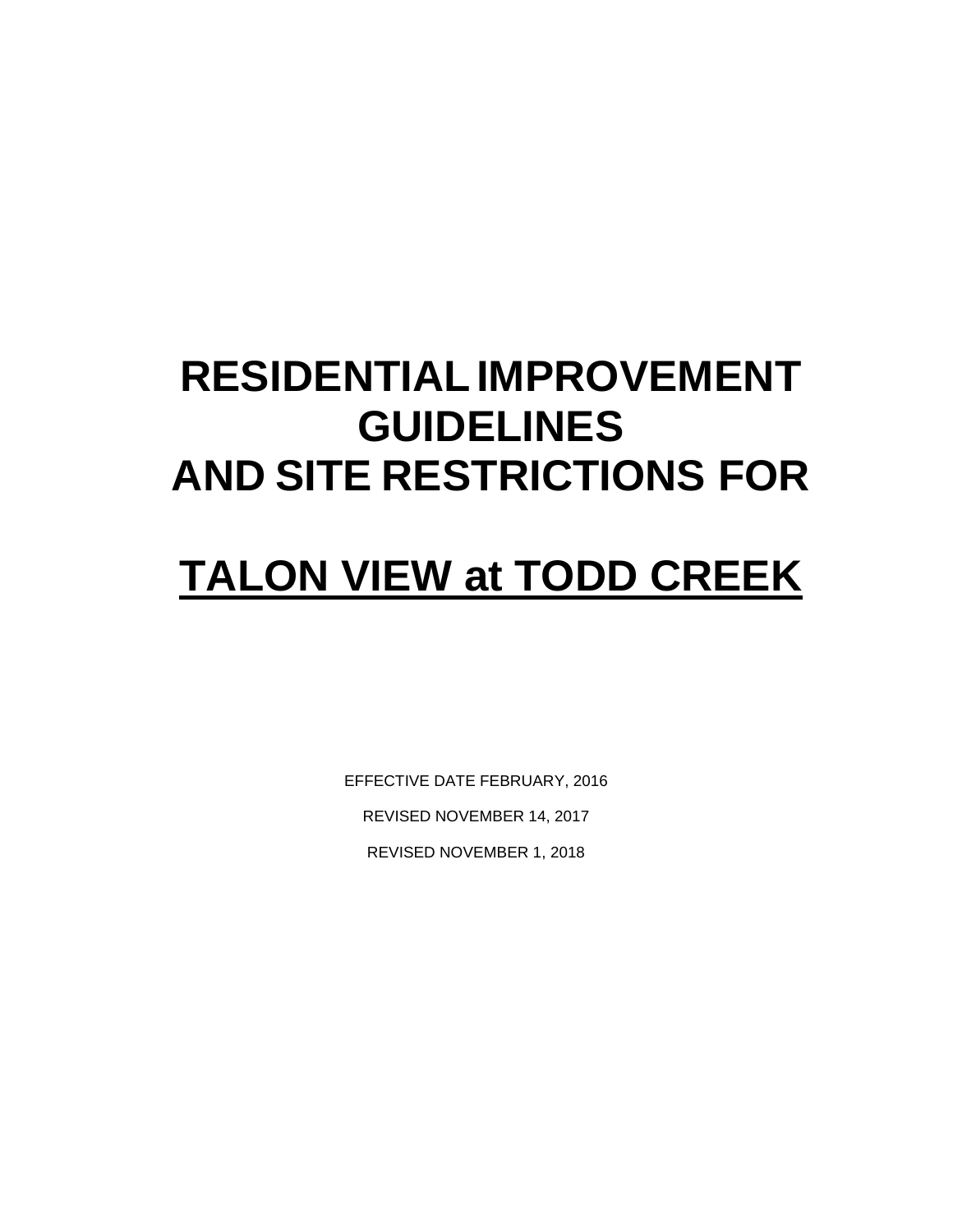# **Table of Contents**

| $\mathbf{1}$   |      |  |
|----------------|------|--|
|                | 1.1  |  |
|                | 1.2  |  |
|                | 1.3  |  |
|                | 1.4  |  |
|                | 1.5  |  |
|                | 1.6  |  |
|                | 1.7  |  |
|                | 1.8  |  |
|                | 1.9  |  |
|                | 1.10 |  |
|                | 1.11 |  |
|                | 1.12 |  |
|                | 1.13 |  |
| $\overline{2}$ |      |  |
|                | 2.1  |  |
|                | 2.2  |  |
|                | 2.3  |  |
|                | 2.4  |  |
|                | 2.5  |  |
|                | 2.6  |  |
|                | 2.7  |  |
|                | 2.8  |  |
|                | 2.9  |  |
|                | 2.10 |  |
|                | 2.11 |  |
|                | 2.12 |  |
|                | 2.13 |  |
| 3              |      |  |
|                | 3.1  |  |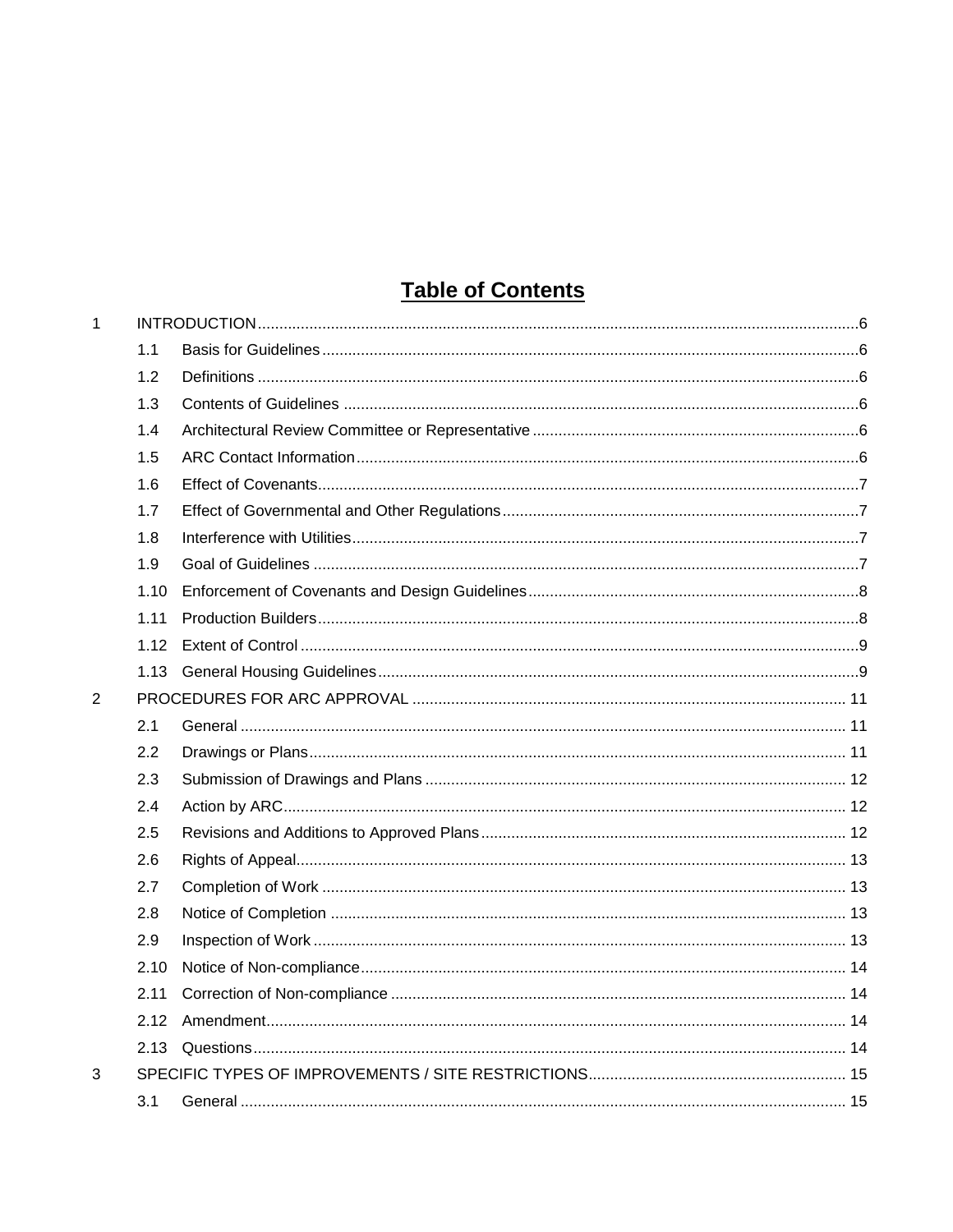| 3.2  |  |
|------|--|
| 3.3  |  |
| 3.4  |  |
| 3.5  |  |
| 3.6  |  |
| 3.7  |  |
| 3.8  |  |
| 3.9  |  |
| 3.10 |  |
| 3.11 |  |
| 3.12 |  |
| 3.13 |  |
| 3.14 |  |
| 3.15 |  |
| 3.16 |  |
| 3.17 |  |
| 3.18 |  |
| 3.19 |  |
| 3.20 |  |
| 3.21 |  |
| 3.22 |  |
| 3.23 |  |
| 3.24 |  |
| 3.25 |  |
| 3.26 |  |
| 3.27 |  |
| 3.28 |  |
| 3.29 |  |
| 3.30 |  |
| 3.31 |  |
| 3.32 |  |
| 3.33 |  |
| 3.34 |  |
| 3.35 |  |
| 3.36 |  |
| 3.37 |  |
| 3.38 |  |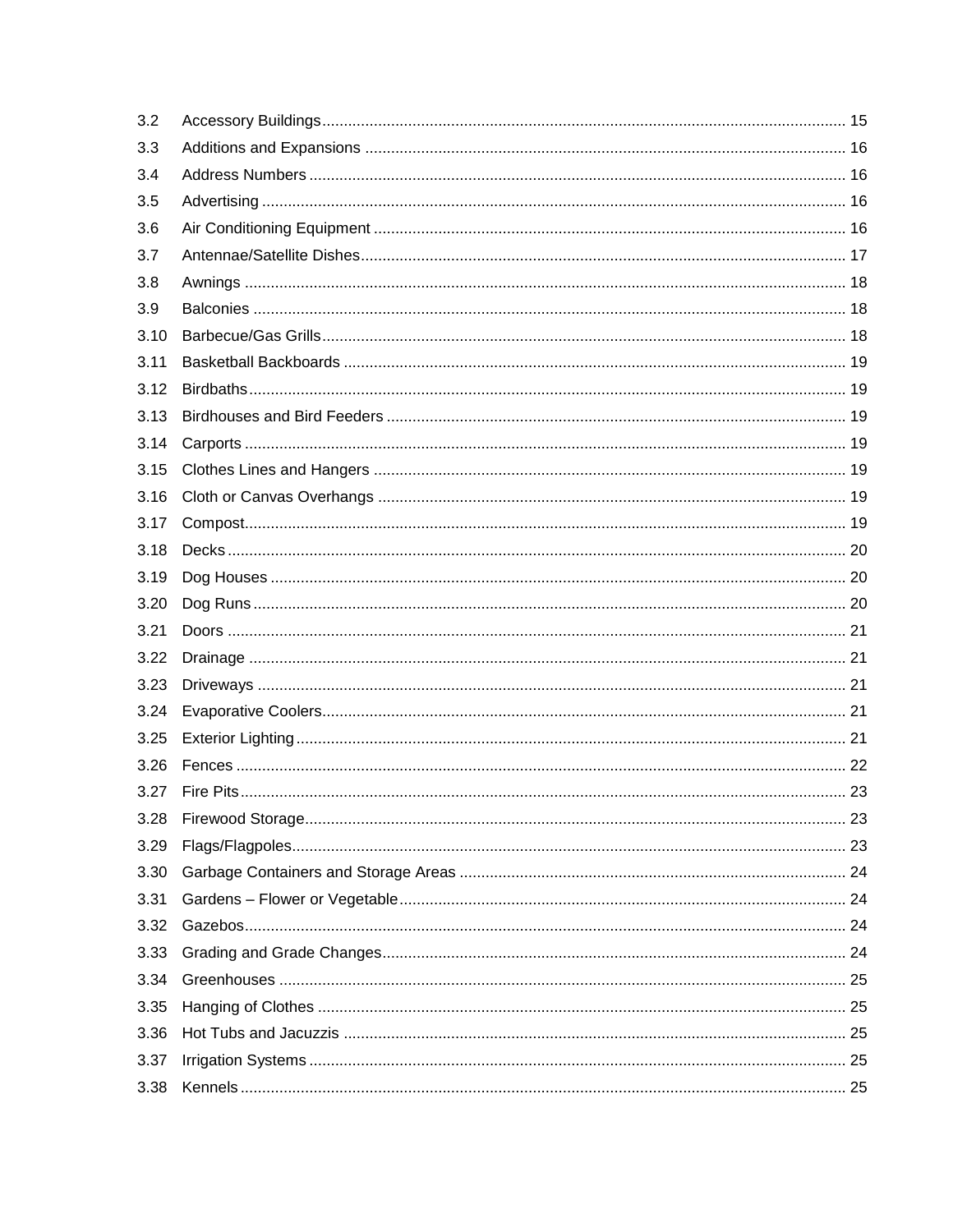| 3.39 |  |
|------|--|
| 3.40 |  |
| 3.41 |  |
| 3.42 |  |
| 3.43 |  |
| 3.44 |  |
| 3.45 |  |
| 3.46 |  |
| 3.47 |  |
| 3.48 |  |
| 3.49 |  |
| 3.50 |  |
| 3.51 |  |
| 3.52 |  |
| 3.53 |  |
| 3.54 |  |
| 3.55 |  |
| 3.56 |  |
| 3.57 |  |
| 3.58 |  |
| 3.59 |  |
| 3.60 |  |
| 3.61 |  |
| 3.62 |  |
| 3.63 |  |
| 3.64 |  |
| 3.65 |  |
| 3.66 |  |
| 3.67 |  |
| 3.68 |  |
| 3.69 |  |
| 3.70 |  |
| 3.71 |  |
| 3.72 |  |
| 3.73 |  |
| 3.74 |  |
| 3.75 |  |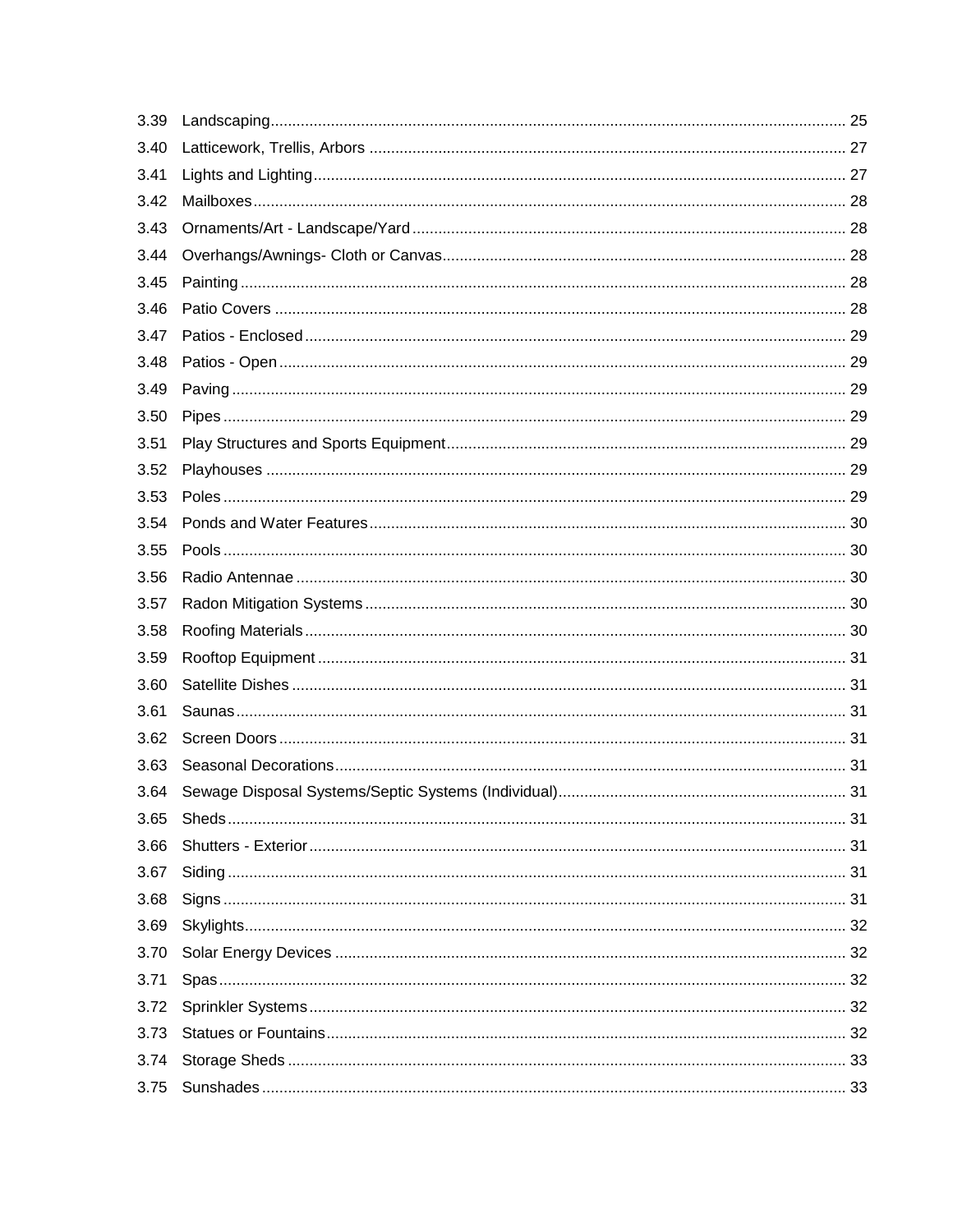| 3.76 |  |
|------|--|
| 3.77 |  |
| 3.78 |  |
| 3.79 |  |
| 3.80 |  |
| 3.81 |  |
| 3.82 |  |
| 3.83 |  |
| 3.84 |  |
| 3.85 |  |
| 3.86 |  |
| 3.87 |  |
| 3.88 |  |
| 3.89 |  |
| 3.90 |  |
| 3.91 |  |
| 3.92 |  |
| 3.93 |  |
|      |  |
|      |  |
|      |  |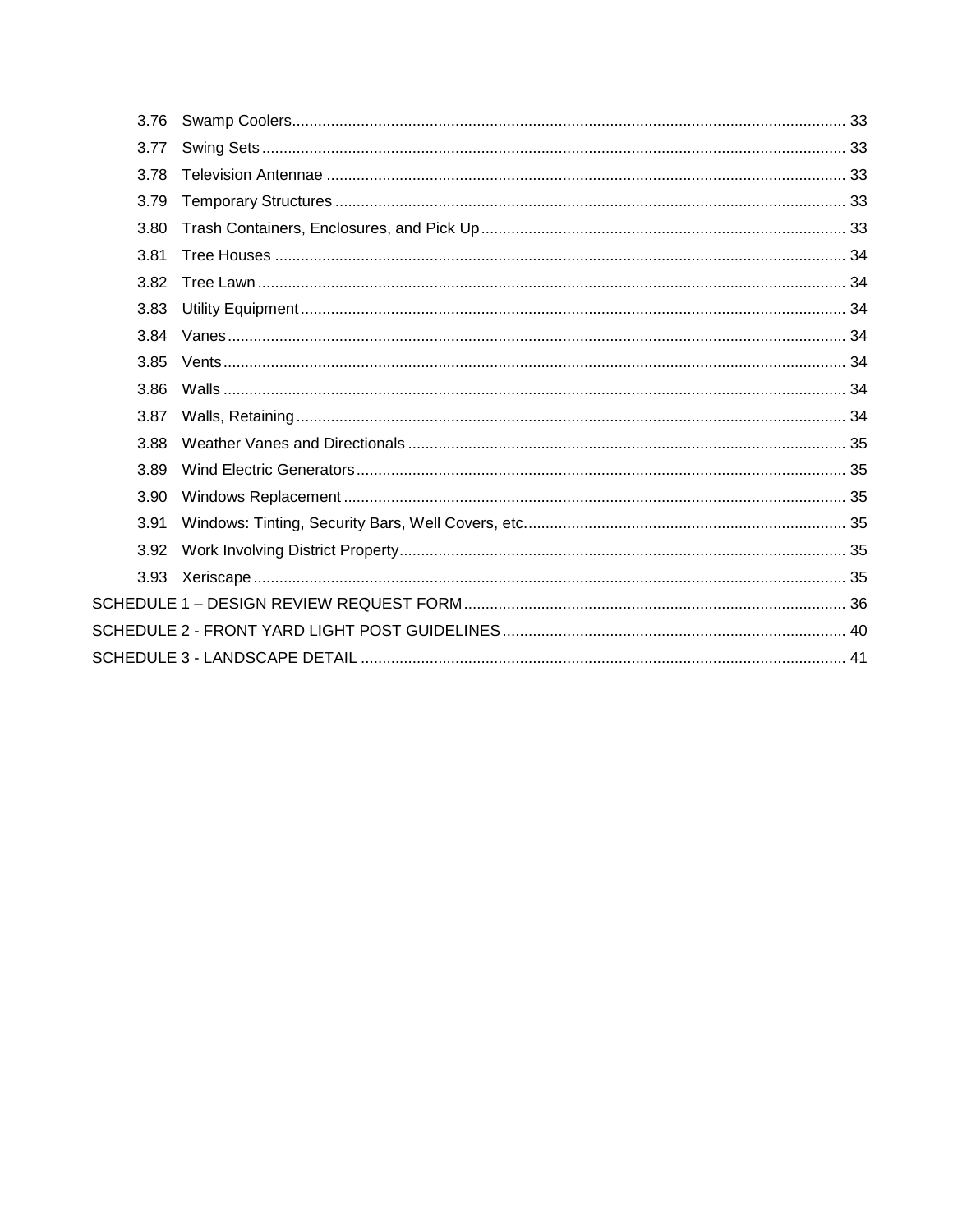## <span id="page-5-0"></span>**1 INTRODUCTION**

## <span id="page-5-1"></span>**1.1 Basis for Guidelines**

These Residential Improvement Guidelines and Site Restrictions (the "Guidelines") are intended to assist Owners living in the Talon View at Todd Creek Community (the "Community") in implementing landscaping and other Improvements to their property. The Covenants and Restrictions of Talon View, recorded in the real property records of Adams County, Colorado on August 26, 2013, at Reception Number 2013000074580 (the "Covenants") require that prior approval from the Board of Directors of Talon Pointe Metropolitan District ("the District"), or the representative or committee appointed by the Board of Directors (the "Board") of the Directors (herein referred to as the Architectural Review Committee or the "ARC", regardless of who is acting as such) be granted before the construction, erection, placement, alteration, planting, installation or modification of any Improvement upon any Lot shall be made. In order to assist Owners, the ARC desires to establish certain pre-approved designs for several types of Improvements and to exempt certain Improvements from the requirement for approval. This booklet contains the guidelines established by the ARC with respect to property subject to the Covenants.

## <span id="page-5-2"></span>**1.2 Definitions**

All words and phrases used in these Guidelines shall have the meaning provided in the Covenants unless otherwise defined herein.

## <span id="page-5-3"></span>**1.3 Contents of Guidelines**

In addition to the introductory material, these Guidelines contain (A) a summary of procedures for obtaining approval from the ARC (see Section 2); and (B) a listing of specific types of Improvements that Owners might wish to make with specific information as to each of these types of Improvements (see Section 3).

## <span id="page-5-4"></span>**1.4 Architectural Review Committee or Representative**

The ARC is the Board, unless the Board has appointed a representative or committee to act on its behalf, in which case the ARC shall consist of such appointed representative or committee.

## <span id="page-5-5"></span>**1.5 ARC Contact Information**

The contact information of the ARC, Persons, committee or representative authorized to administer the architectural review process is:

| <b>COMPANY NAME</b>                      | <b>OFFICE</b> | E-MAIL                     |
|------------------------------------------|---------------|----------------------------|
| Teleos Management Group<br>Angela Elliot | 303-818-9365  | angela@teleos-services.com |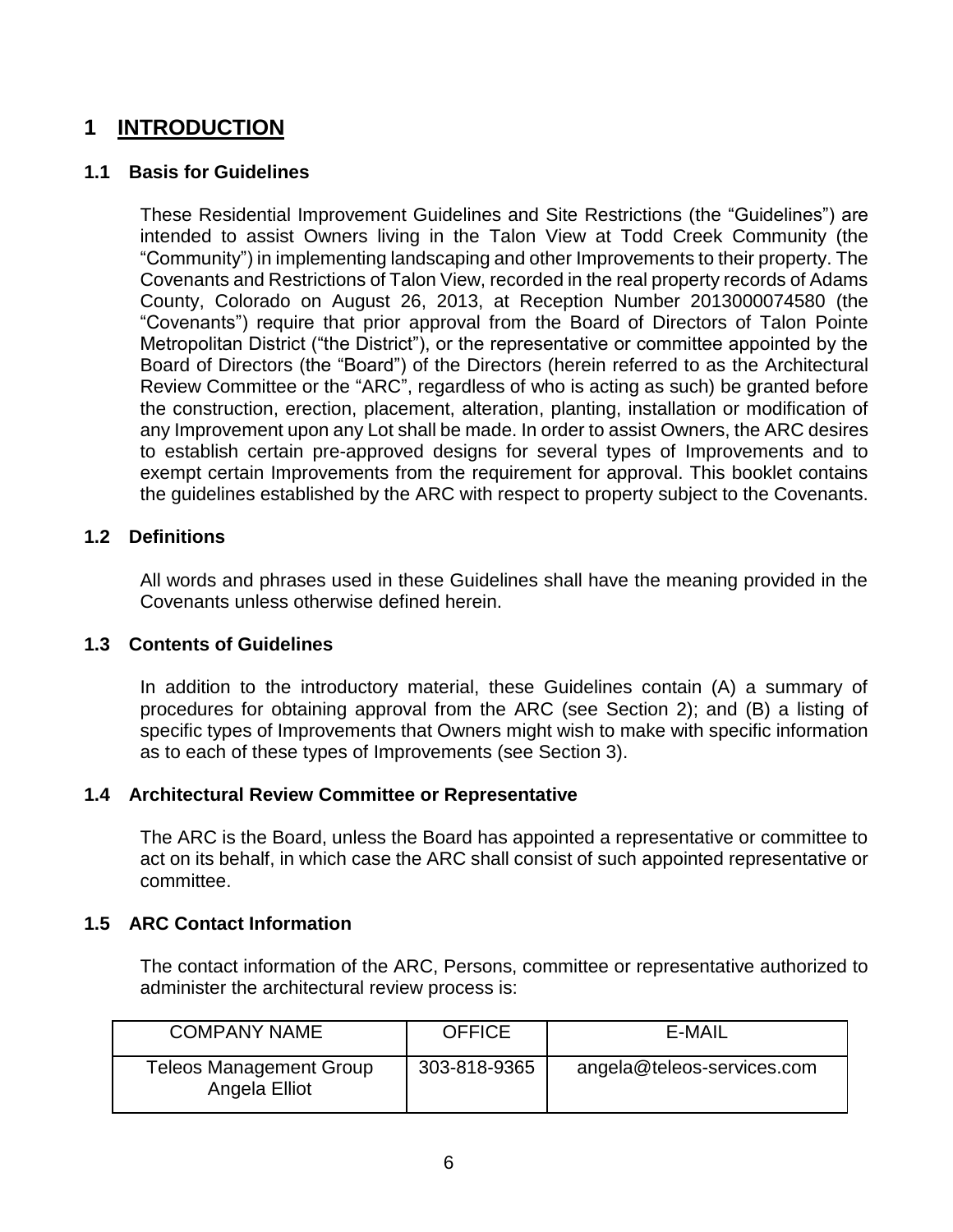## <span id="page-6-0"></span>**1.6 Effect of Covenants**

The Covenants govern property within the Community. Each Owner should review and become familiar with the Covenants. Nothing in these Guidelines supersedes or alters the provisions or requirements of the Covenants and, if there is any conflict or inconsistency, the Covenants will control.

## <span id="page-6-1"></span>**1.7 Effect of Governmental and Other Regulations**

Use of property and any Improvements must comply with any applicable building codes and other governmental requirements and regulations. Additionally, the Community is subject to the restrictions and controls established in the Talon View Planned Unit Development (PUD). Owners are encouraged to contact the City of Thornton for further information and requirements for Improvements they wish to make.

## **APPROVAL BY THE ARC DOES NOT CONSTITUTE ASSURANCE THAT IMPROVEMENTS COMPLY WITH APPLICABLE GOVERNMENTAL REQUIREMENTS OR REGULATIONS OR THAT A PERMIT OR APPROVALS ARE NOT ALSO REQUIRED FROM APPLICABLE GOVERNMENTAL BODIES.**

## <span id="page-6-2"></span>**1.8 Interference with Utilities**

In making Improvements to property, Owners are responsible for locating all water, sewer, gas, electrical, cable television, or other utility lines or easements. Owners should not construct any Improvements over such easements without the consent of the utility involved, and Owners will be responsible for any damage to any utility lines. All underground utility lines and easements can be located by contacting:

## **Utility Notification Center of Colorado 1-800-922-1987**

## <span id="page-6-3"></span>**1.9 Goal of Guidelines**

Compliance with these Guidelines and the provisions of the Covenants will help preserve the inherent architectural and aesthetic quality of the Community. It is the responsibility of the ARC to ensure that all proposed Improvements meet or exceed the requirements of these Guidelines and to promote the highest quality design for the neighborhood. It is important that Improvements to property be made in harmony with and not detrimental to the rest of the Community. A spirit of cooperation with the ARC and neighbors will go far in creating an optimum environment, which will benefit all Owners. By following these Guidelines and obtaining prior written approval for Improvements to property from the ARC, Owners will be protecting their financial investment and will help insure that Improvements to property are compatible with standards established for the Community. If a question ever arises as to the correct interpretation of any terms, phrases or language contained in these Guidelines, the ARC's interpretation shall be final and binding.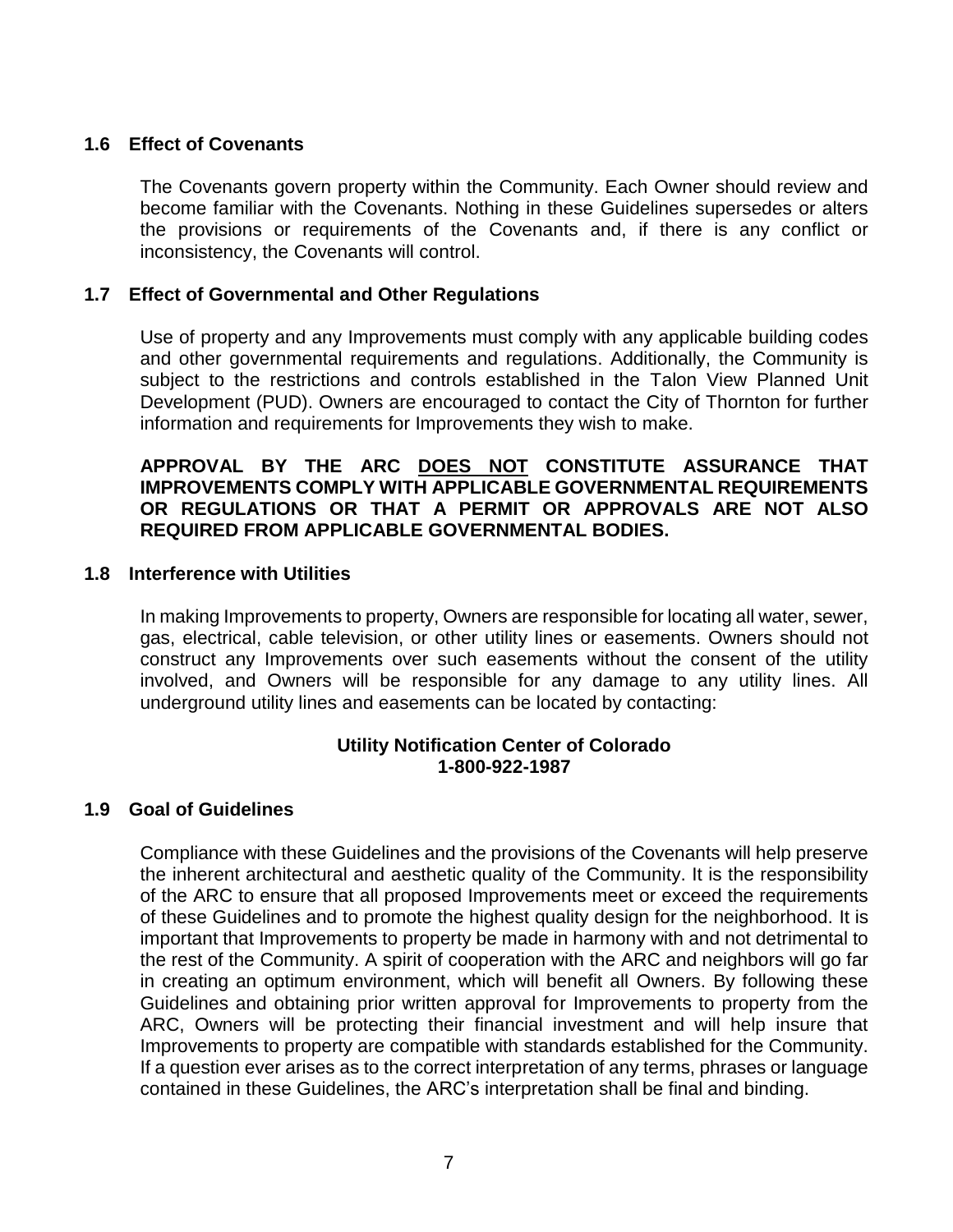## <span id="page-7-0"></span>**1.10 Enforcement of Covenants and Design Guidelines**

The Talon Pointe Metropolitan District (the "District") shall have primary responsibility for the enforcement of the architectural requirements of the Covenants and these Guidelines. The District and/or its agents will investigate written complaints concerning violations of the requirements/prohibitions of the Covenants or these Guidelines, if such complaints are signed and dated by the person making the complaint. The District, its agents, and the ARC shall use all reasonable means to maintain the anonymity of complainants. If a violation is found as a result of a complaint or through its own inspections, the District shall notify the Owner whose property is in violation, in writing, requesting that appropriate action be taken to achieve compliance. The District shall take enforcement action (including assessing fines, fees, and penalties) in accordance with the District's compliance and fee policy then in effect. Specific duties and powers of the ARC and the District are more fully set forth in the Covenants.

## <span id="page-7-1"></span>**1.11 Production Builders**

Per the Covenants, the Developer and any Builder designated in writing by the Declaration, are exempt from the requirement to obtain architectural approval from the ARC. For requests from builders which have purchased a group of Lots with the intent to build homes thereon for sale to third parties, but which are not designated as a Builder pursuant to the Covenants (each a "Production Builder"), the following shall apply.

- **A.** The Production Builder must submit a complete set of plans for each home design to be considered. Upon review and approval by the ARC, any of the approved plans may be built within the community at the discretion of the Production Builder upon written notice to the ARC as to which Lot the plan will be constructed on.
- **B.** The Production Builder may build the identical plan and elevation on more than one Lot provided the Lots on which such identical plans are constructed are separated by at least two Lots with distinctly different plans.
- **C.** The Production Builder may build the same plan with a different elevation and paint scheme provided the Lots are separated by at least one Lot with a distinctly different plan.
- **D.** The Production Builder may not build an identical plan on any Lots directly across the street from each other unless the plans have a different elevation and paint scheme.
- **E.** To qualify as a Production Builder, the builder must offer a minimum of 4 different plans with a minimum of 3 elevations each and a minimum of 5 paint schemes.
- **F.** The Production Builder may submit standardized landscaping plans for the front and/or rear yard for review and approval. The same landscaping plan may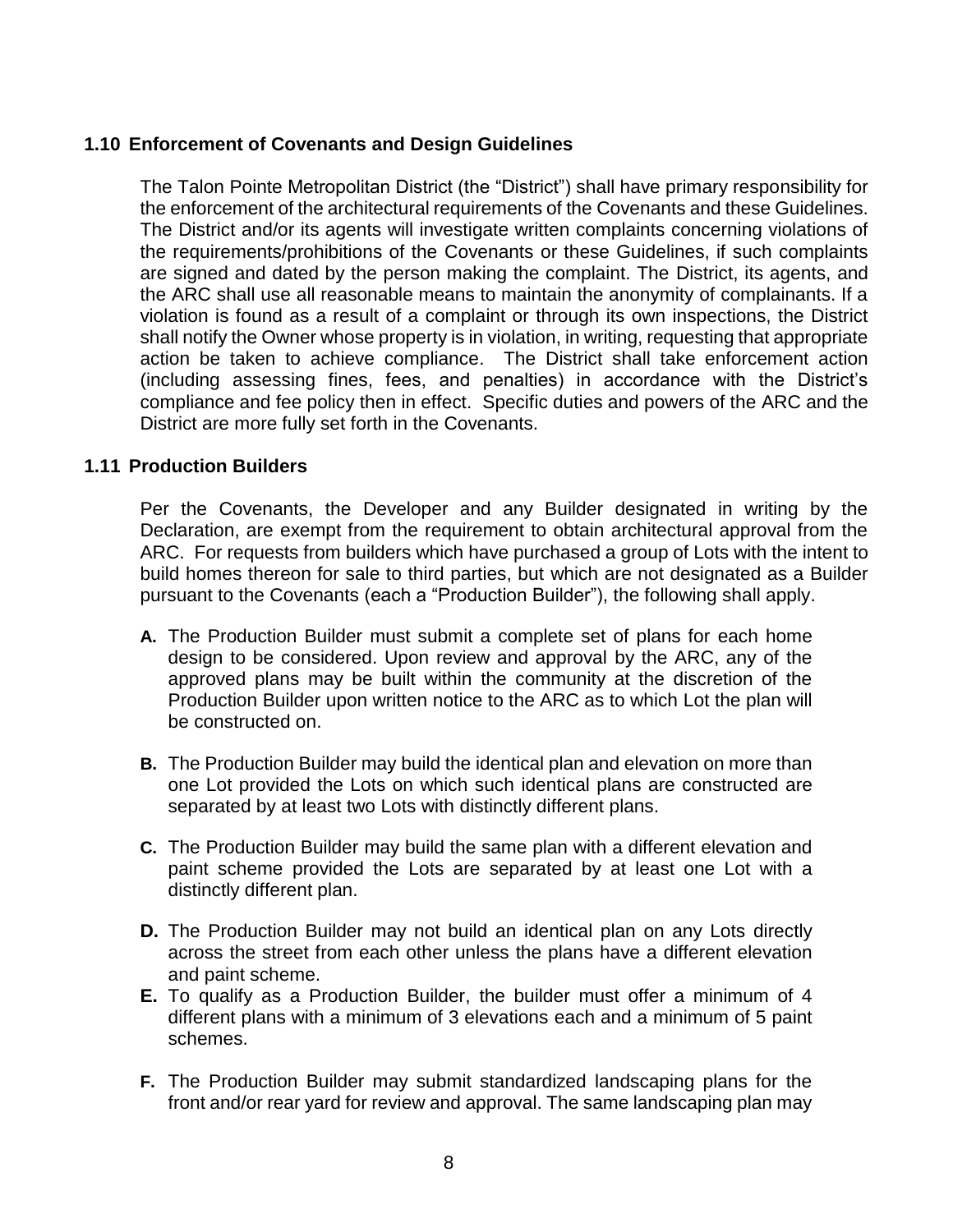not be constructed on Lots immediately adjacent to each other.

Once a home has been purchased by a third party from a Production Builder, these Guidelines will control. All future changes, modifications and additions to the Lot must be approved by the ARC.

## <span id="page-8-0"></span>**1.12 Extent of Control**

The Talon View Planned Unit Development and the Talon Pointe Metropolitan District Boundary encompass property that may not be subject to these Guidelines.

These Guidelines are drafted to control the residential lots shown on the final plat of Talon View only. Portions of the Community include commercial uses that are not subject to these Guidelines.

## <span id="page-8-1"></span>**1.13 General Housing Guidelines**

Residential Properties within the Community are defined by three distinct Community areas.

The eastern edge of the Community is defined by large  $(\frac{1}{2})$  acre  $+/-$ ) Lots with semi-custom home styles. The minimum home square footage for this area is 3,000 square feet for ranch style homes and 3,000 square feet for two story style homes. All homes must have a minimum 3 car side-by-side garage with a minimum of 2 separate garage doors. 4 car garages are encouraged. The product design must consider 'four sided architecture' with focus on integration of all elements into a cohesive design. All other design Guidelines defined herein shall apply.

The eastern-middle portion of the Community is defined by mid-sized suburban (60' building envelope +/-) Lots with production home styles. The minimum home square footage for this area is 1,600 square feet for ranch style homes and 1,900 square feet for two story style homes. All homes must have a minimum 2 car side-by-side garage. 3 car garages are encouraged. The product design will focus on the front façade with pleasing side and rear elevations that complement the overall design. All other design Guidelines defined herein shall apply.

The western portion of the Community is defined by small suburban (50' building envelope +/-) Lots with production home styles. The minimum home square footage for this area is 1,600 square feet for ranch style homes and 1,800 square feet for two story homes. All homes must have a minimum 2 car side-by-side garage. 3 car garages are encouraged. The product design will focus on the front façade with pleasing side and rear elevations that complement the overall design. All of the design Guidelines defined here shall apply.

Homes smaller than 1,600 square feet, but no smaller than 1,469 square feet, may be constructed on the small and mid-sized Lots in the eastern and middle portion of the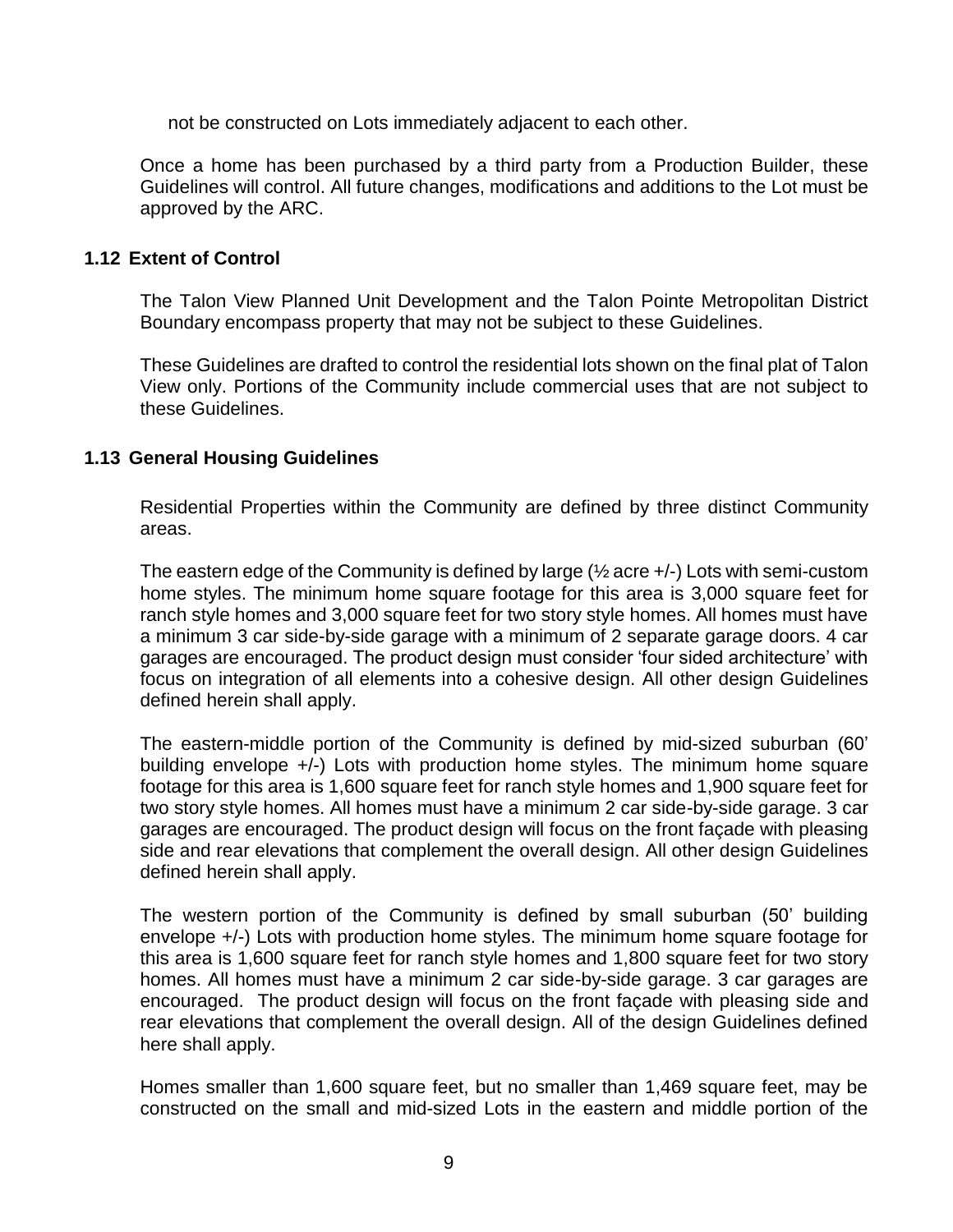community provided that homes less than 1,600 square feet are not constructed in more than 10% of the Community (29 Lots), and are separated by a minimum of two other homes that are 1,600 square feet or larger.

## *Remainder of the Page Intentionally Left Blank.*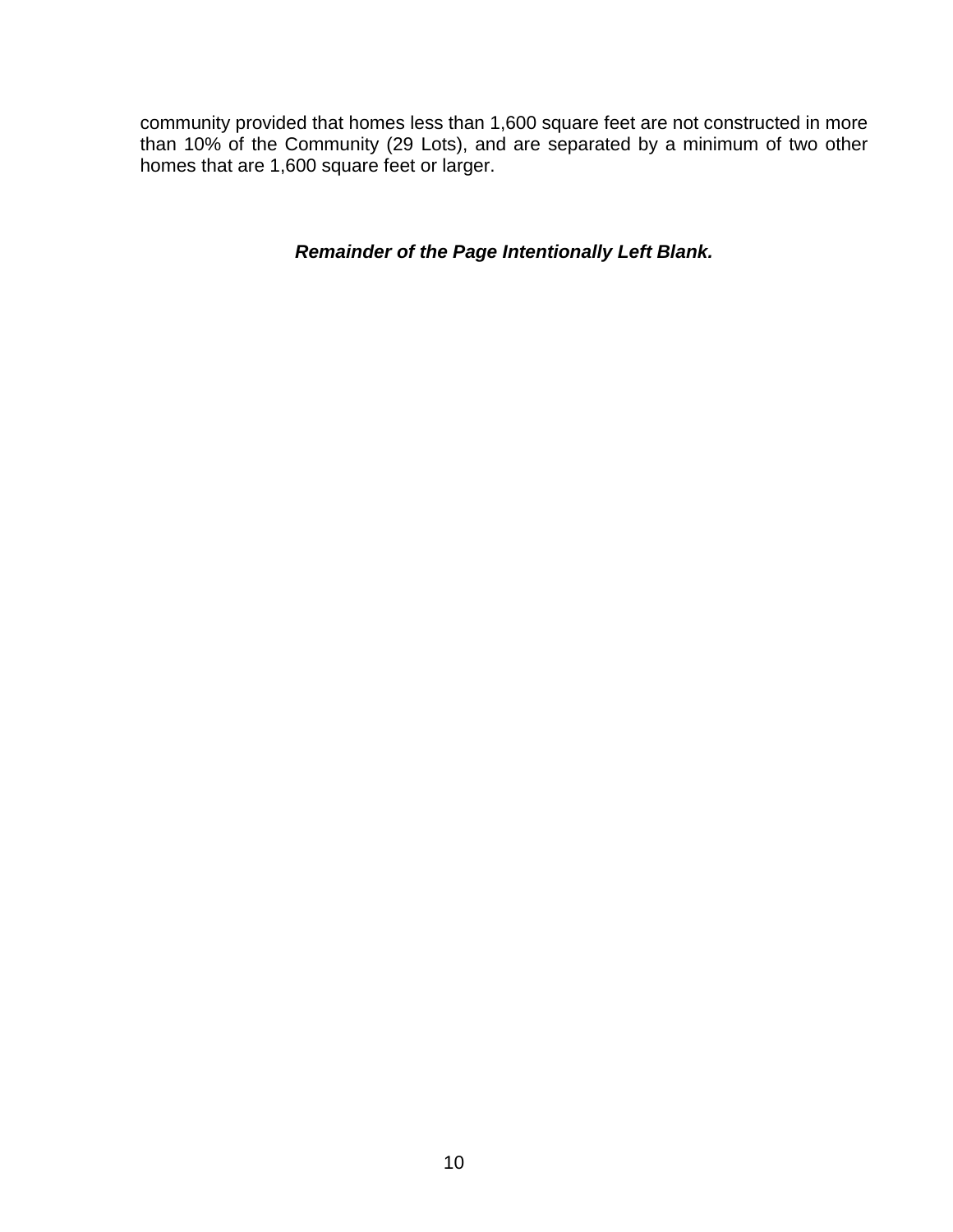# <span id="page-10-0"></span>**2 PROCEDURES FOR ARC APPROVAL**

## <span id="page-10-1"></span>**2.1 General**

As indicated in Section 3, there are some cases in which advance written approval of the ARC is not required if the guidelines with respect to that specific type of Improvement are followed. In a few cases, as indicated in Section 3, a specific type of Improvement is not permitted under any circumstances. In all other cases, including Improvements not included in Section 3, advance, or prior written approval by the ARC is required before an Improvement to property is commenced.

## <span id="page-10-2"></span>**2.2 Drawings or Plans**

Owners are required to submit to the ARC a Design Review Request Form (see Schedule 1) and complete plans and specifications (said plans and specification to show exterior design, height, materials, color, location of the Improvements, plotted horizontally and vertically, location and size of driveways, location, size and type of landscaping, fencing, walls, windbreaks and grading plan, as well as such other materials and information as may be required) prior to commencement of work on any Improvement to property. In most cases, the materials to be submitted will not have to be professionally prepared by an architect, a landscape architect, or draftsman, and a simple drawing with dimensions and description will be sufficient. In the case of major Improvements, such as room additions, structural changes or accessory building construction, detailed plans and specifications, prepared by a licensed architect, may be required. Whether done by the Owner, or professionally, the following guidelines should be followed in preparing drawings of plans:

- **A.** The drawing or plan should be done to scale and shall depict the property lines of your Lot and the outside boundary lines of the home as located on the Lot. If you have a copy of an Improvement survey of your Lot obtained when you purchased it, this survey would be an excellent base from which to start.
- **B.** Existing Improvements, in addition to your home, should be shown on the drawing or plan and identified or labeled. Such existing Improvements include driveways, walks, decks, trees, shrubs, fences, etc. The proposed Improvements should be shown on the plan and labeled. Either on the plan or on an attachment, there should be a brief description of the proposed Improvement, including the materials to be used and the colors. For Example: Redwood deck, ten (10) feet by twelve (12) feet with two inch by four inch (2"x4") decking and natural stain.
- **C.** The plan or drawing and other materials should show the name of the Owner, the address of the home, the lot, block and filing number, e-mail and a telephone number where the Owner can be reached.
- **D.** The proposed Improvements must take into consideration the easements, building location restrictions and sight distance limitations at intersections.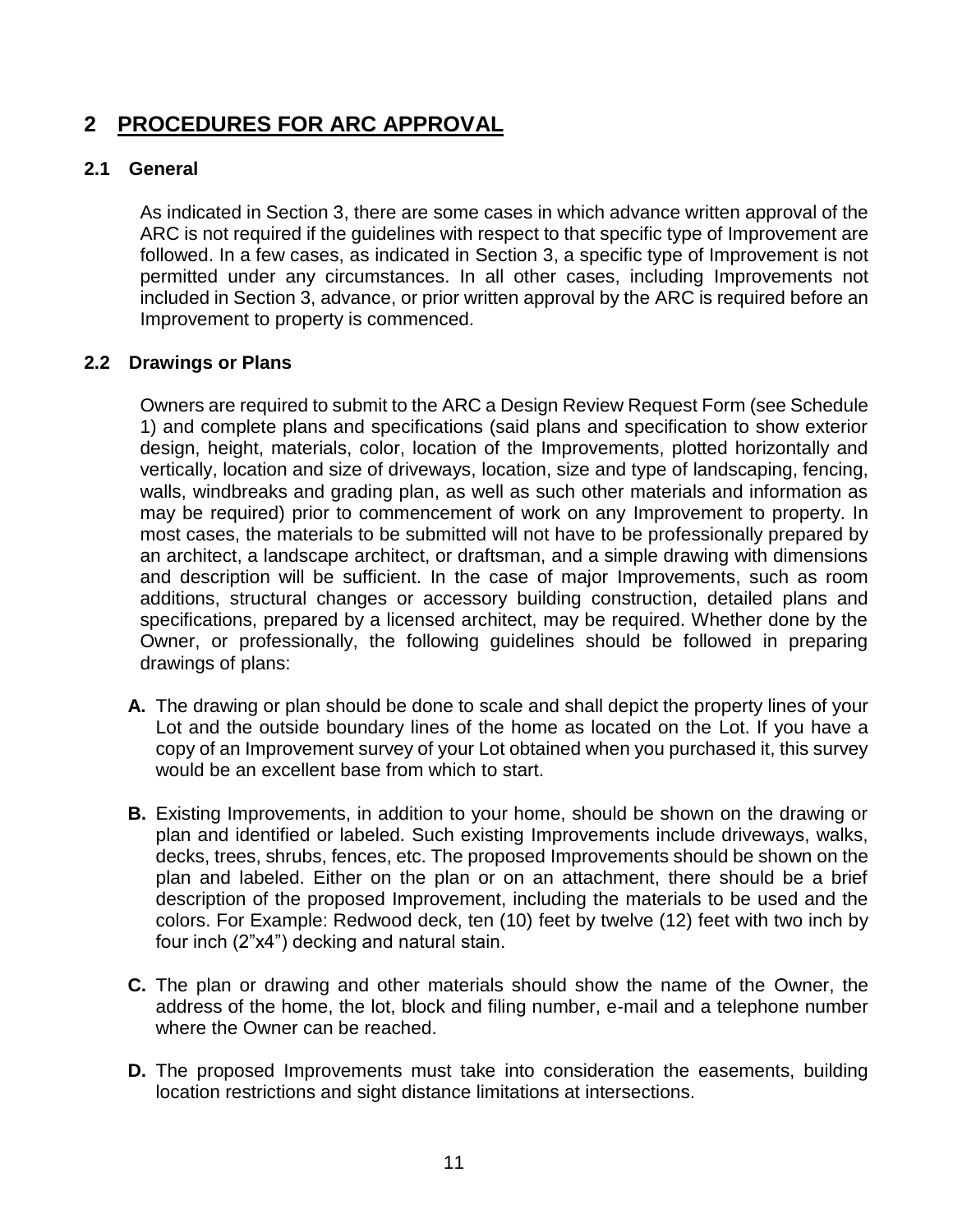- **E.** Owners should be aware that many Improvements require a permit from the City of Thornton. The ARC reserves the right to require a copy of such permit as a condition of its approval.
- **F.** In some instances, elevation drawings of the proposed Improvement will be required. The elevation drawings should indicate materials.
- **G.** Photographs of existing conditions and of proposed materials and colors are encouraged to be included, and are helpful to convey the intended design, but should not be used solely to describe the proposed changes.

## <span id="page-11-0"></span>**2.3 Submission of Drawings and Plans**

Drawing or plans (minimum acceptable size 8.5" x 11") must be submitted to the ARC along with a completed Design Review Request Form. Color photographs, brochures, paint swatches, etc. will help expedite the approval process. Specific dimensions and locations are required.

The review fees as set forth on the Architectural Design Review Submittal Fees Sheet (available from the entity listed in Section 1.5) shall be submitted with the Design Review Request Form. In addition, any costs incurred by the ARC for review of submittals shall be borne by the Owner and shall be payable prior to final approval. Any reasonable engineering consultant fees or other fees incurred by the ARC in reviewing any submission will be assessed to the Owner requesting approval of the submission.

#### <span id="page-11-1"></span>**2.4 Action by ARC**

The ARC will meet as required to review plans submitted for approval. The ARC may require submission of additional information or material, and the request will be deemed denied until all required information and materials have been submitted. The ARC will act upon all requests in writing within forty-five (45) days after the complete submission of plans, specifications, and other materials and information as requested by the ARC. If, for any reason, the ARC fails to review and approve in writing (which may be with conditions and/or requirements) or disapprove, a request for architectural approval within forty-five (45) days after the complete submission of the plans, specifications, materials and other information with respect thereto, such request is deemed denied by the ARC.

#### <span id="page-11-2"></span>**2.5 Revisions and Additions to Approved Plans**

Any revisions and/or additions to approved plans made by the Owner or as required by any governmental agency, must be re-submitted for approval by the ARC. The revised plans must follow the requirements as outlined above.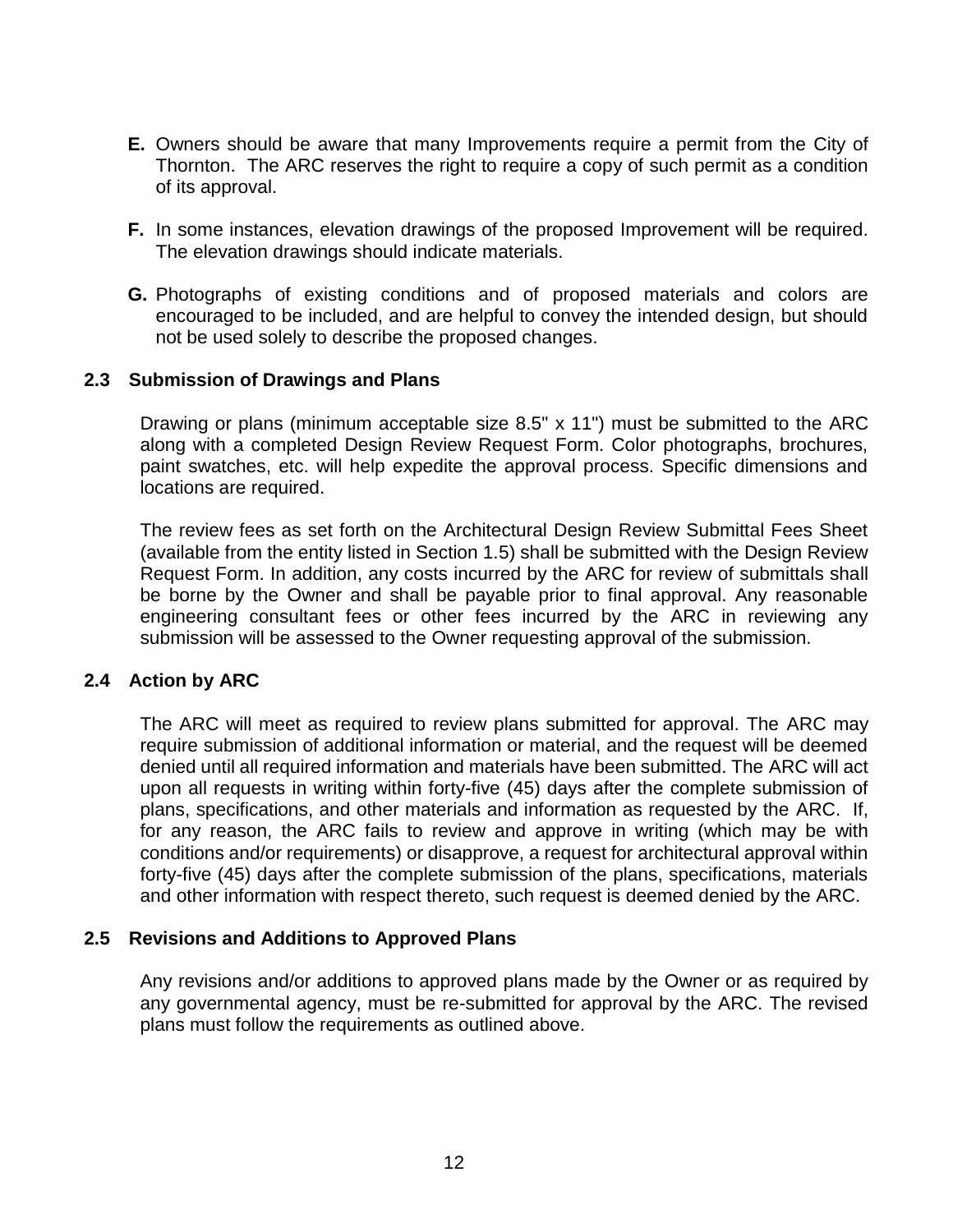## <span id="page-12-0"></span>**2.6 Rights of Appeal**

The affirmative, majority vote of the Board shall be required for approval (which may be with conditions and/or requirements) of each matter, unless the Board has appointed a representative or committee to act for it, in which case the decision of such, representative or committee shall control. In the event a representative or committee acting on behalf of the Board decides a request for architectural approval which is adverse to the applicant, then the applicant shall have the right to appeal such decision to the Board, upon a written request therefor submitted to the Board within ten (10) days after such decision by the representative or committee.

## <span id="page-12-1"></span>**2.7 Completion of Work**

After approval (which may be with conditions and/or requirements) of any proposed Improvement by the ARC, the proposed Improvement shall be completed and constructed as promptly and diligently as possible, and in complete conformity with all conditions and requirements of the approval. Failure to complete the proposed Improvement by within six (6) months of the date of approval (the "Completion Deadline"), or to complete the Improvement in complete conformance with the conditions and requirements of the approval, shall constitute noncompliance; provided, however, that the ARC may grant extensions of time to individual Owners for completion of any proposed Improvements, either (a) at the time of initial approval of such Improvements, or (b) upon the request of any Owner, provided such request is delivered to the ARC in writing; provided that the Owner is diligently prosecuting completion of the subject Improvements or other good cause exists at the time such request is made.

## <span id="page-12-2"></span>**2.8 Notice of Completion**

Upon the completion of an Improvement, the applicant for approval of the same shall give a written "Notice of Completion" to the ARC (in form and substance acceptable to the ARC, or on forms provided by the ARC). Until the date of receipt of such Notice of Completion, the ARC shall not be deemed to have notice of completion of any Improvement on which approval (which may be with conditions and/or requirements) has been sought and granted as provided in this Section.

## <span id="page-12-3"></span>**2.9 Inspection of Work**

The Board, or its duly authorized representative, shall have the right to inspect any Improvement at any time, including prior to or after completion, in order to determine whether or not the proposed Improvement is being completed or has been completed in compliance with the approval granted pursuant to this Article. However, such right of inspection shall terminate sixty (60) days after the ARC has received a Notice of Completion from the applicant and no action has been initiated by the ARC. The sixty (60) day period to perform inspections after the ARC has received a Notice of Completion does not apply to or limit the right or authority of the ARC to require compliance with the review and approval process as set forth in the Covenants and these Guidelines, or the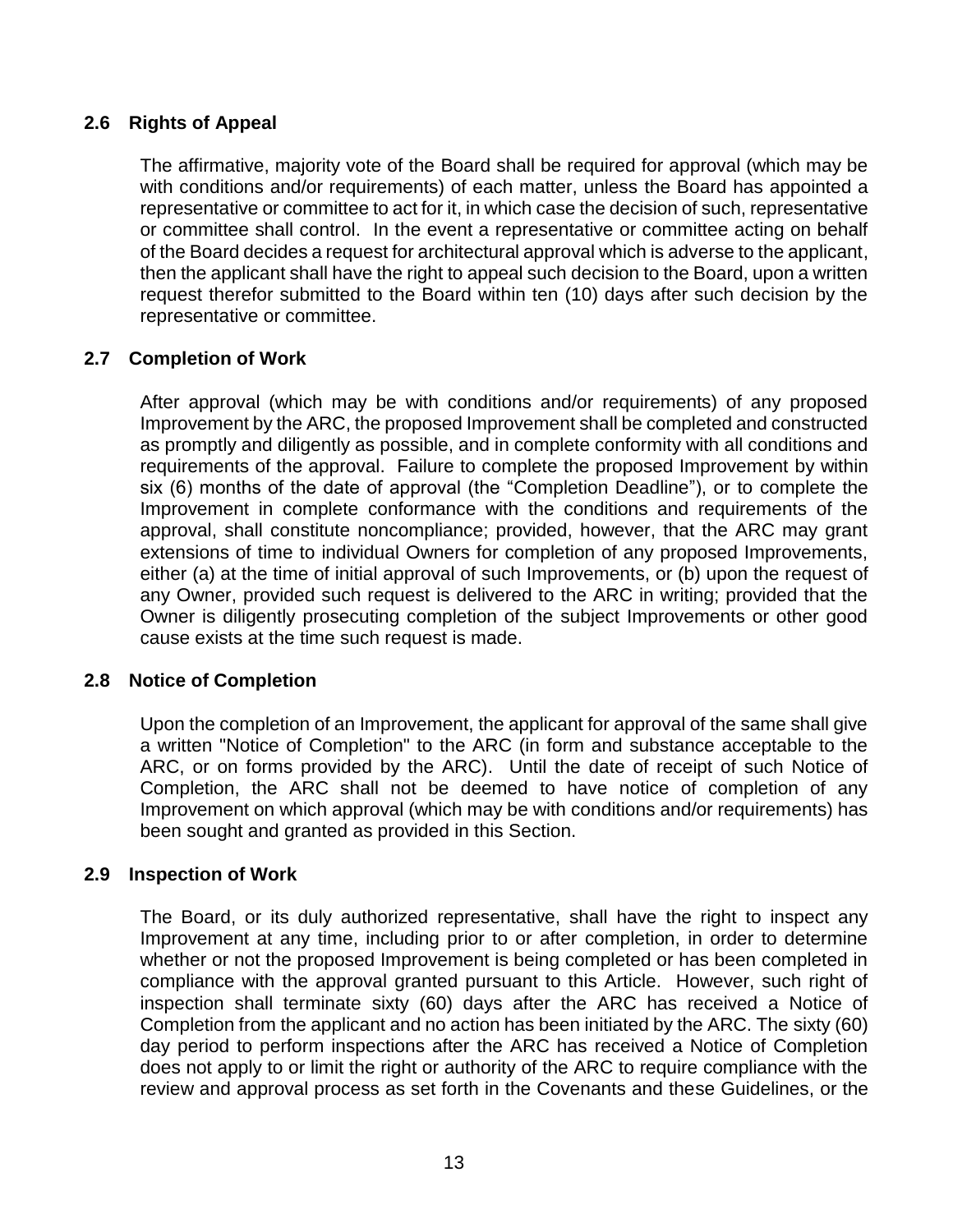right or authority of the District to enforce the Covenants, these Guidelines, or any Rules and Regulations, including but not limited to the requirements pertaining to the maintenance of Improvements.

## <span id="page-13-0"></span>**2.10 Notice of Non-compliance**

If, as a result of inspections or otherwise, the Board determines that any Improvement has been done without obtaining all required approvals (which may be with conditions and/or requirements), or was not done in substantial compliance with the approval that was granted, or has not been completed by the Completion Deadline, subject to any extensions of time granted pursuant to Section 2.7 hereof, then the Board shall notify the applicant in writing of the non-compliance. Such notice of non-compliance shall be given not later than sixty (60) days after the ARC receives a Notice of Completion from the applicant. The notice of non-compliance shall specify the particulars of the Noncompliance.

## <span id="page-13-1"></span>**2.11 Correction of Non-compliance**

If the Board determines that a non-compliance exists, the Person responsible for such non-compliance shall remedy or remove the same (and return the subject property or structure to its original condition) within a period of not more than forty-five (45) days from the date of receipt of the notice of non-compliance. If such Person does not comply with the ruling within such period, the Board may, at its option, record a notice of noncompliance against the Lot on which the non-compliance exists, may impose fines, penalties and interest, may remove the non-complying Improvement, or may otherwise remedy the non-compliance, and the Person responsible for such non-compliance shall reimburse the District, upon demand, for all costs and expenses incurred with respect thereto.

## <span id="page-13-2"></span>**2.12 Amendment**

These Guidelines may at any time, from time to time, be added to, deleted from, repealed, amended, and modified, reenacted, or otherwise changed by the Board in its sole discretion as changing conditions and/or priorities dictate.

### <span id="page-13-3"></span>**2.13 Questions**

If you have any questions about the foregoing procedures, feel free to call the ARC at the phone number and address listed in the Section 1.5 of these Guidelines.

## *Remainder of page intentionally left blank.*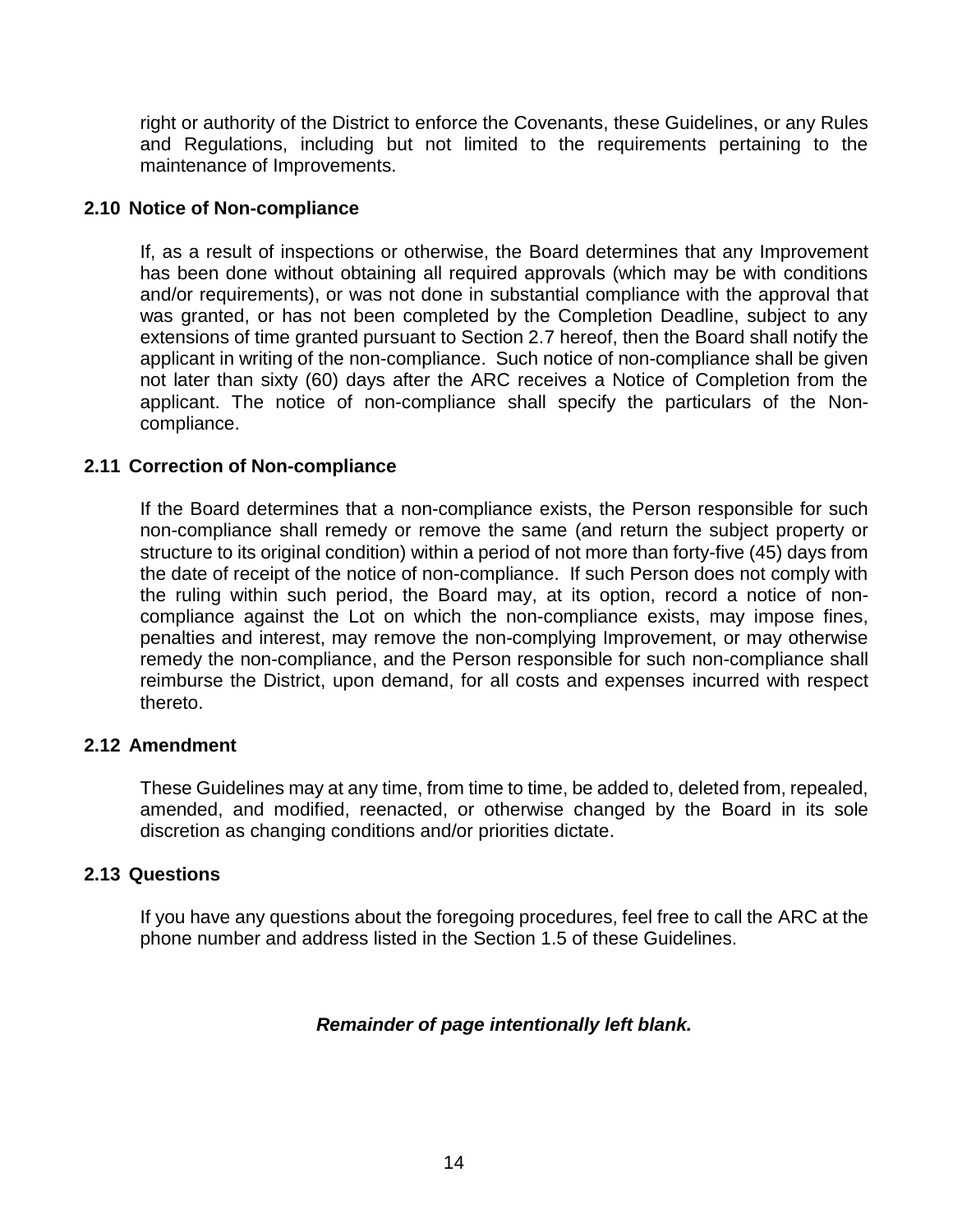# <span id="page-14-0"></span>**3 SPECIFIC TYPES OF IMPROVEMENTS / SITE RESTRICTIONS**

#### <span id="page-14-1"></span>**3.1 General**

The following is a listing, in alphabetical order, of a wide variety of specific types of Improvements which Owners typically consider installing, with pertinent information as to each. Unless otherwise specifically stated, drawings or plans for a proposed Improvement must be submitted to the ARC and written approval of the ARC obtained before the Improvements are made. In some cases, where it is specifically so noted, an Owner may proceed with the Improvements without advance approval if the Owner follows the stated guideline. In some cases, where specifically stated, some types of Improvements are prohibited. ARC review and approval is required on any external items not be listed below.

## **3.1.1 Variances**

Approval of any proposed plans by the granting of a variance from compliance with any of the provisions of these Guidelines is at the sole discretion of the ARC when circumstances such as topography, natural obstructions, hardship, aesthetic or environmental considerations may require.

## **3.1.2 Liability**

Neither the Board, the members of thereof, nor any representative or committee appointed by the Board, or the members thereof, shall be liable in damages to any person submitting requests for approval or to any approval, or failure to approve or disapprove regarding any matter within its jurisdiction. Neither the Board, the members thereof, nor any representative or committee appointed by the Board, or the members thereof shall bear any responsibility for ensuring structural integrity or soundness of approved construction or modifications, or for ensuring compliance with building codes and other governmental requirements. The same shall not make any investigation into title, ownership, easements, rights-of-way, setbacks or other rights appurtenant to property with respect to architectural requests and shall not be liable for any disputes relating to the same.

#### **3.1.3 No Unsightliness**

All unsightly conditions, structures, facilities, equipment, and objects, including snow removal equipment and garden or maintenance equipment, when not in actual use, must be enclosed within a structure.

## <span id="page-14-2"></span>**3.2 Accessory Buildings**

Approval is required. Approval will be based upon, but not limited to, the following criteria:

**A.** Storage sheds and/or accessory buildings must be aesthetically compatible and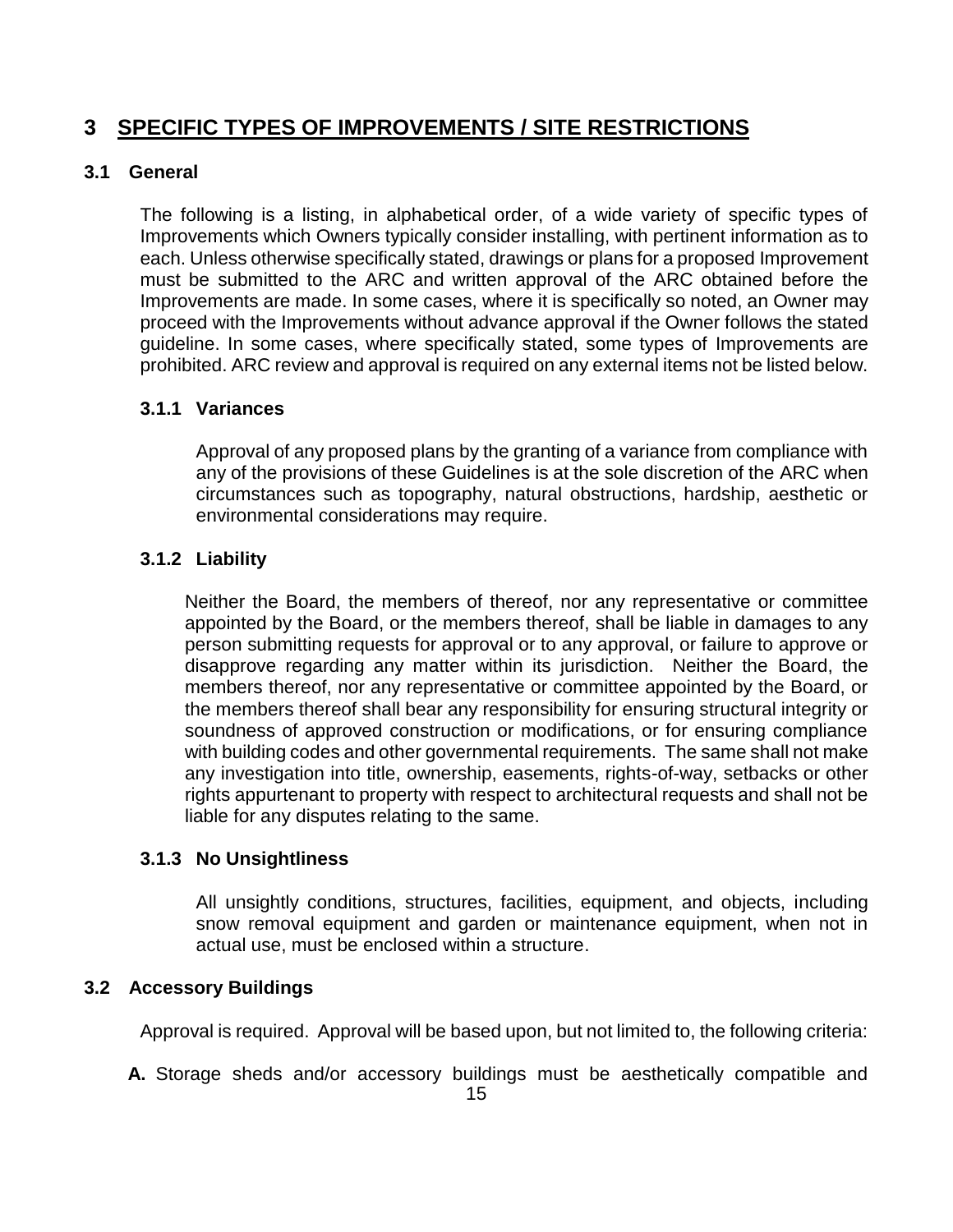consistent with the style and character of the home and other homes in the same general area of the Community. Storage sheds and/or any accessory buildings shall not be more than eight (8) feet by six (6), and shall not be more than eight (8) feet high at the roof peak. The roof pitch must be complementary to the existing roof on the home, unless otherwise approved by the ARC.

- **B.** Siding, roofing, color and trim materials must match those on the home, unless otherwise approved by the ARC.
- **C.** Smaller Lots may not have a suitable location for a storage shed. In any case, no more than one (1) storage shed and one (1) playhouse (see Section 3.52, Playhouses) shall be permitted per Lot.
- **D.** The ARC, in reviewing and approving or denying an application for approval of a storage shed or accessory building, shall take into consideration Lot size, square footage of the home, the existing grading, fence locations, landscape screenings, etc.
- **E.** Any utilities serving the storage shed or accessory building shall be underground.
- **F.** A playhouse or play structure shall not be considered an accessory building.

#### <span id="page-15-0"></span>**3.3 Additions and Expansions**

Approval is required. Additions or expansions must be constructed of wood, masonite, glass, brick, stone, or other material as used in construction of the exterior of the home. The design must be the same or generally recognized as a complimentary architectural style and meet all design guidelines as may be applicable. Colors must be the same as that of the residence.

#### <span id="page-15-1"></span>**3.4 Address Numbers**

Approval is required to replace, alter or relocate existing address numbers, unless the address numbers are replaced using the same style and type of number currently on the residence.

#### <span id="page-15-2"></span>**3.5 Advertising**

All trade signs, which include, but are not limited to, landscaping, painting, and roofing, may only be displayed while work is in progress and must be removed upon completion of the job. See Section 3.68, Signs.

#### <span id="page-15-3"></span>**3.6 Air Conditioning Equipment**

Approval is required for all air conditioning equipment including evaporative coolers (swamp coolers) and attic ventilators installed after the initial construction unless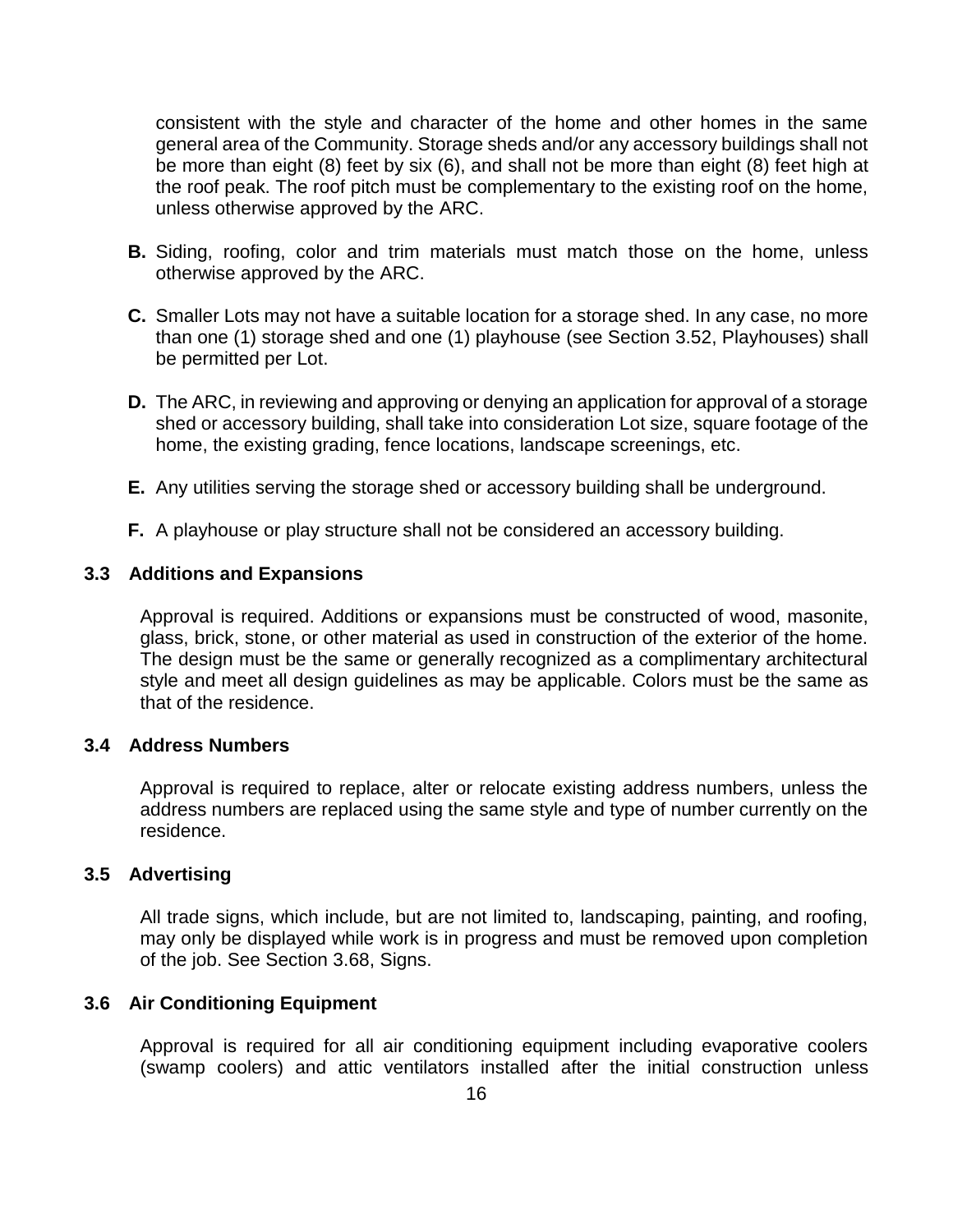completely screened from view from the ground level of adjacent Lots and from the street.

Approval is not required for replacement of existing air conditioning equipment with like equipment.

No heating, air conditioning, air movement (e.g. swamp coolers) or refrigeration equipment shall be placed or installed on rooftops, or extended from windows. Ground mounted or exterior wall air conditioning equipment installed in the side yard must be installed in a manner so as to minimize visibility from the street and minimize any noise to adjacent property Owners.

## <span id="page-16-0"></span>**3.7 Antennae/Satellite Dishes**

No more than two (2) small antennae/satellites may be installed and maintained on any Lot, and only upon compliance with the following conditions:

## **3.7.1 General**

"Permitted Antennas" are defined as (a) an antenna which is less than one meter in diameter and is used to receive direct broadcast satellite service, including direct-to-home satellite services, or is used to receive or transmit fixed wireless signals via satellite; (b) an antenna which is less than one meter in diameter and is used to receive video programming services via multipoint distribution services, including multichannel multipoint distribution services, instruction television fixed services, and local multipoint distribution services or is used to receive or transmit fixed wireless signals other than via satellite; (c) an antenna which is designed to receive broadcast television broadcast signals; or (d) other antennas which are expressly permitted under applicable federal statutes or regulations. In the event a Permitted Antenna is no longer expressly permitted under applicable federal statutes or regulations, such antenna will no longer be a Permitted Antenna for purposes of this Section. Installation of Permitted Antennas shall not require the approval of the ARC.

- **A.** All Permitted Antennas shall be installed with emphasis on being as unobtrusive as possible to the Community. To the extent that reception is not substantially degraded or costs unreasonably increased, all Permitted Antennas shall be screened from view from any street and nearby Lots to the maximum extent possible, and placement shall be made in the following order of preference:
	- (1) Inside the structure of the house, not visible from the street
	- (2) Rear yard or side yard, behind and below the fence line
	- (3) Rear yard or side yard, mounted on the house, in the least visible location below roofline
	- (4) Side yard in front of wing fence, screened by and integrated into landscaping
	- (5) Back rooftop
	- (6) Front yard screened by and integrated into landscaping.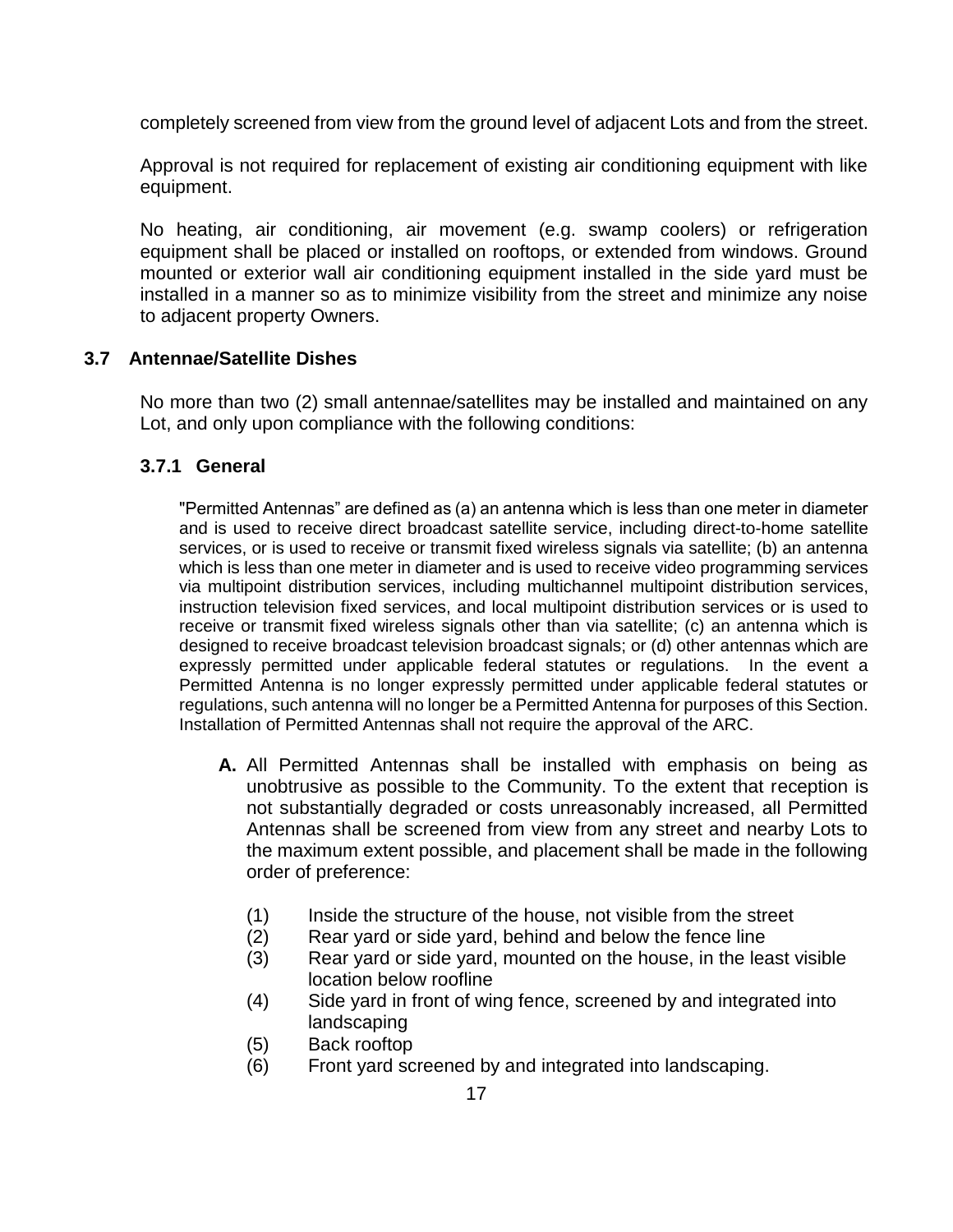- **B.** If more than one (1) location on the Lot allows for adequate reception without imposing unreasonable expense or delay, the order of preference described above shall be used, and the least visible site shall be selected.
- **C.** Permitted Antennas shall not encroach upon common areas or any other Owner's property.

#### **3.7.2 Installation**

- **A.** All installations must comply with all applicable building codes and other governmental regulations, and must be secured so they do not jeopardize the safety of residents or cause damage to adjacent properties. Any installation must strictly comply with FCC guidelines.
- **B.** All Permitted Antennas shall be no larger, nor installed more visibly, than is necessary for reception of an acceptable signal.
- **C.** Owners are responsible for all costs associated with the Permitted Antenna, including but not limited to costs to install, replace, repair, maintain, relocate, or remove the Permitted Antenna.
- **D.** All cabling must be run internally when feasible, must be securely attached, and must be as inconspicuous as possible. Any external wiring shall be run under eaves, along siding or next to downspouts to be as inconspicuous as possible. Permitted Antennas, masts and any visible wiring may be required to be painted to match the color of the structure to which they are attached. The Owner should check with the installer/vendor for the appropriate type of paint.
- **E.** All other antennas, not addressed above, are prohibited.

## <span id="page-17-0"></span>**3.8 Awnings**

See Section 3.44, Overhangs/Awnings – Cloth or Canvas.

#### <span id="page-17-1"></span>**3.9 Balconies**

See Section 3.18, Decks.

#### <span id="page-17-2"></span>**3.10 Barbecue/Gas Grills**

Approval is not required. All barbecue grills, smokers, etc. must be stored in the rear yard or within an enclosed structure, not visible from the front of the home.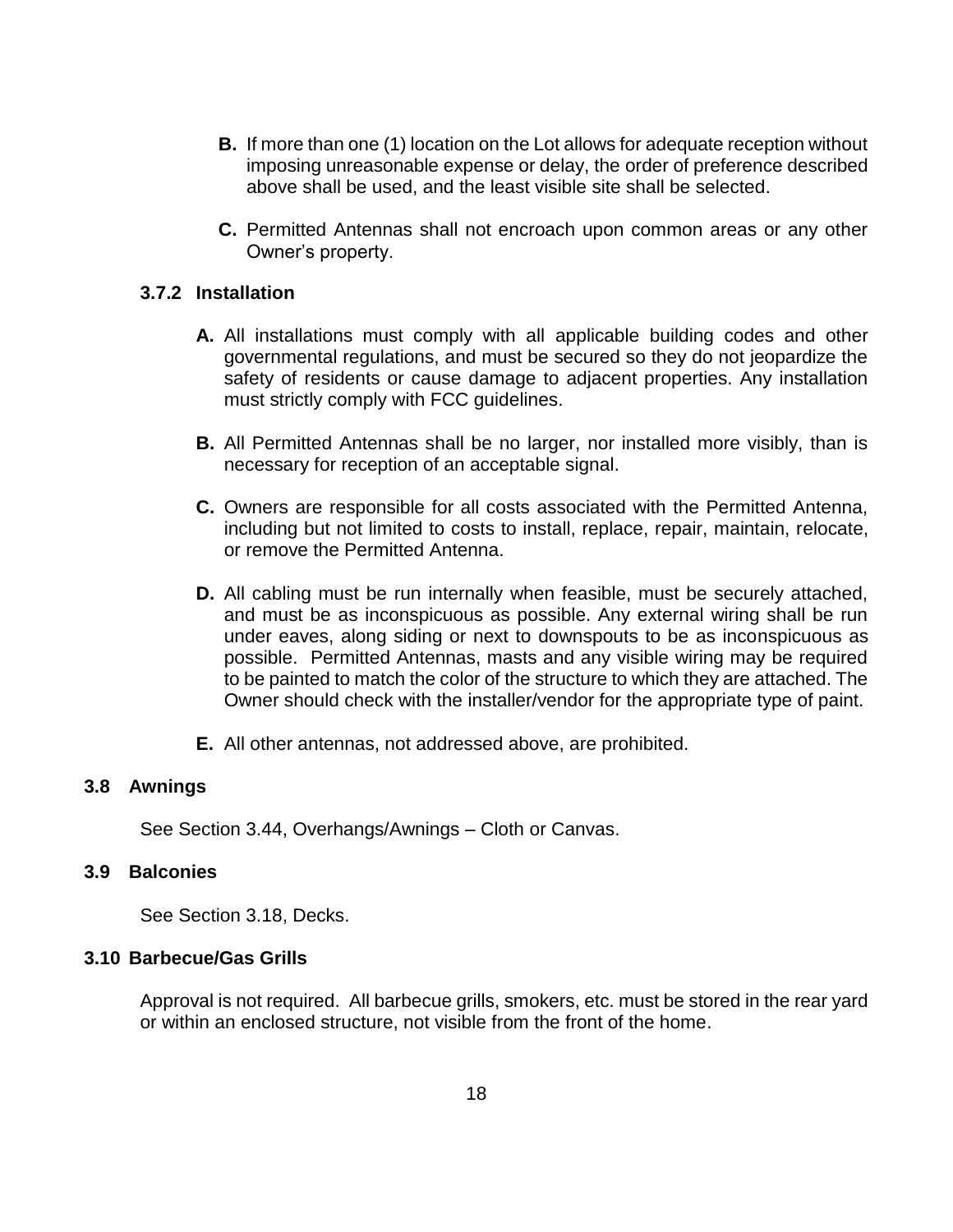#### <span id="page-18-0"></span>**3.11 Basketball Backboards**

Approval is not required, subject to the following limitations. No basketball backboards shall be attached to the garage. Only portable basketball backboards shall be allowed if the following guidelines are met:

- **A.** Portable units cannot be placed in the public right of ways, streets, sidewalks or street lawns;
- **B.** Location must be at least half of the length of the driveway away from the street,
- **C.** Portable basketball backboards may not be permanently located in side yards or back yards,
- **D.** Portable basketball backboards may be left out when not in use only if the backboard, hoop, and net are in good repair. Portable basketball backboards that are not in good repair, including the hoop and net, must be stored out of sight when not in use and may not be left out for more than 24 hours.

## <span id="page-18-1"></span>**3.12 Birdbaths**

See Section 3.73, Statues or Fountains.

#### <span id="page-18-2"></span>**3.13 Birdhouses and Bird Feeders**

Approval is not required, subject to the following limitations. If installed in the rear yard and the size is limited to one foot by two feet no approval is required. No more than three of each of a birdhouse or birdfeader shall be installed on any Lot. A birdhouse or bird feeder which is mounted on a pole may not exceed five (5) feet in height.

#### <span id="page-18-3"></span>**3.14 Carports**

Approval will not be granted.

## <span id="page-18-4"></span>**3.15 Clothes Lines and Hangers**

Clothes Lines and Hangers are NOT allowed.

#### <span id="page-18-5"></span>**3.16 Cloth or Canvas Overhangs**

See Section 3.44, Overhangs/Awnings – Cloth or Canvas.

#### <span id="page-18-6"></span>**3.17 Compost**

Approval is not required provided the compost container is not visible to adjacent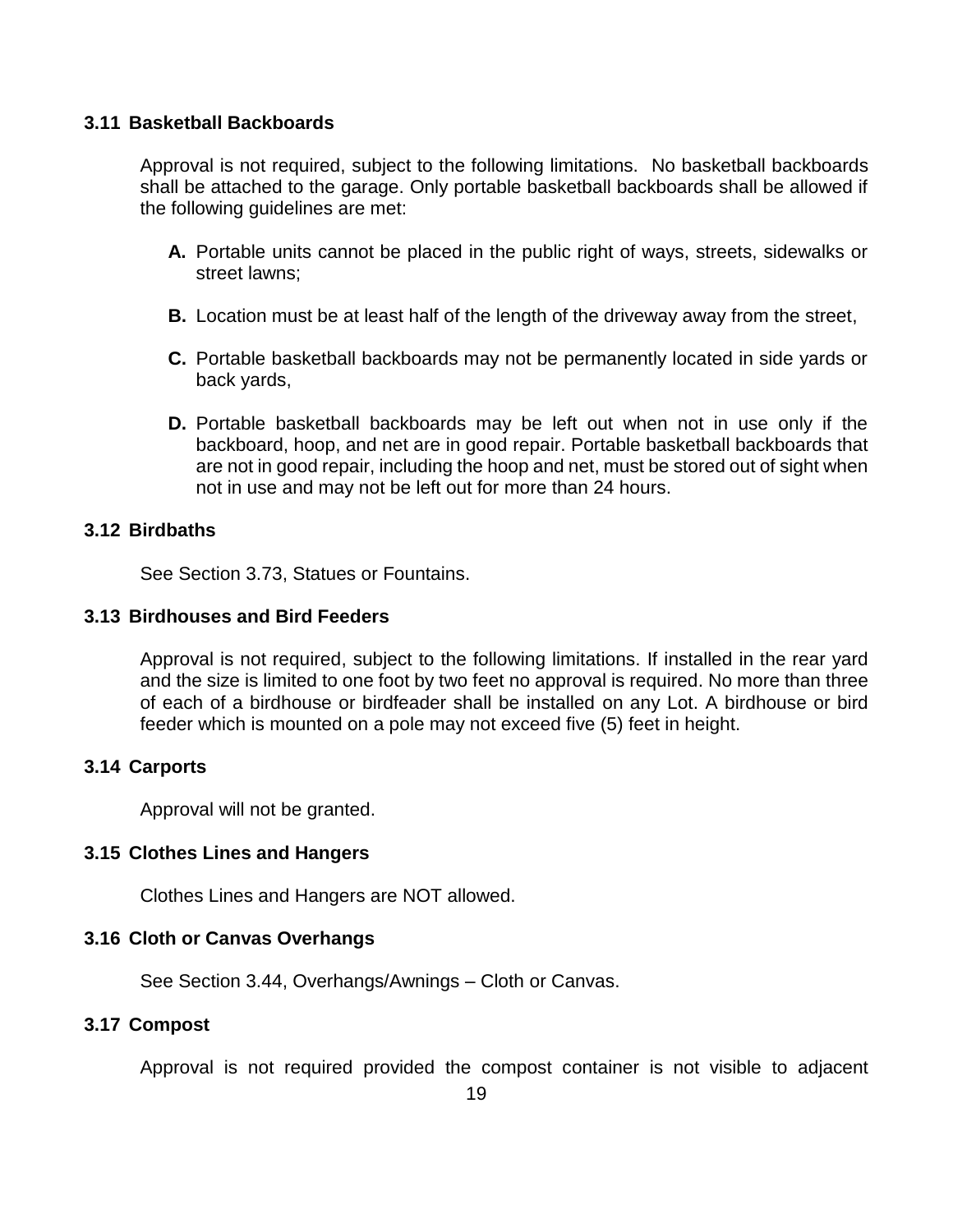properties and odor must be controlled. Underground composting is not allowed.

## <span id="page-19-0"></span>**3.18 Decks**

Approval is required. The deck must be constructed of redwood or composite type decking products and approved by the ARC. The decking material must be either redwood in color or of a color that matches one of the exterior paint colors or the masonry on the home.

All deck columns shall be integrated into the architectural style/character of the home. Covered decks shall be compatible with the architectural style of the home through roof form integration, column design, and railing details. Supporting posts and columns associated with all covered decks or those more than thirty (30) inches above grade shall be a minimum eight (8) inches by eight inches unless grouped (two or more 4"x4" posts) or enhanced with a masonry base. When possible, matching the column style present on the front of the home is preferred.

Decking that is less than thirty (30) inches above grade of the Lot, may utilize a lattice skirting provided the skirting is made of redwood minimum one-half (½) inch thick boards and stained or painted to match the remaining portions of the deck. Decks may not be more than twenty five (25) percent of the entire rear Lot of the home unless otherwise approved by the ARC. Construction shall not occur beyond the side plane of the home and must be set back a minimum of ten (10) feet from the rear property line or as dictated by zoning. No decks with abutting rear Lot lines shall be within thirty (30) feet of each other at any point.

Owners must periodically maintain the deck, including but not limited to, fading, warping, etc.

#### <span id="page-19-1"></span>**3.19 Dog Houses**

Approval is required by the ARC. Dog houses are restricted to ten (10) square feet and a height of four (4) feet. The dog house must be located in a fenced back yard or dog run. Dog houses must be installed at ground level, and must not be visible above the fence. Dog houses must also match the colors and materials of the exterior of the home. Limit of one dog house per Lot.

#### <span id="page-19-2"></span>**3.20 Dog Runs**

Approval is required. Dog runs must be located in the rear or side yard, abutting the home and substantially screened from view by planting fast-growing or mature trees, shrubs or perimeter fencing. Dog runs will be limited to two hundred (200) square feet. Dog run fences must be made of wood and should be left natural in color and sealed to prevent weathering. Covers (e.g. tarps, sheets, blankets, etc.) on dog runs are not allowed.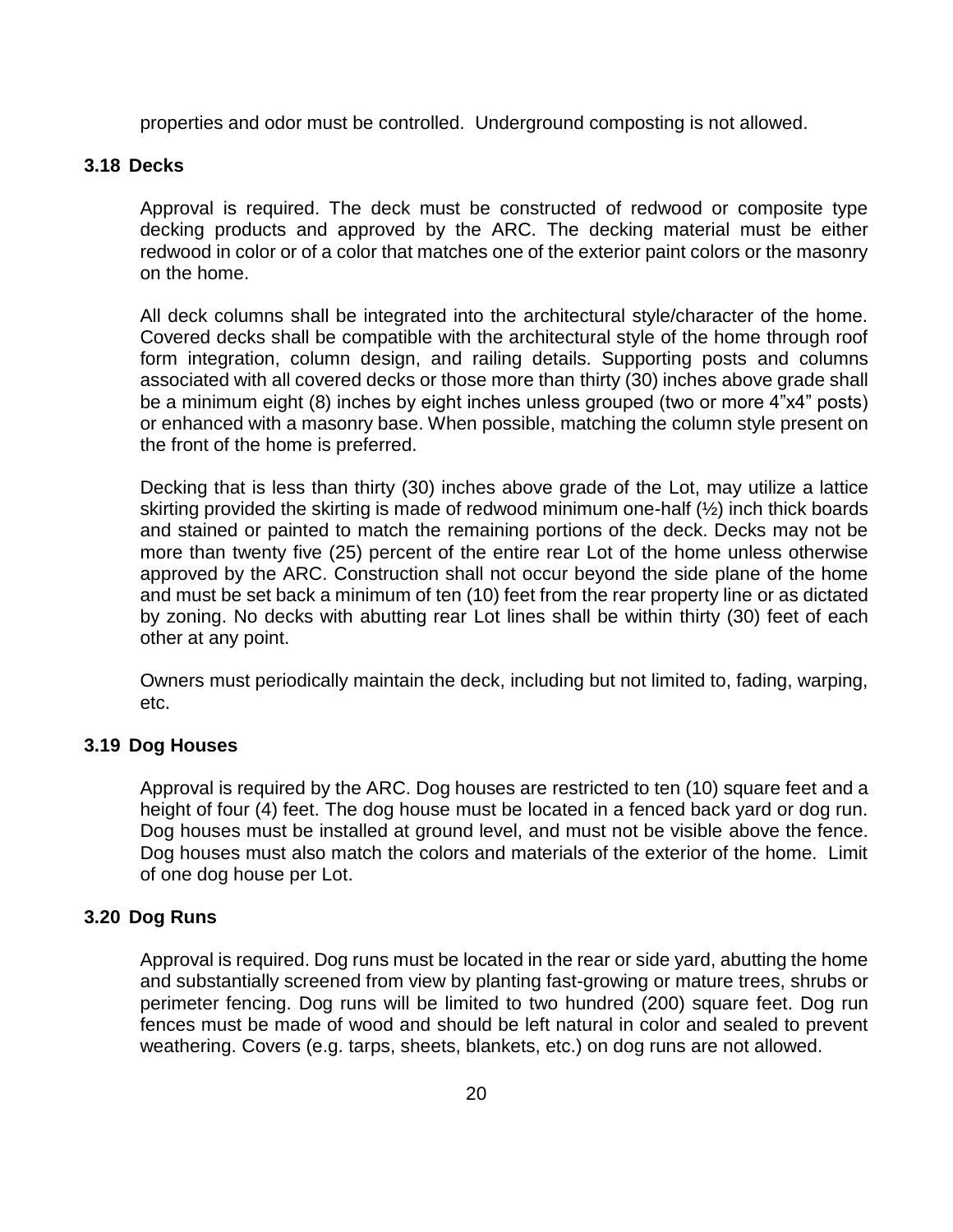#### <span id="page-20-0"></span>**3.21 Doors**

Approval is not required for an already existing main entrance door to a home or an accessory building if the material matches or is similar to existing doors on the house and if the color is generally accepted as a complimentary color to that of existing doors on the house. Complementary colors would be the body, trim or accent colors of the house or white (for storm/screen doors).

- **A.** Storm Doors. Approval is not required for storm doors as long as the door is complimentary with the color scheme of the home. Owners wishing to utilize a different color must first obtain approval.
- **B.** Security Doors and Windows. All security or security-type doors and windows must be approved prior to installation.

## <span id="page-20-1"></span>**3.22 Drainage**

There be no interference with the established drainage pattern over any property. The established drainage pattern means the drainage pattern as engineered and constructed by the homebuilder prior (or in some cases, immediately following) conveyance of title from the home builder to the Owner. When installing your landscaping ensure all grades and flow patterns conform to the homebuilder's design and recommendations. All drainage from downspouts off the house should conform to the established drainage pattern. Sump pump drainage should be vented a reasonable distance from the property line, on the Owner's property, to allow for absorption. Adverse effects to adjacent properties, including District lands, sidewalks and streets, will not be allowed.

#### <span id="page-20-2"></span>**3.23 Driveways**

Approval is required for any changes or alterations to driveways. This includes construction of a pull-off area to the side of the driveway and/or concrete driveway extensions. Only clear sealant may be used on the driveway (no colors) and Owners will be required to maintain the driveways against oil spills, spauling/peeling/etc.

#### <span id="page-20-3"></span>**3.24 Evaporative Coolers**

See Section 3.6, Air Conditioning Equipment.

#### <span id="page-20-4"></span>**3.25 Exterior Lighting**

See Section 3.41, Lights and Lighting.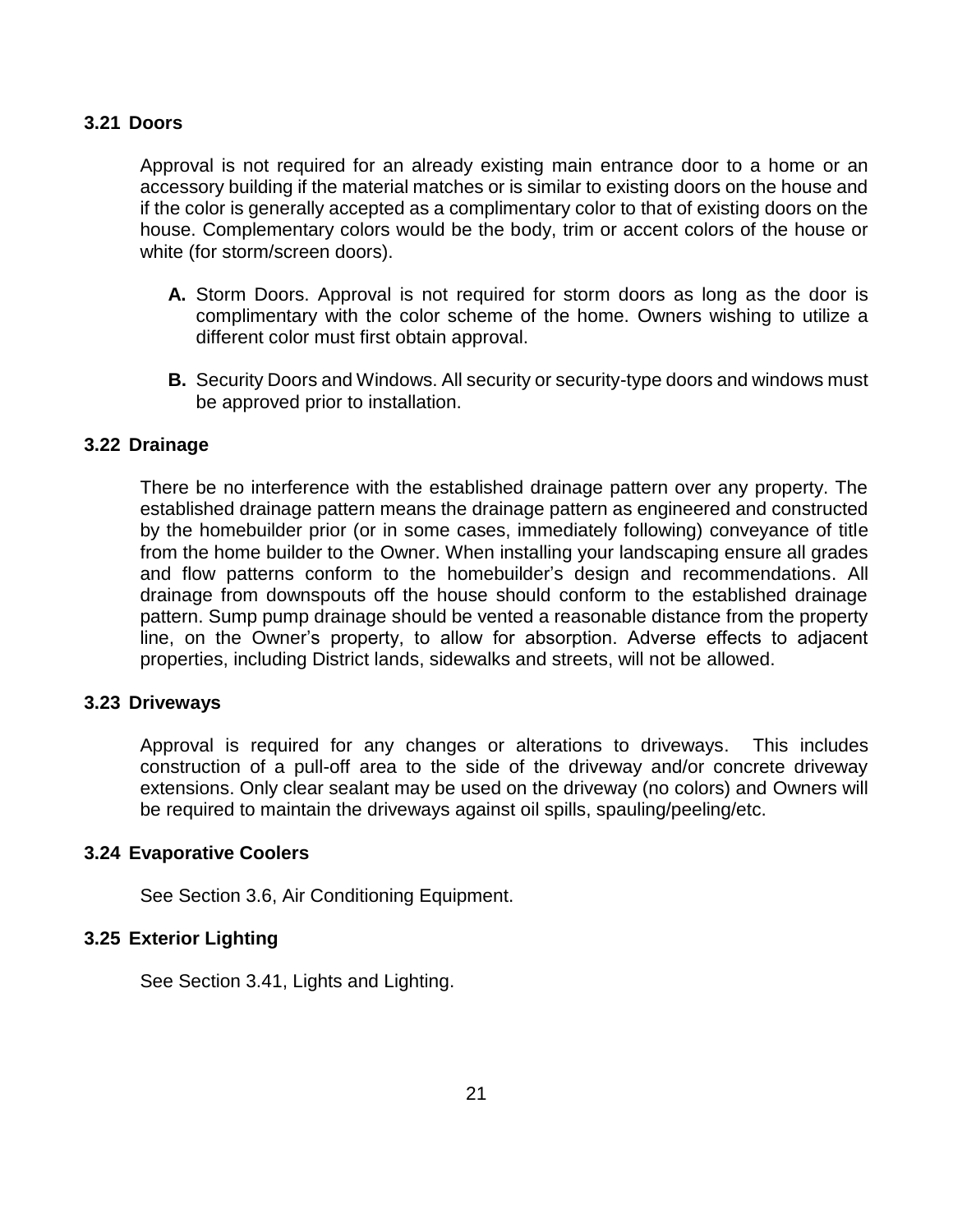## <span id="page-21-0"></span>**3.26 Fences**

#### **3.26.1 General Statement**

Fences constructed by the Developer, a Builder or the District along or abutting property lines, arterial streets, collector streets, and local streets may not be removed, replaced, painted a different color or altered, including, adding a gate, without approval of the ARC.

- **A.** If any such fences constructed by the Developer or a Builder which are located upon an Owner's Lot are damaged or destroyed by the Owner, the Owner shall repair or recondition the same at the Owner's expense.
- **B.** Some fences may be located upon property owned by the District and, if so, shall not be altered in any way.

## **3.26.2 Fence Designs**

All fences require approval of the ARC.

- **A.** Fences installed by the Owner will be located in the rear or side yard along property lines. Fencing adjacent to streets and District tracts shall be four (4) feet high, 3 rail cedar wood fencing. The property owner may install a wire mesh to the inside of the fence to restrain pets. The wire mesh must have a vertical 2"x4" rectangular opening pattern. Fencing between private properties shall be three (3) feet tall, 3 rail, cedar fencing. Gates are preferred to be four (4) feet wide, but may be no wider than five (5) feet if conditions warrant. Privacy fences is not permitted.
- **B.** Double fencing of property lines is not permitted. Fences must be placed on the side of the property line of the Owner doing the installation. If 2 Owners are co-installing the fence it may be located directly on the property line.
- **C.** Fencing for Dog Runs shall be a minimum or four (4) feet in height and a maximum of five (5) feet in height.

#### **3.26.3 Maintenance/Staining**

Regular physical and aesthetic maintenance of fencing is required. All fences must be finished using a clear sealer.

#### **3.26.4 Additional Fence Requirements**

**A.** Fence sections which front any public street, another front yard, common walkway, greenbelt, park or non-urban area must be constructed so that the side of the fence which is generally accepted as being the most "finished" side faces out. The most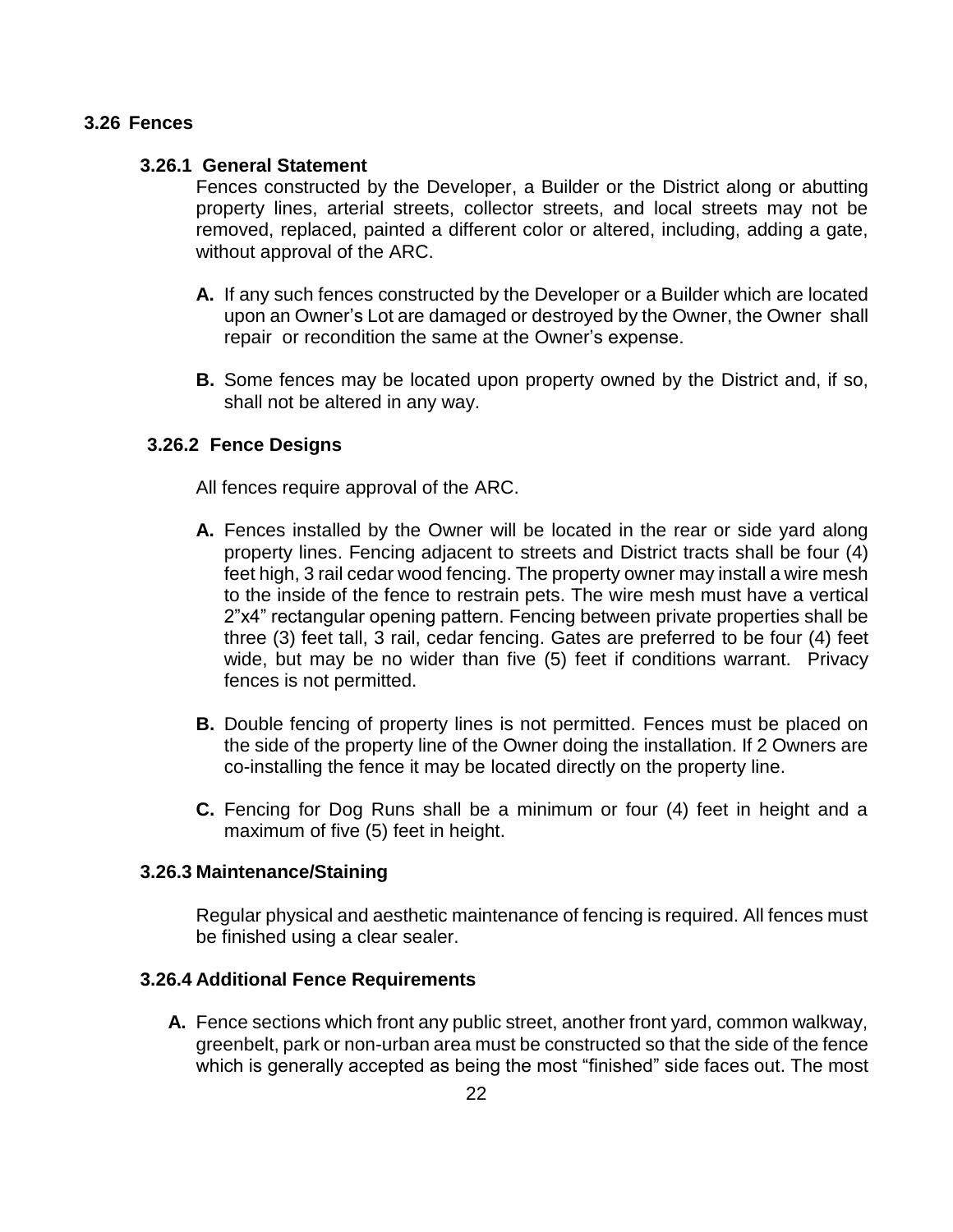effective method of accomplishing this is to construct the entire fence with the "finished" side out.

- **B.** The ARC will require a transitional section of fencing, as applicable, where a fence adjoins a fence of any lesser height, for symmetry and aesthetics.
- **C.** No electric fences are permitted (other than pet containment fencing installed below grade).
- **D.** It is important to remember that certain drainage patterns may exist along, or under, proposed fence locations. When constructing a fence, be sure to provide for adequate space between the fence and the ground to accommodate drainage.
- **E.** When making a submittal for fencing, include the style and height of the fence, color of stain, and all other descriptive details and a plot plan with the location of the fence clearly marked.

#### **3.26.1 Prior Approved Fencing**

To the extent that fencing has been previously approved by the ARC based on a prior version of these Guidelines, such fencing will be required to be compliant with this section at such time as the fence is replaced, or whenever any repair is required or made to more than twenty five (25) percent of the existing fencing material.

#### <span id="page-22-0"></span>**3.27 Fire Pits**

Approval is required for all permanent or built-in structures. Approval is not required for portable units.

#### <span id="page-22-1"></span>**3.28 Firewood Storage**

Firewood may be stored provided it is in an enclosed bin at the rear of the home.

#### <span id="page-22-2"></span>**3.29 Flags/Flagpoles**

Approval is required for any freestanding flagpole. Under no circumstance may the height of the flagpole exceed the height of the roofline of the residence. Flag size cannot exceed five (5) feet in length and three (3) feet in width.

Approval is not required for flagpoles mounted to the front of the residence provided that the flags displayed thereon (if other than an American Flag) are temporary in nature and are only displayed on holidays or in celebration of specific events. They must not be placed earlier than thirty (30) days prior to the start of the particular holiday/event or celebration and must be removed no later than thirty (30) days following the particular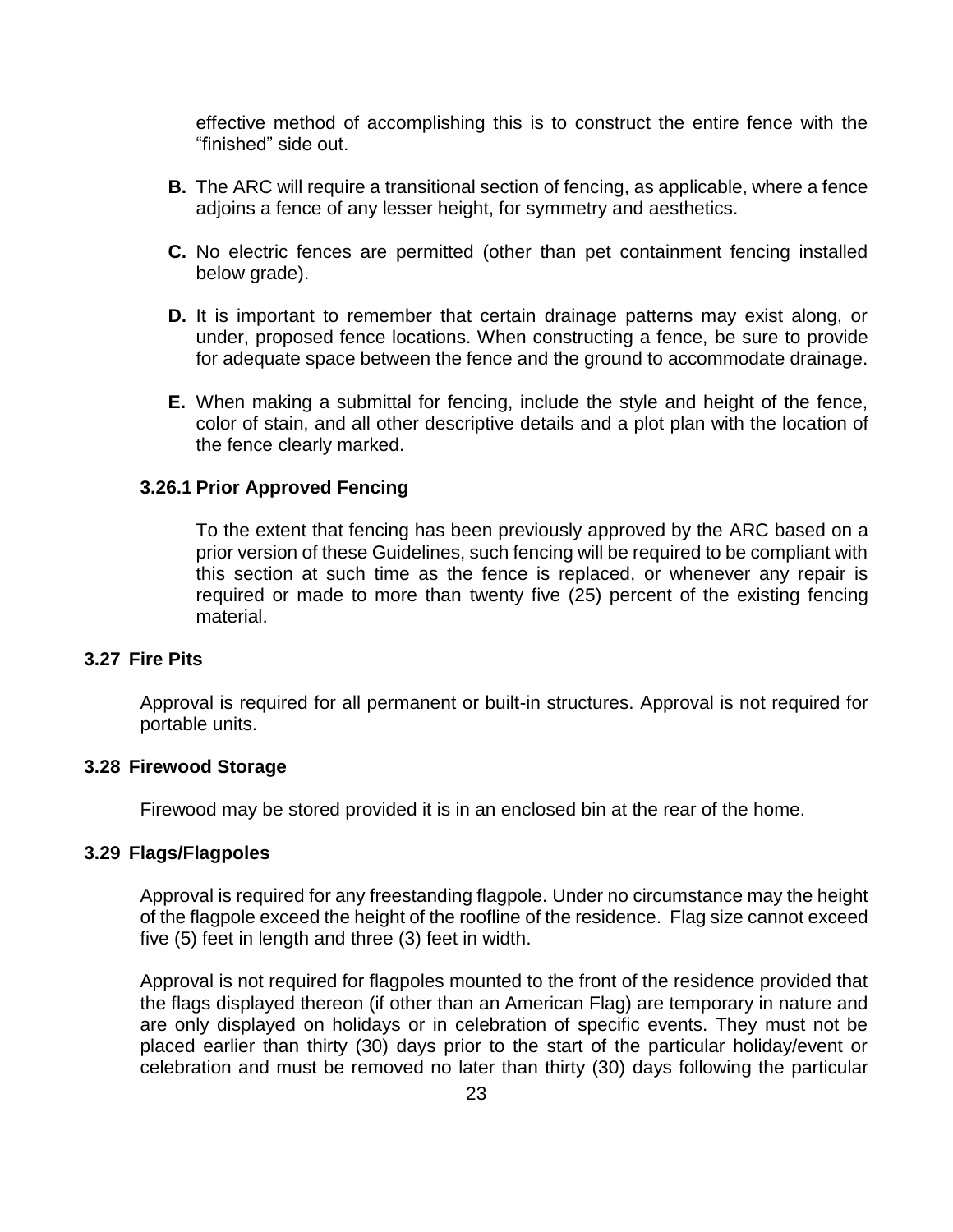holiday/event or celebration.

Owners shall be permitted to display an American Flag in accordance with the Federal Flag Code and as follows:

- **A.** The flag shall be no larger than three (3) feet by five (5) feet.
- **B.** The flag may be displayed in a window or from a flagpole projecting horizontally from a location on the front of the dwelling. Projecting flagpoles shall be no longer than five (5) feet.
- **C.** The Owner shall replace the flag and/or flagpole as necessary in order to prevent wear and tear.
- **D.** Flags may not be illuminated without prior written approval of the ARC. Any request for lighting must detail the type and location of lighting. Lighting shall be placed so as not to disturb Owners of neighboring Lots.
- **E.** An Owner may display a service flag denoting the Owner's or their family member's active or reserve U.S. military service. The flag may be displayed on the inside of a window or door of the home or immediately below the American flag on a pole. The flag may not be larger the nine (9) inches by sixteen (16) inches.

#### <span id="page-23-0"></span>**3.30 Garbage Containers and Storage Areas**

See Section 3.80, Trash Containers, Enclosures and Pickup.

#### <span id="page-23-1"></span>**3.31 Gardens – Flower or Vegetable**

Approval is not required for flower or vegetable gardens that do not exceed two hundred (200) total square feet. Gardens must be set back from the property line at least five (5) feet. All gardens must be weeded, cared for and maintained. Vegetable gardens shall be located in the rear or side yard.

#### <span id="page-23-2"></span>**3.32 Gazebos**

Approval is required. A gazebo must be an integral part of the rear yard landscape plan and must be similar in material and design to the residence. The color must be generally accepted as a complementary color to the exterior of the residence.

#### <span id="page-23-3"></span>**3.33 Grading and Grade Changes**

See Section 3.22, Drainage.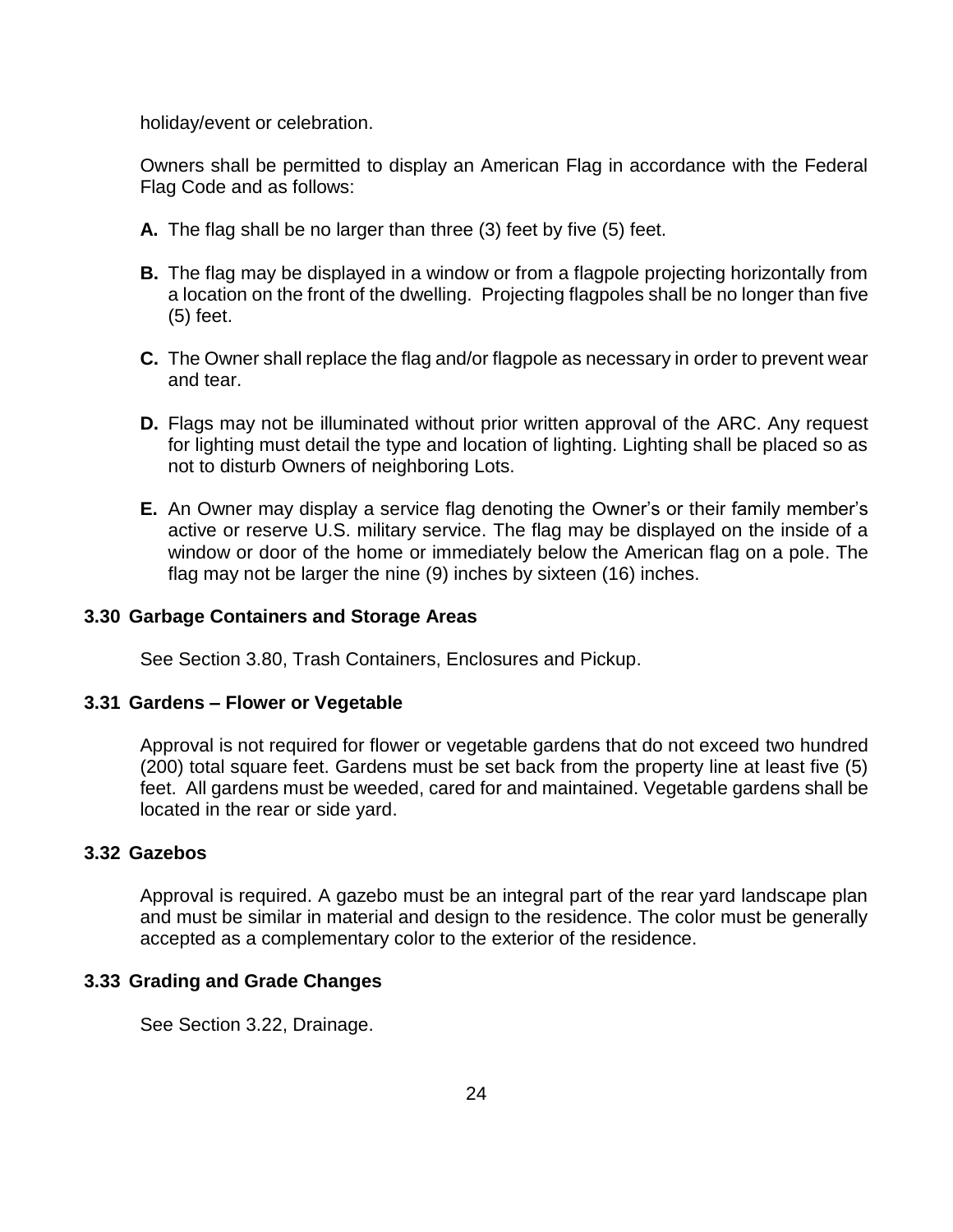#### <span id="page-24-0"></span>**3.34 Greenhouses**

Greenhouses are not allowed.

#### <span id="page-24-1"></span>**3.35 Hanging of Clothes**

See Section 3.15, Clothes Lines and Hangers.

#### <span id="page-24-2"></span>**3.36 Hot Tubs and Jacuzzis**

Approval is required. Hot tubs and Jacuzzis must be an integral part of the deck or patio area and of the rear yard landscaping, and be installed in such a way that it is not immediately visible from the ground level of adjacent Lots and so that it does not create an unreasonable level of noise for adjacent Lots. In some instances, additional plant material, around the hot tub may be required for screening. Non-vegetative screening materials should match or complement the house or deck structure. Prefabricated hot tub enclosures will be evaluated on a case-by-case basis, and may require additional plant material screening.

#### <span id="page-24-3"></span>**3.37 Irrigation Systems**

All Lots must have an underground automatic irrigation system installed with the landscape. All irrigation systems should be designed by a landscape architect, designer or irrigation specialist to ensure water management and plant growth. The irrigation system must be designed so that water does not cross property lines and so the irrigation system is in complete compliance with the individual home's soil report recommendations, specifically with regard to the no-irrigation zone at the edge of the home's building foundation.

#### <span id="page-24-4"></span>**3.38 Kennels**

Kennels or the breeding of animals is not allowed.

#### <span id="page-24-5"></span>**3.39 Landscaping**

Approval is required. Landscaping plans must be in accordance with the specifications shown in Schedule 3, and the approval of such plans shall be obtained prior to the installation of landscaping. The plot plan of the residence and yard must be provided at a measurable scale. All organic materials (plants, shrubs, trees, etc.), building materials (stone, wood, edging, etc.), must be clearly labeled in detail.

The Lot landscaping should be designed to create a coherent environment which complements the overall Community. Plant material should relate to the scale and character used in the Community landscape areas and to the Lot Improvements. Particular attention should be paid to the functional aspects of planting design.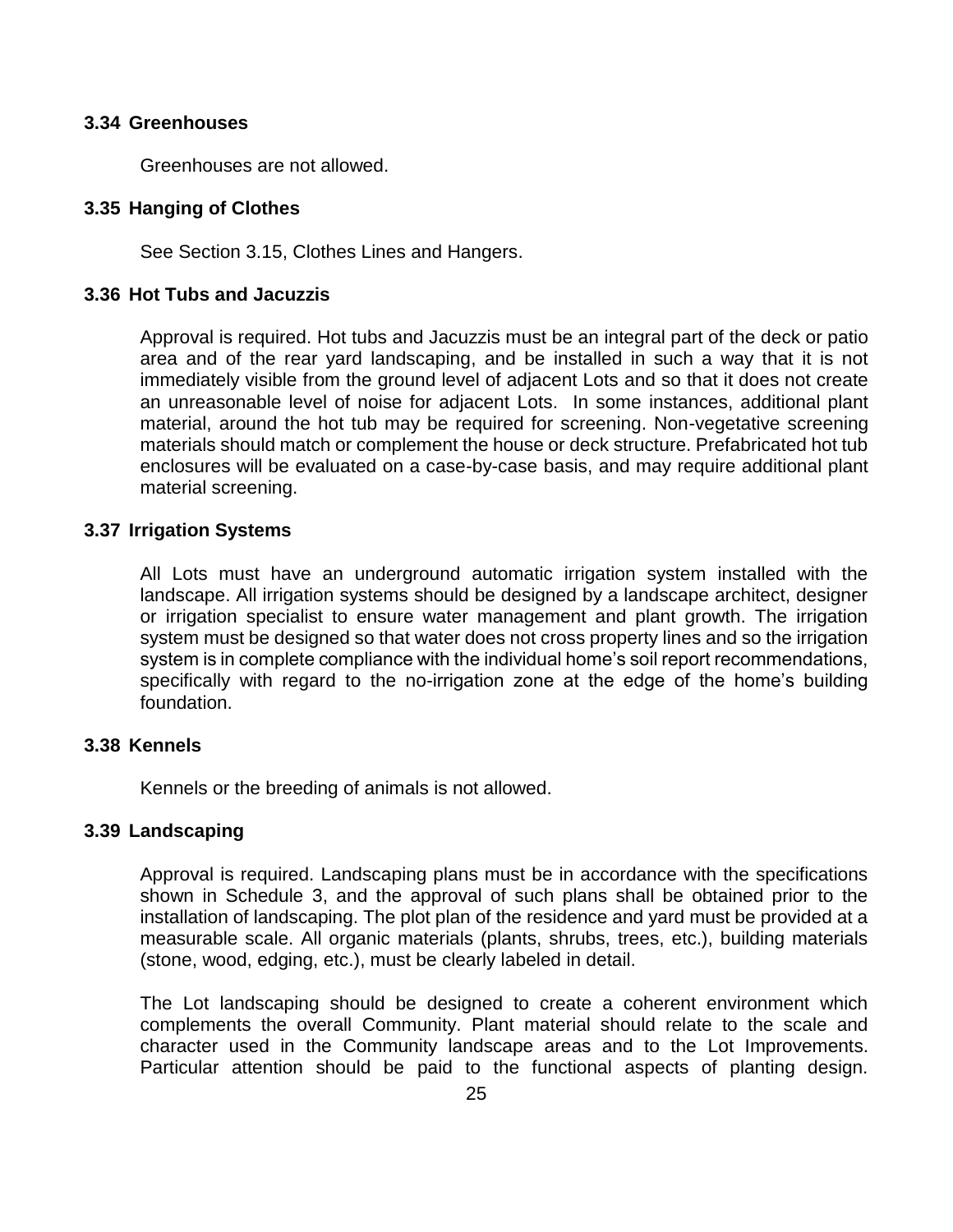Consideration should be given to the use of plants for screening, space definition, erosion control, glare reduction, dust control, and aesthetics. The use of drought tolerant plants is encouraged. This means that in the landscaping of each Lot, plant materials, irrigation systems and maintenance practices should be utilized to conserve water, wherever possible. It should be noted that if Xeriscape landscaping is selected a more traditional "green" appearance can still be achieved. See Section 3.93, Xeriscape.

Landscaping must consist of trees, shrubs, ornamental grasses, ground covers, annual and perennial flowers, turf grasses, mulches and automatic irrigation.

In the case of shade or ornamental trees (deciduous), plantings may not be installed closer than six feet (6') from the property line.

In the case of evergreen trees (conifer), plantings may not be installed closer than ten feet (10') from the property line.

- **A.** Thorny plants shall not be located within twenty (20) feet of sidewalks or walkways.
- **B.** Planting beds must be separated from turf by edging.
- **C.** Artificial turf is allowed only in the rear yard.
- **D.** Landscaping in the Street/Tree lawn area (the area between the curb and the sidewalk) shall require one tree in the front of the house and two trees on Lots that abut a street on the side of the house. In all cases turf grass shall be installed as the standard to facilitate the egress by the passenger from vehicles parked in the street and to facilitate snow removal from the street. Plans utilizing xeriscape shall be limited to low profile plantings designed to allow vehicle passenger egress.

#### **3.39.1 Landscape Installation Schedule**

- **A.** Landscaping of all yards shall be completed within one year after first conveyance of the on the Lot to the first owner thereof other than the Developer, a Builder, a Production Builder or any other Owner who first purchased the Lot with the intent to construct a home thereon for sale to a third party.
- **B.** The Owner shall install and thereafter maintain landscaping on their Lot, including the Street/Tree lawn area.

#### **3.39.2 Landscape Maintenance**

Each Owner shall maintain all landscaping on such Owner's Lot in a neat and attractive condition, including mowing, periodic and horticulturally correct pruning, removal of weeds and debris, and replacement of landscaping. This applies to the front, back, and side yards as well as the Street/Tree lawn area.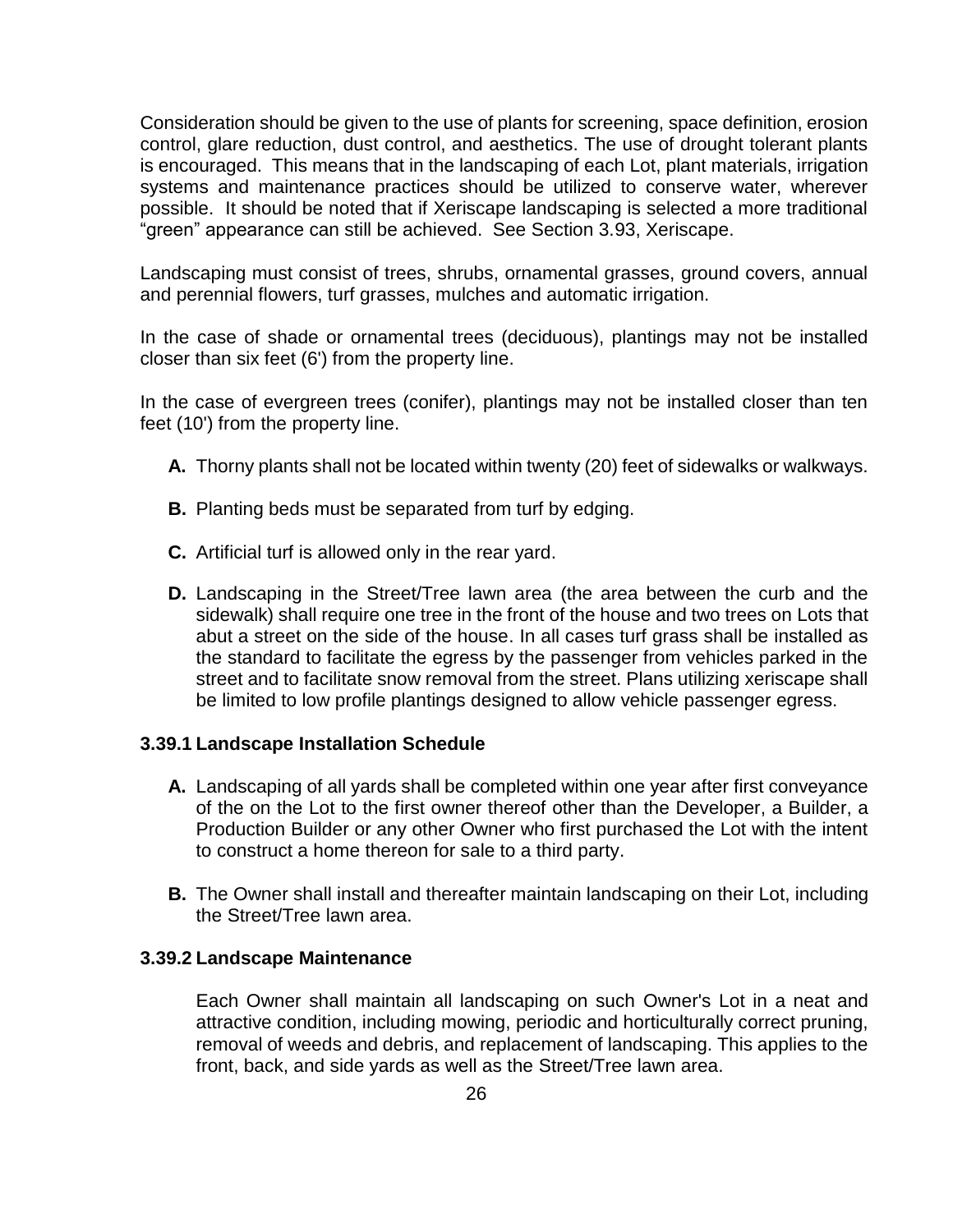## <span id="page-26-0"></span>**3.40 Latticework, Trellis, Arbors**

Approval is required for any type of installation of latticework, trellis or arbor. Adequate framing is required. The inside height of a proposed arbor or trellis must not exceed eight (8) feet, six (6) inches. Considerations will include, but may not be limited to, height, color and material. Arbors must be complementary to the residence. Professionally prepared plans for arbors are highly encouraged to expedite the approval process, otherwise a photograph or catalog picture must be provided.

## <span id="page-26-1"></span>**3.41 Lights and Lighting**

Approval is not required for replacing existing lighting, including coach lights, with the same or similar lighting and style as currently installed.

Approval is required to modify or add exterior lighting.

Approval is required to install motion detector spotlights, spotlights, floodlights or ballasted fixtures (sodium, mercury, multi-vapor, fluorescent, metal halide, etc.).

- **A.** Considerations will include, but may not be limited to, the visibility, style and location of the fixture.
- **B.** Exterior lighting for security and/or other uses must be directed at the ground and house, whereby the light cone stays within the Lot boundaries and the light source does not cause glare to other Lots (bullet type light fixtures are recommended).
- **C.** Ground lighting along walks must be maintained in a working and sightly manner. Low-voltage or solar powered ground lighting fixtures which are typically affixed by stakes or similar posts are to be maintained in good aesthetic repair, be functional, not be a tripping or other physical hazard along pedestrian pathways, and remain generally vertical in their presentation.
- **D.** The addition of a front yard light post will be allowed with approval, refer to Schedule 2 for additional guidelines.
- **E.** No light shall be emitted from any Lot which is unreasonably bright or causes unreasonable glare. Any exterior lighting installed or maintained on a Lot shall either be indirect or of such controlled focus and intensity so as not to disturb the residents of adjacent or nearby property.

Holiday lighting and decorations do not require approval. It is required that they not be installed more than thirty (30) days prior to the holiday. They shall be removed within thirty (30) days following the holiday. Clips used for holding holiday lighting cords may remain permanently affixed provided they blend in with the façade they are attached too.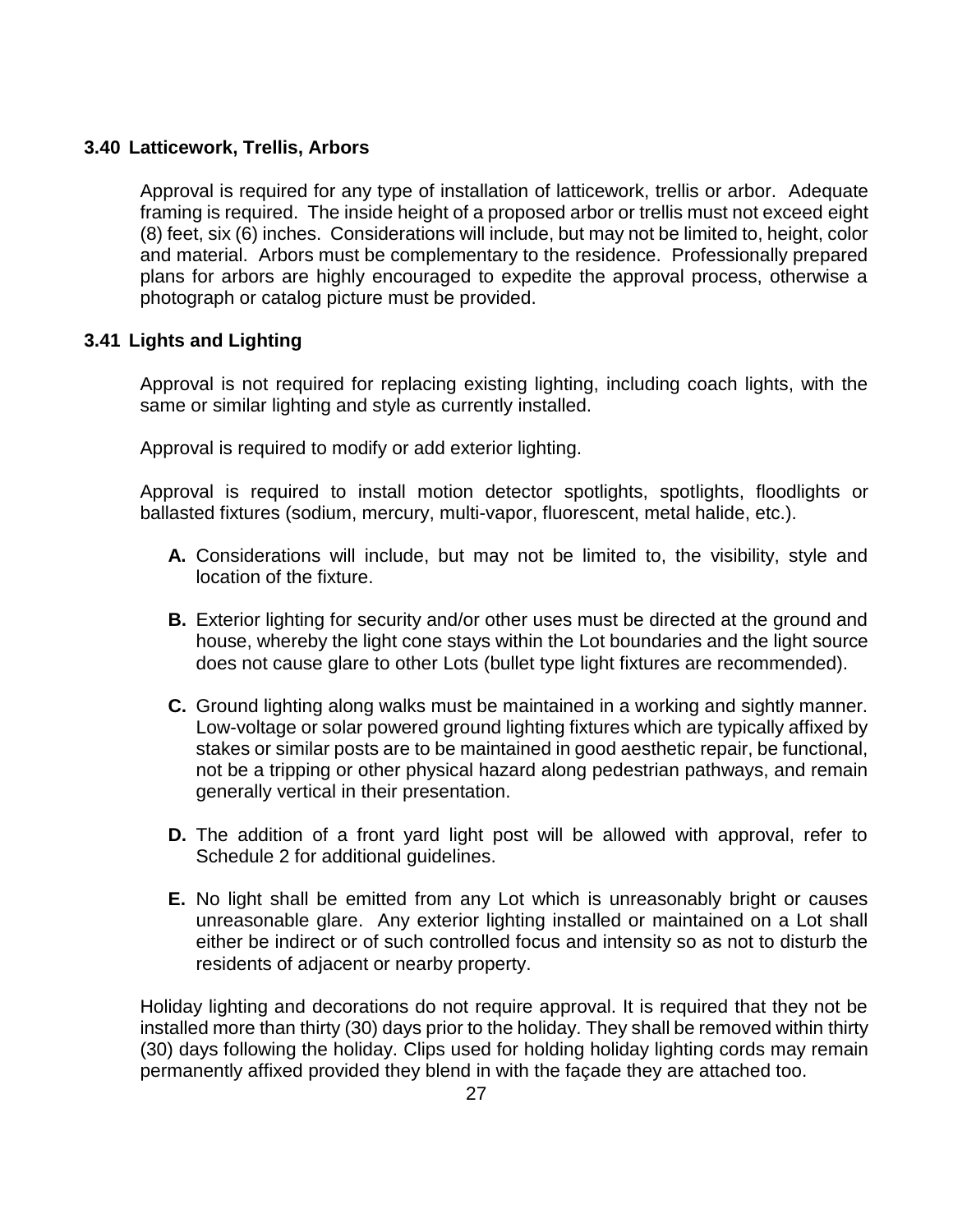#### <span id="page-27-0"></span>**3.42 Mailboxes**

Individual mailboxes are not allowed.

#### <span id="page-27-1"></span>**3.43 Ornaments/Art - Landscape/Yard**

See Section 3.73, Statues or Fountains.

#### <span id="page-27-2"></span>**3.44 Overhangs/Awnings- Cloth or Canvas**

See Section 3.46, Patio Covers.

### <span id="page-27-3"></span>**3.45 Painting**

Approval is not required if color and/or color combinations are substantially similar to the original manufacturer color established on the home and/or accessory Improvement. Any changes to the color scheme must be submitted for approval and must conform to the general scheme of the Community.

- **A.** Submit the Design Review Request Form with your color samples and a general description (or photographs) of the colors of the next two (2) houses on either side of your home.
- **B.** Outlining the garage door panels in a contrasting color or in a checker board design is not permitted.
- **C.** Most homes have multiple tone paint schemes (e.g., body color, trim color and accent color for shutters and doors). New colors submitted should preserve this multiple tone scheme.
- **D.** Color selections may be submitted to the ARC in the form of manufacturer's paint chips. Please indicate which color chips are for trim, body and accent (doors and shutters) color.
- **E.** In general, after approval, only those areas that are painted may be repainted and only those areas that are stained may be re-stained; unpainted and unstained areas (such as brick or stone) shall remain unpainted and unstained.

#### <span id="page-27-4"></span>**3.46 Patio Covers**

Approval is required. Patio covers must be constructed of material consistent with the home and be similar or generally recognized as complementary in color to the colors on the house. Freestanding patio covers may be permitted as well as extensions of the roof.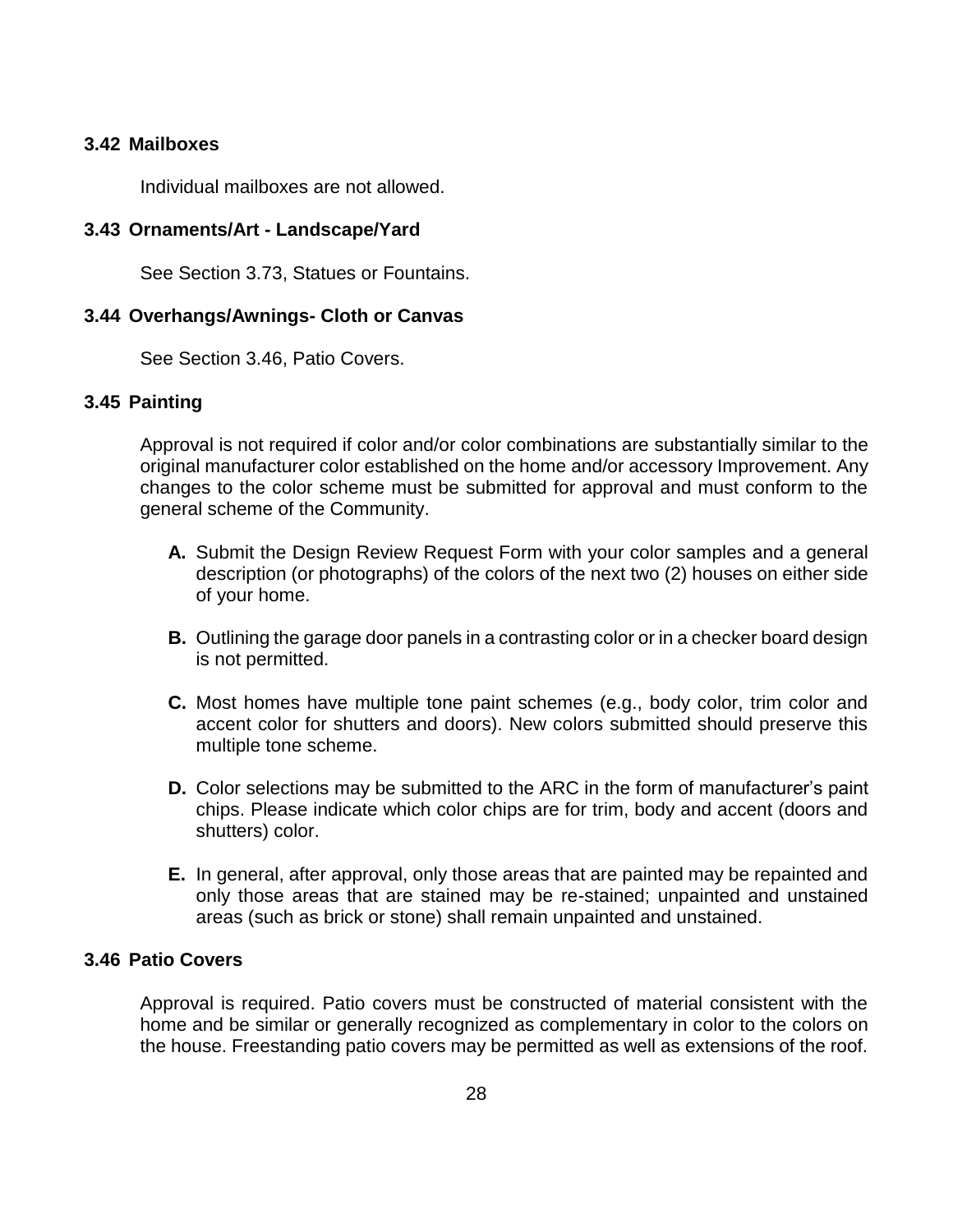#### <span id="page-28-0"></span>**3.47 Patios - Enclosed**

See Section 3.3, Additions and Expansions.

#### <span id="page-28-1"></span>**3.48 Patios - Open**

Approval is required. Open patios must be an integral part of the landscape plan. In some instances, additional plant material around the patio may be required for screening or integration into the landscape design. The patio and materials must be similar or generally accepted as a complementary color and design to the residence. Patios may not be more than twenty five (25) percent of the entire rear Lot of the home unless otherwise approved by the ARC.

#### <span id="page-28-2"></span>**3.49 Paving**

Approval is required, regardless of whether for walks, driveways, patio areas or other purposes, and regardless of whether concrete, asphalt, brick, flagstones, stepping stones, pre-cast patterned, or exposed aggregate concrete pavers are used as the paving material.

#### <span id="page-28-3"></span>**3.50 Pipes**

See Section 3.83, Utility Equipment.

#### <span id="page-28-4"></span>**3.51 Play Structures and Sports Equipment**

Approval is required for all permanent structures. A minimum five (5) foot setback from the property line is required for trampolines, swing sets, fort structures, etc. In some instances, additional plant material around the equipment may be required for screening. Playsets and swing sets must be in neutral, earth tones. Wood structures must be constructed of pressure treated or other weather resistant materials. All play equipment must be maintained in a good and sightly manner. Height of any play structure or sports equipment may not exceed twelve (12) feet.

#### <span id="page-28-5"></span>**3.52 Playhouses**

Approval is not required if a structure is less than thirty (30) square feet and less than six (6) feet high, from highest point to the ground. See Section 3.2, Accessory Buildings.

#### <span id="page-28-6"></span>**3.53 Poles**

See Section 3.29, Flags/Flagpoles and Section 3.83, Utility Equipment.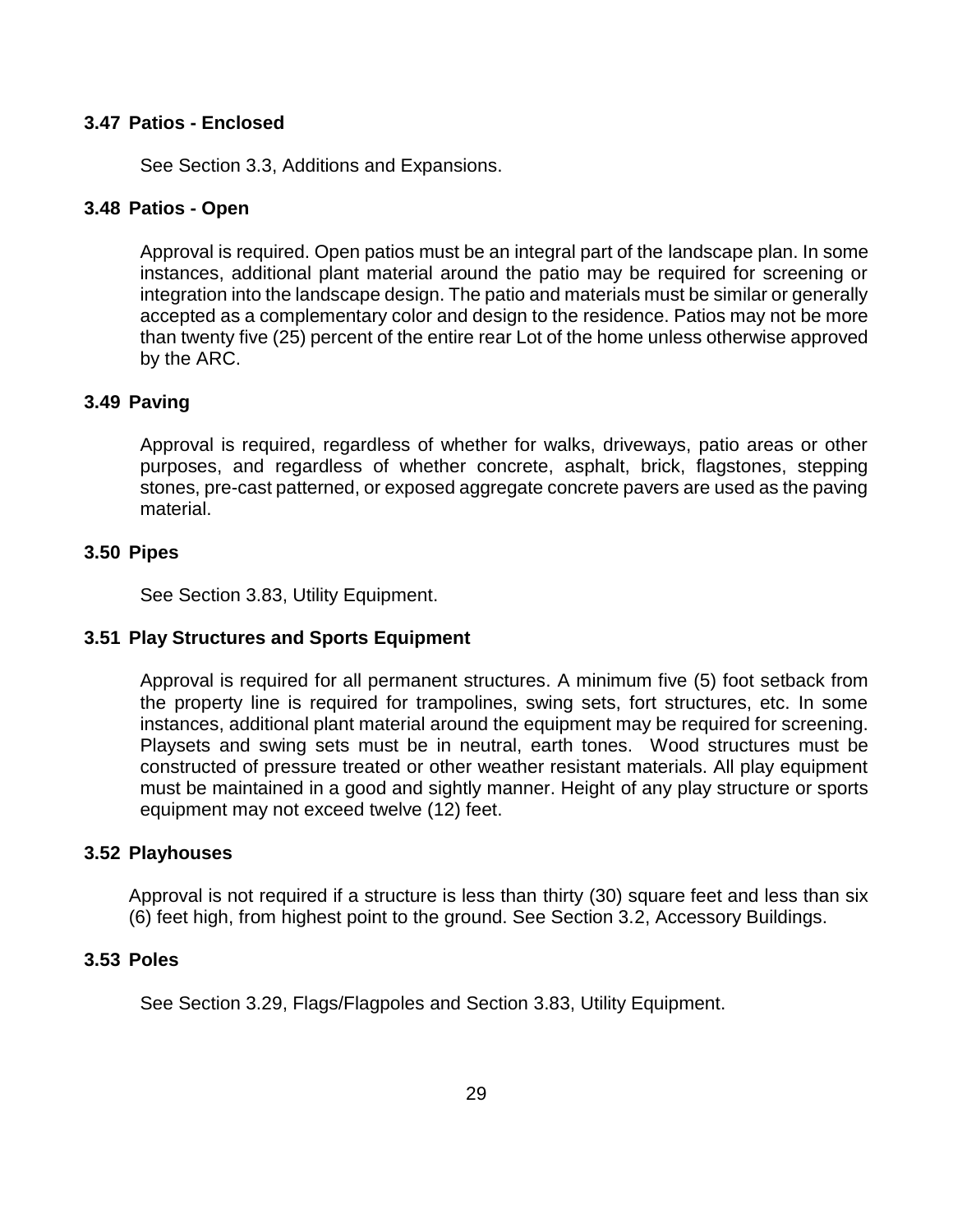#### <span id="page-29-0"></span>**3.54 Ponds and Water Features**

Approval is required. Considerations by the ARC will include, but not be limited to, the following criteria:

- **A.** Must be integrated into landscape scheme.
- **B.** Setback shall be a minimum of five (5) feet from all property lines.
- **C.** Must not affect existing drainage on or off the Lot.
- **D.** Must be maintained at all times.
- **E.** The maximum height of all fountain/pool elements and their spray is not allowed to be higher than four (4) feet from the ground plane.

#### <span id="page-29-1"></span>**3.55 Pools**

Permanent swimming pools will only be allowed on the eastern edge Lots (1/2 acre +/-). Approval is required. Pools must be placed in the rear yard and be an integral part of the deck or patio area. They should be located in such a way that they are not immediately visible from the ground level of adjacent Lots (i.e. screened with plant material).

Above ground pools are prohibited. One (1) wading pool, if less than eighteen (18) inches high and eight (8) feet in diameter and placed in the rear yard is permitted on all Lots on a temporary basis without prior approval. See Section 3.36, Hot Tubs and Jacuzzis.

#### <span id="page-29-2"></span>**3.56 Radio Antennae**

See Section 3.7, Antennae/Satellite Dishes.

#### <span id="page-29-3"></span>**3.57 Radon Mitigation Systems**

Approval is not required. Equipment must be painted a color similar or generally accepted as complementary to the exterior of the house. All equipment shall be installed so as to be screened from view.

#### <span id="page-29-4"></span>**3.58 Roofing Materials**

Approval is required for all roofing materials other than those originally used by the builder. All buildings constructed on a Lot should be roofed with the same or greater quality and type as originally used by the builder.

Approval is not required for repairs to an existing roof with the same building material that exist on the building.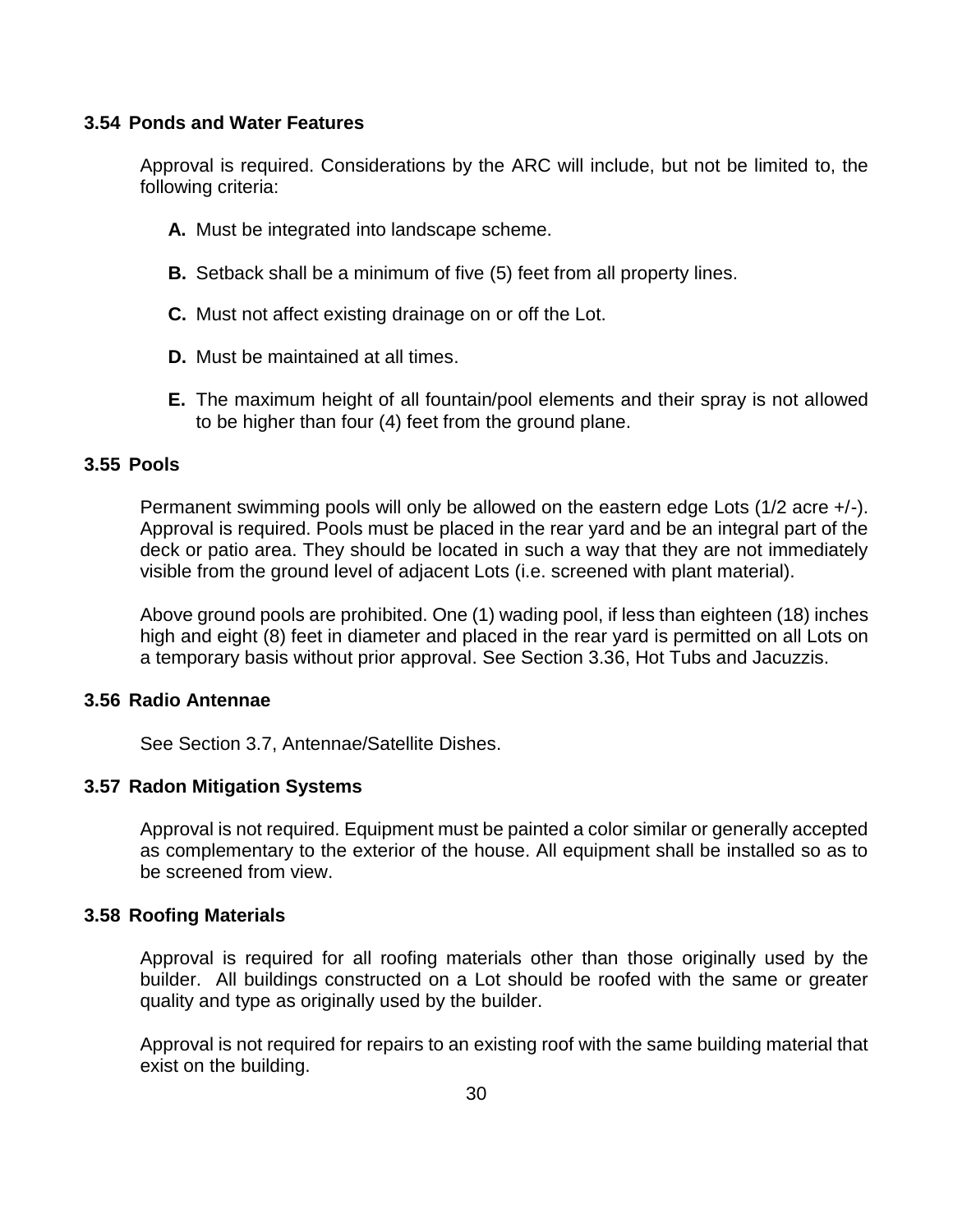### <span id="page-30-0"></span>**3.59 Rooftop Equipment**

See 3.75, Solar Energy Devices.

#### <span id="page-30-1"></span>**3.60 Satellite Dishes**

See Section 3.7, Antennae/Satellite Dishes.

## <span id="page-30-2"></span>**3.61 Saunas**

See Section 3.2, Accessory Buildings.

## <span id="page-30-3"></span>**3.62 Screen Doors**

See Section 3.21, Doors.

## <span id="page-30-4"></span>**3.63 Seasonal Decorations**

See Section 3.41, Lights and Lighting.

## <span id="page-30-5"></span>**3.64 Sewage Disposal Systems/Septic Systems (Individual)**

Individual sewage disposal systems/septic systems are not allowed.

#### <span id="page-30-6"></span>**3.65 Sheds**

See Section 3.2, Accessory Buildings.

#### <span id="page-30-7"></span>**3.66 Shutters - Exterior**

Approval is required. Shutters should be appropriate for the architectural style of the home and be of the appropriate proportion to the windows they frame. Shutters should be the same color as the "accent" color of the home (typically the same as the front door or other accent details).

#### <span id="page-30-8"></span>**3.67 Siding**

Approval is required. Vinyl siding will not be allowed.

#### <span id="page-30-9"></span>**3.68 Signs**

Approval is not required for one (1) temporary sign advertising property for sale or lease which is no more than three (3) feet in height and no more than two (2) feet wide, and which is conservative in color and style may be installed in the front yard or on the back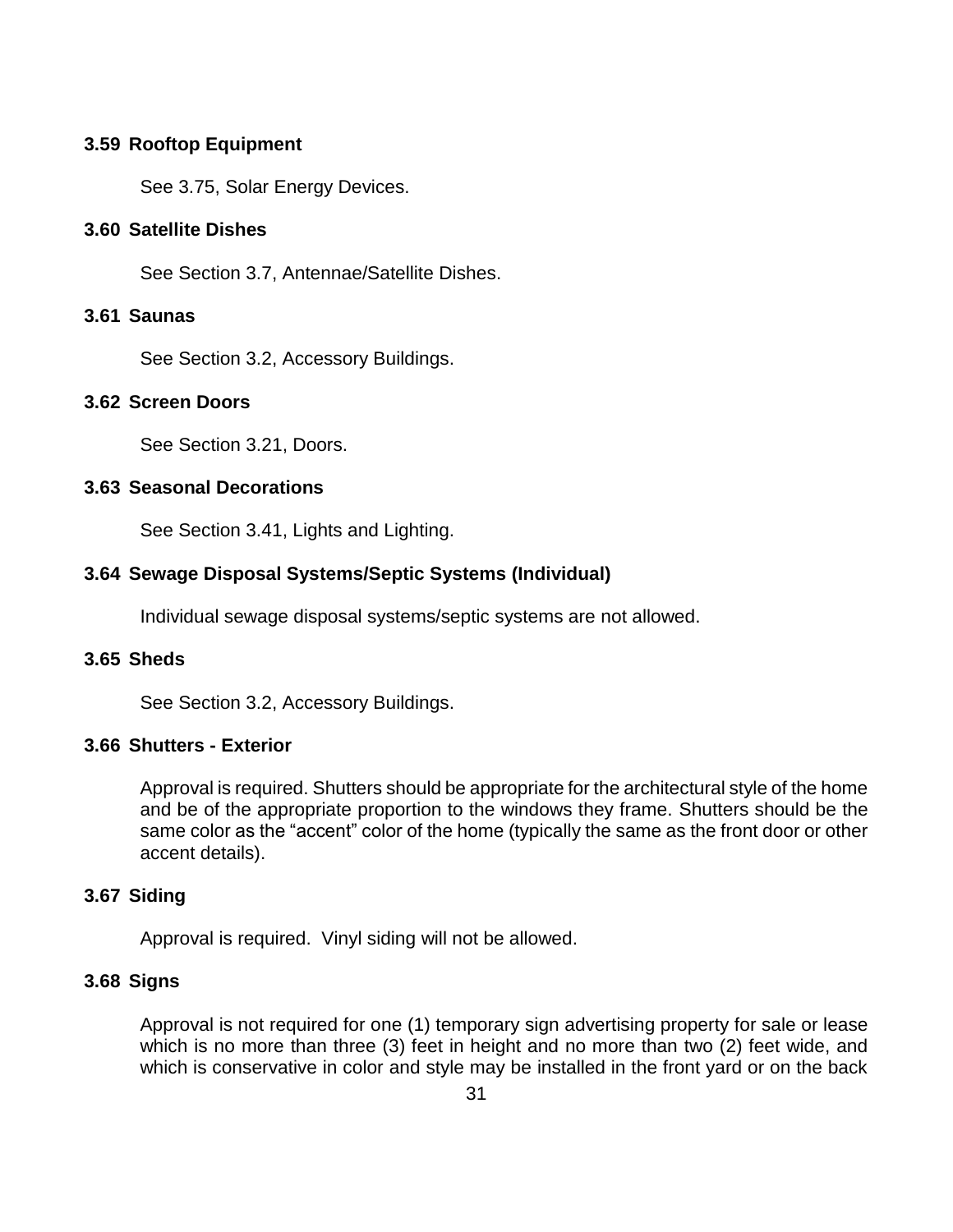yard fence of the Lot.

Approval is required for all other signs, including address numbers and nameplate signs. No lighted sign will be permitted unless utilized by the Developer and/or a Builder. One political sign per household may be placed in the front yard of the Lot during elections. All political signs must be removed within 48 hours of said election. Signs in windows will not be allowed.

- **A.** A temporary trade sign pertaining to, but not limited to, contractors, landscapers, painters and roofers, may only be displayed while work is in progress, or not to exceed two months, whichever is less. This signage must meet the above specifications.
- **B.** No signs may be placed on District property.

#### <span id="page-31-0"></span>**3.69 Skylights**

Approval is required. Bubble type skylights are prohibited. Skylight glazing must be clear, solar bronze, or white.

#### <span id="page-31-1"></span>**3.70 Solar Energy Devices**

Approval is required (excluding landscape lighting) in order to review aesthetic conditions. Photovoltaic (PV) Solar panels must lay flat on the roof, meet all applicable safety, building codes and electrical requirements, including solar panels for thermal systems (solar water heaters). The ARC is allowed to request changes as long as they don't significantly increase the cost or decrease the efficiency of the proposed device and panels. Please also see Colorado Law C.R.S. 38- 30-168, which governs the review and the Owner's installation of such devices.

#### <span id="page-31-2"></span>**3.71 Spas**

See Section 3.36, Hot Tubs and Jacuzzis.

#### <span id="page-31-3"></span>**3.72 Sprinkler Systems**

See Section 3.37, Irrigation Systems.

## <span id="page-31-4"></span>**3.73 Statues or Fountains**

Approval is not required if statues or fountains are installed in the rear yard and are not greater than four (4) feet in height from the highest point, including any pedestal.

Approval is required if the statue or fountain is proposed for the front yard. Statue or fountain location in the front yard should be located close to the main entrance of the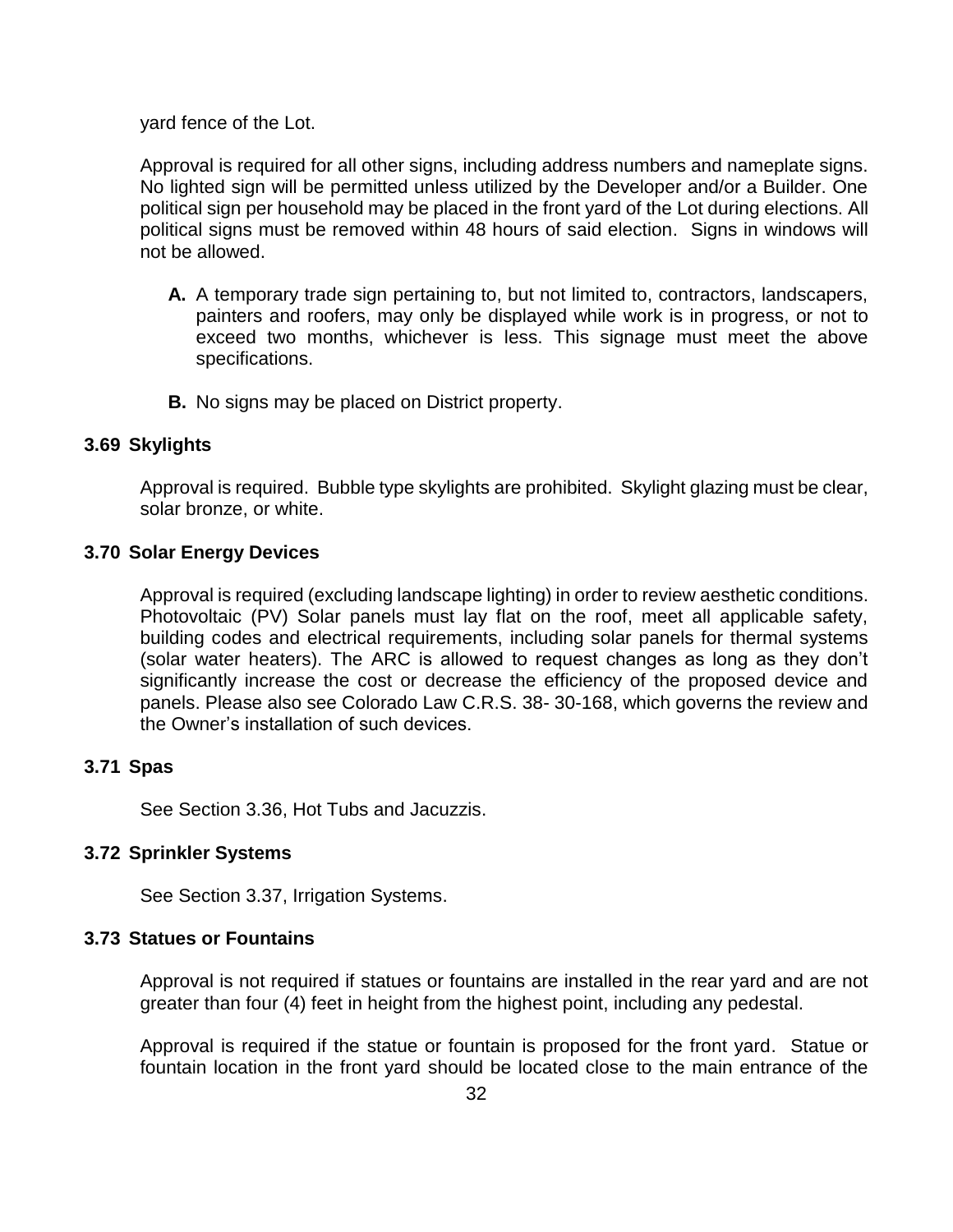house.

#### <span id="page-32-0"></span>**3.74 Storage Sheds**

See Section 3.2, Accessory Buildings.

#### <span id="page-32-1"></span>**3.75 Sunshades**

See Section 3.46, Patio Covers.

#### <span id="page-32-2"></span>**3.76 Swamp Coolers**

See Section 3.6, Air Conditioning Equipment.

#### <span id="page-32-3"></span>**3.77 Swing Sets**

See Section 3.51, Play Structures and Sports Equipment.

#### <span id="page-32-4"></span>**3.78 Television Antennae**

See Section 3.7, Antennae/Satellite Dishes.

#### <span id="page-32-5"></span>**3.79 Temporary Structures**

No structure of a temporary character, including, but not limited to, a house trailer, tent, shack, storage shed, or outbuilding shall be placed or erected upon any Lot. However, during the actual construction, alteration, repair or remodeling of a structure or other Improvements, necessary temporary structures for storage of materials or waste may be erected and maintained by the person doing such work. The work of constructing, altering, or remodeling any structure or other Improvements shall be diligently pursued from the commencement thereof until the completion.

#### <span id="page-32-6"></span>**3.80 Trash Containers, Enclosures, and Pick Up**

Approval is required for any trash or garbage enclosure. Refuse, garbage, trash, lumber, grass, shrub or tree clippings, plant waste, compost, metal, bulk materials, scrap, or debris of any kind may not be kept, stored or allowed to accumulate on any Lot except in sanitary containers or approved enclosures. No garbage or trash cans or receptacles shall be maintained in an exposed or unsightly manner. All garbage or trash cans or receptacles shall be stored out of site (except that a container for such materials may be placed outside at such times as may be necessary to permit garbage or trash pickup.) Trash containers may be placed on the street for pickup after 5:00 p.m. on the evening prior to the day that such trash is to be picked up. Trash containers must be properly stored the evening of pickup.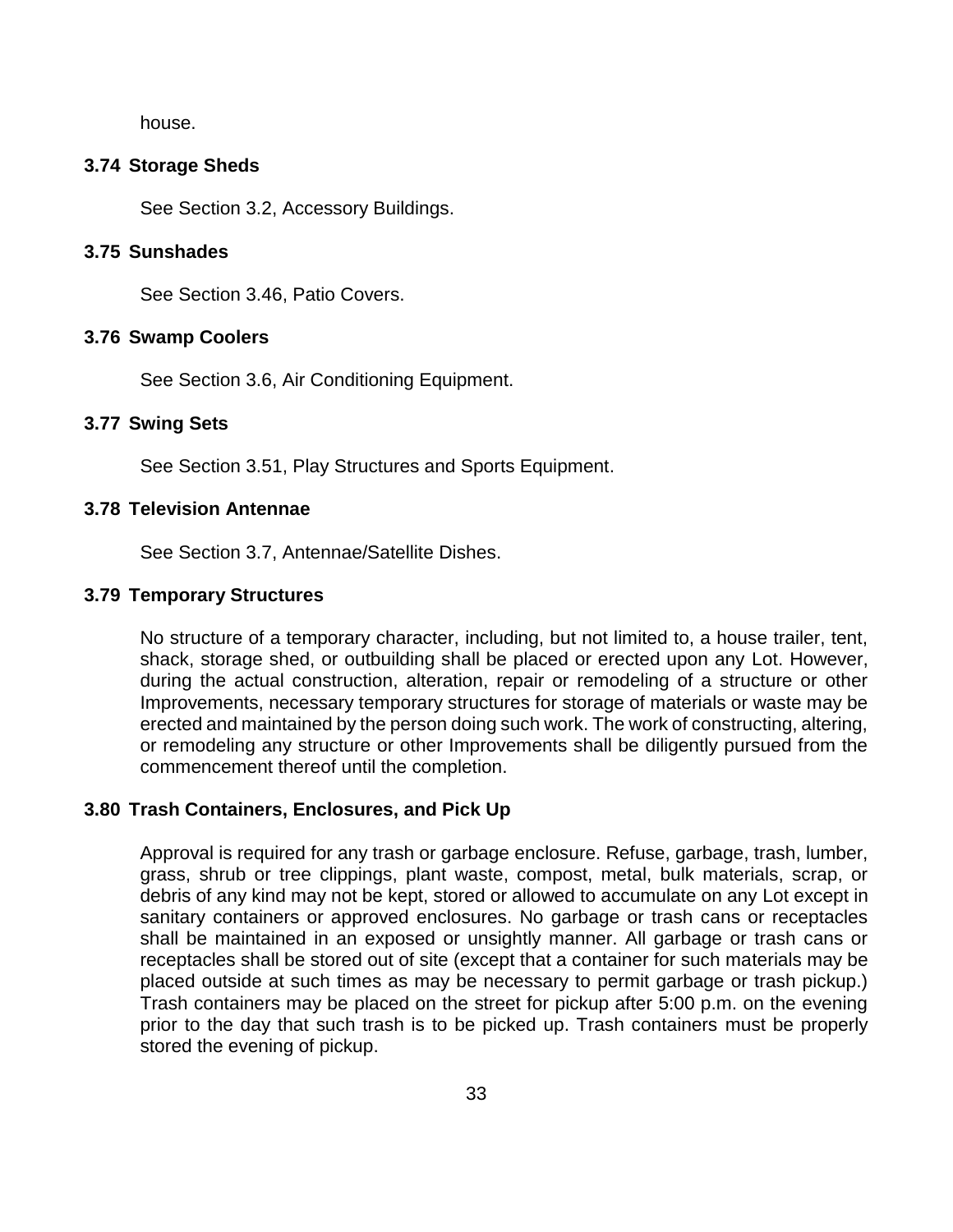#### <span id="page-33-0"></span>**3.81 Tree Houses**

Tree houses are not allowed.

#### <span id="page-33-1"></span>**3.82 Tree Lawn**

An Owner's landscape maintenance responsibility extends from the rear yard to the back of the concrete curbing at the street, even though the area between the walk and curb is within the street right-of-way. Therefore, Owners are responsible for the maintenance of the Street/Tree lawn area (the area between the sidewalk and street). Owners are not permitted to alter plant material installed by the Builder or Developer in Street/Tree lawn area, except to replace dead plant material with like material, or as otherwise approved in writing by the ARC. This includes no addition of shrubs, perennials, annual flowers, ground cover or hardscape materials within this Street/Tree Lawn Area other than for replacement of like material.

#### <span id="page-33-2"></span>**3.83 Utility Equipment**

Approval is required for installation of utilities or utility equipment. Pipes, wires, poles, utility facilities must be kept and maintained, to the extent reasonably possible, underground or within an enclosed structure or conduit.

#### <span id="page-33-3"></span>**3.84 Vanes**

See Section 3.88, Weather Vanes and Directionals.

#### <span id="page-33-4"></span>**3.85 Vents**

See Section 3.59, Rooftop Equipment.

#### <span id="page-33-5"></span>**3.86 Walls**

See Section 3.26, Fences.

#### <span id="page-33-6"></span>**3.87 Walls, Retaining**

Approval is required. Front yard retaining walls shall not exceed thirty (30) inches in height. In the side yard, retaining walls up to thirty (30) inches high, with a planted slope above the wall, may be constructed with approval of the ARC. In no event shall rear yard retaining walls exceed four (4) feet in height unless installed by the Builder or Developer. Retaining walls shall not alter the drainage patterns on the Lot or adjacent properties. Retaining walls shall be constructed with boulders, stone, brick or split face modular concrete block facing units and installed per manufacturer instructions.

New or old creosote treated timber railroad ties are prohibited.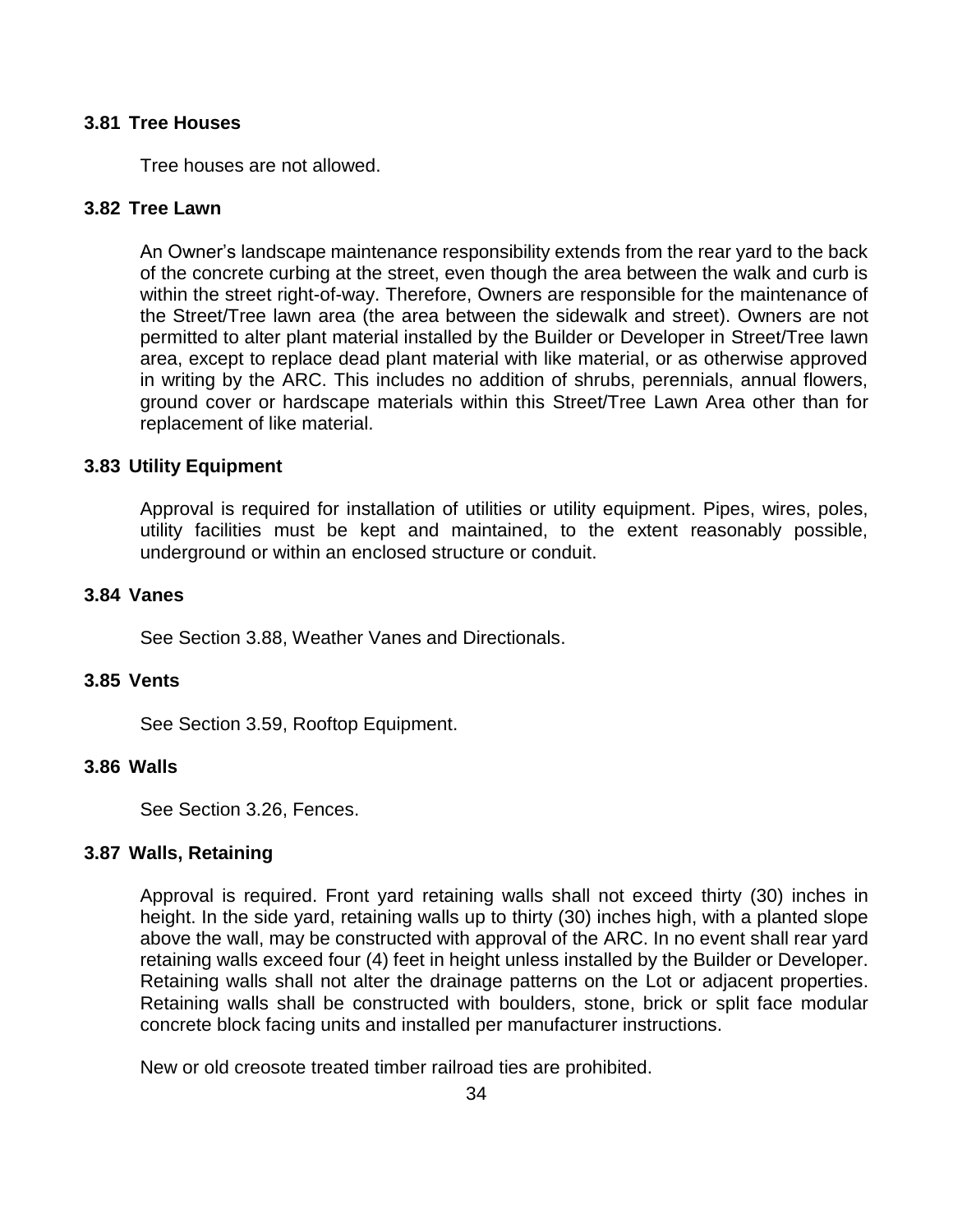#### <span id="page-34-0"></span>**3.88 Weather Vanes and Directionals**

Approval is required.

#### <span id="page-34-1"></span>**3.89 Wind Electric Generators**

Approval is required. In addition to ARC approval, windmills and any other type of fixture, which fall under the criteria of a wind generator, or are used to generate power etc., must meet the requirement of the C.R.S. 40-2-124 and any regulations of the Colorado Public Utilities Commission.

#### <span id="page-34-2"></span>**3.90 Windows Replacement**

Approval is required. Considerations will include, but may not be limited to, size, color, existing and proposed window style and style of home.

#### <span id="page-34-3"></span>**3.91 Windows: Tinting, Security Bars, Well Covers, etc.**

Approval is not required for window well covers that are manufactured with metal or plexiglass. All others will require ARC approval.

Approval is required for any visible window tinting. Highly reflective and/or dark tinting is considered too commercial for residential applications and is not permitted.

Approval is required for security bars and may not be approved on second story windows and other windows visible to the street.

#### <span id="page-34-4"></span>**3.92 Work Involving District Property**

Approval is required. Generally, driving vehicles, including wheelbarrows, across District property is not permitted. However, when circumstances warrant, the Board will consider requests provided that prior approval is requested and the Owner advances funds as may be reasonably required by the Board to repair any damage. The actual restoration of the District property will be done by the District.

#### <span id="page-34-5"></span>**3.93 Xeriscape**

Approval is required. Using drought tolerant plantings and other water conservation methods of landscaping is encouraged; however, the design must be approved. Xeriscape uses much less water than typical suburban residential landscape, but it does not mean that large areas of river rock or mulch will be allowed in place of green, growing plant material.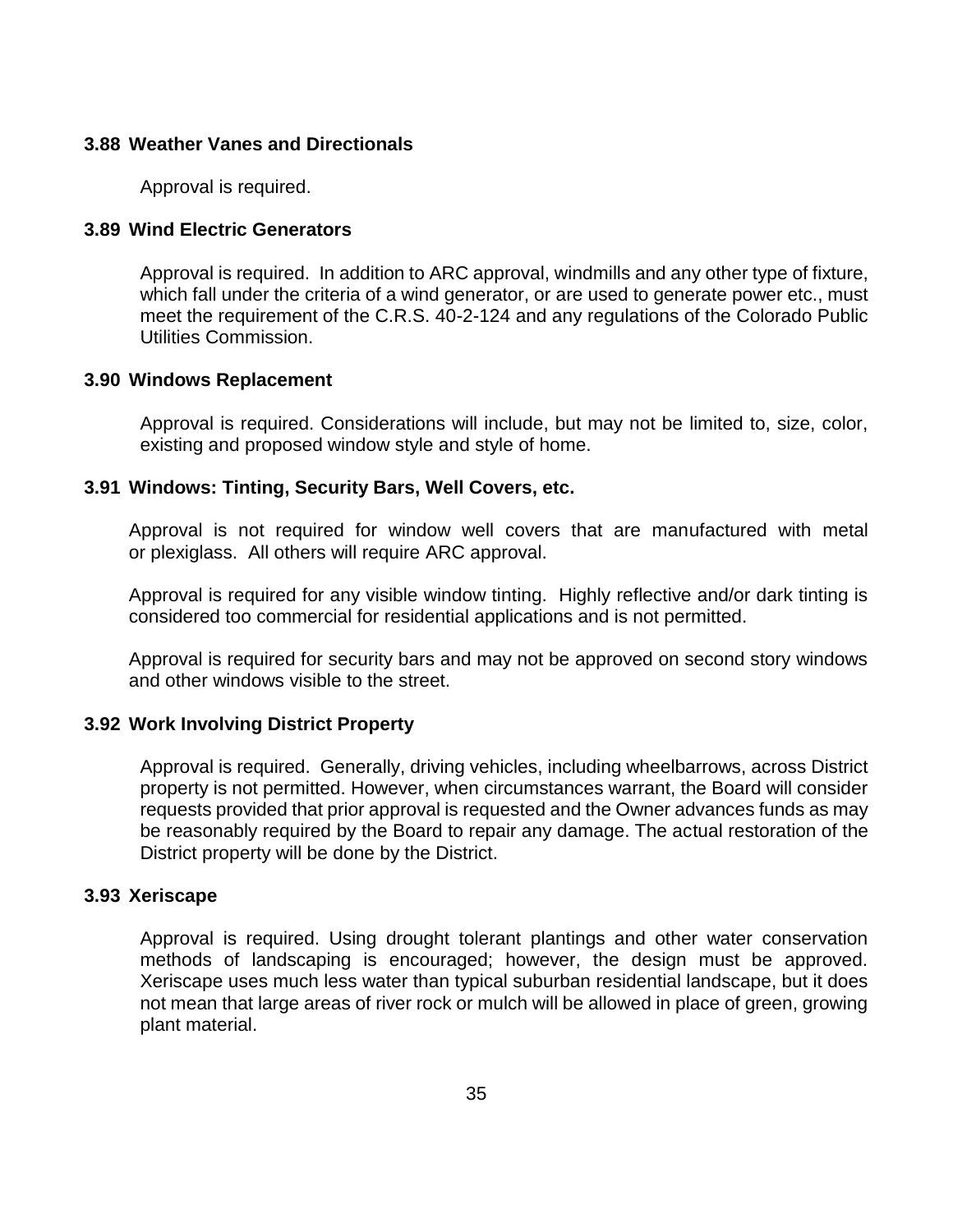# <span id="page-35-0"></span>**SCHEDULE 1 – DESIGN REVIEW REQUEST FORM**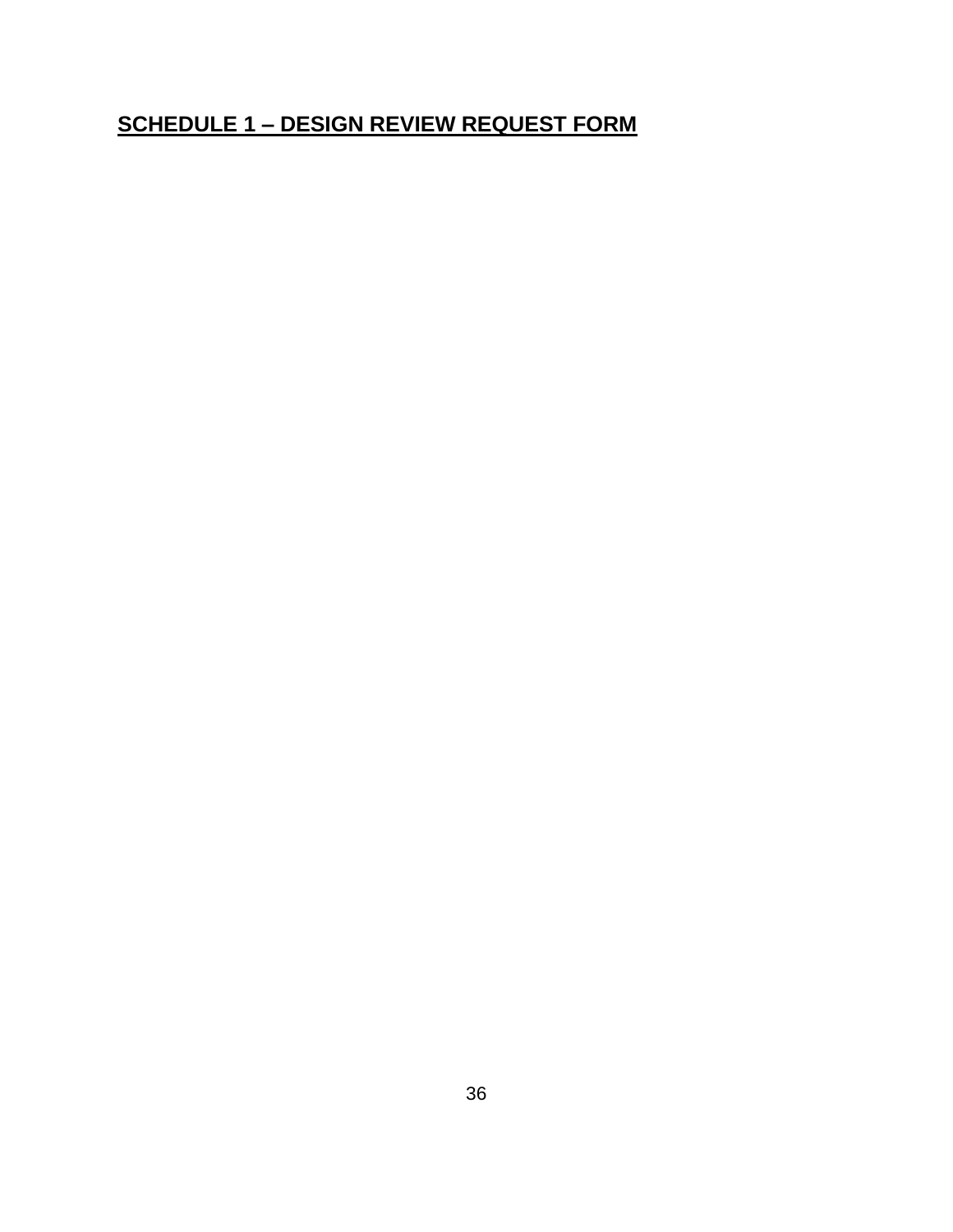## **DESIGN REVIEW REQUEST FORM**

In an effort to provide and protect each individual homeowner's rights and property values, it is required that any Owner considering improvements and/or changes to his home or Lot submit a "Design Review Request Form" to the Architectural Review Committee (ARC). If any change is made that has not been approved, per the governing documents, the Owner may be required to change or remove an improvement. In addition, plans, sketches, drawings, illustrations, photographs, dimensions, and material samples should be attached to sufficiently describe the project in detail.

#### **Homeowner Information:**

| Name                           | Date                              |
|--------------------------------|-----------------------------------|
| <b>Property Address</b>        | E-mail:                           |
| Home Phone:                    | Work Phone:                       |
| Mailing Address (if different) | Alternative Contact Person/Number |

#### **Please circle the type of request:**

| Back-yard Landscaping  |                       | A/C Unit |                | Awning              | Dog Run |                           | Door    | Fence            |
|------------------------|-----------------------|----------|----------------|---------------------|---------|---------------------------|---------|------------------|
| Front-yard Landscaping |                       |          | Gazebo/Pergola | Lighting            |         | Paint                     |         | Pet Enclosure    |
| Patio/Deck             | <b>Play Equipment</b> |          |                | Playhouse/Swing Set |         |                           | Roofing |                  |
| Room Addition          | Skylight              |          | Solar Device   |                     |         | <b>Accessory Building</b> |         | Sport Hoop/Court |

Other (Describe Below)

| Details: |  |  |  |
|----------|--|--|--|
|          |  |  |  |
|          |  |  |  |
|          |  |  |  |
|          |  |  |  |

#### **Painting:**

| Please state new paint color                          | Portion of house to be painted                     |
|-------------------------------------------------------|----------------------------------------------------|
| Trim Color (include soffit, fascia boards, and window | Accent Color (includes shutters, window hoods, and |
| trim)                                                 | exterior doors                                     |

#### **Shed or Storage Building: (Plot map must be included showing location of building on the map)**

| Height of building         | Dimensions of building         |
|----------------------------|--------------------------------|
| Square footage of building | Location/placement of building |

Where applicable, please include a sample of all improvements (for example: paint chip (8" x 10" swab/swatch), roofing shingle, siding sample, solar screen/awning material sample, etc.)

In submitting this Design Review Request Form the undersigned Owner/Applicant acknowledges the following:

 Approval by the ARC shall in no way be construed as to pass judgment on the correctness of the location, structural design, suitability of water flow or drainage, location of utilities, or other qualities of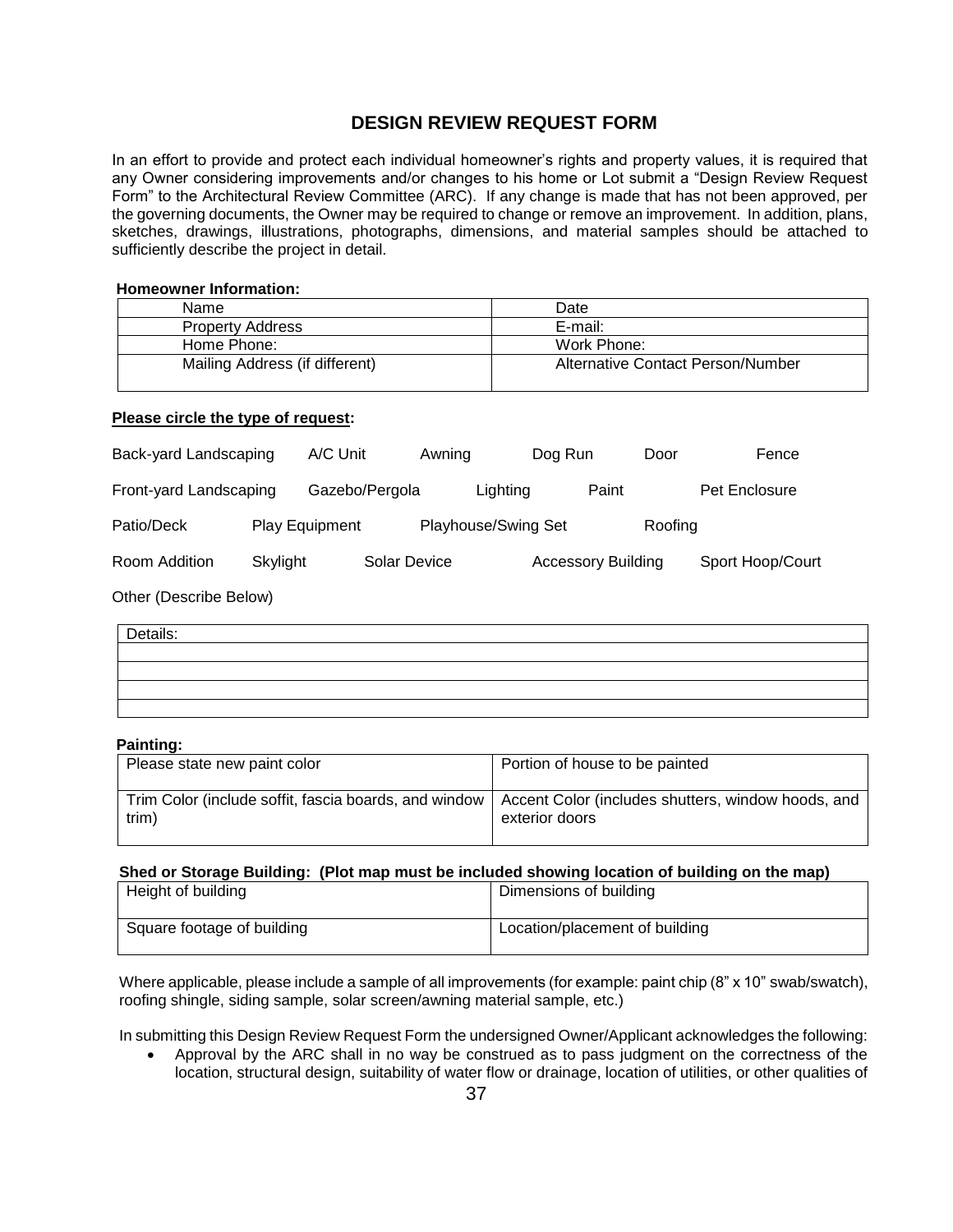the proposed change being reviewed.

- Approval by the DRC shall in no way be construed as to pass judgment on whether the proposed change being reviewed is in compliance with the applicable building and zoning codes
- The ARC shall not make any investigation into title, ownership, easements, rights-of-way, or other rights appurtenant to property with respect to architectural or landscape requests.
- Approval of any particular plans and specifications or design shall not be construed as a waiver of the right of the ARC to disapprove such plans and specifications, or any elements or features thereof, in the event such plans are subsequently submitted for use in any other instance.
- No work on the proposed change shall begin until written approval of the ARC has been received, and that if work is commenced prior to approval, I may be required to return the property to its former condition at my own expense if this Design Review Request Form is disapproved wholly or in part; and I may be required to pay all legal expenses incurred.
- There shall be no deviations from the plans, specifications, and location approved by the ARC without prior written consent of the ARC and any variation from the original approval must be resubmitted for approval.
- I authorize members of the RAC or managing agent to enter upon my Lot at times mutually agreed to in order to make one or more routine inspection(s).
- Construction or alterations in accordance with the approved plans and specifications must be completed within six months of the approved date.
- It is my responsibility and obligation to obtain all required building permits, to contact Colorado 811 for utility locates and to construct the improvements in a workmanlike manner in conformance with all applicable building and zoning codes.
- All construction done will proceed in an orderly and timely manner during normal working hours and at acceptable noise levels. Material placement in public streets is prohibited.
- I am responsible for any damage and all cost to repair public improvements, green space or community property that results from the proposed modification.
- I will maintain proper drainage swales on the Lot when installing landscape or building improvements, while keeping in mind site lot setbacks and all utility easements.
- All improvements will be designed and constructed to conform to the overall drainage plan for my Lot and all neighboring Lots and that no established drainage pattern will be affected by these improvements.

| Homeowner Signature (REQUIRED) | Date                        |
|--------------------------------|-----------------------------|
| Improvement Start Date         | Improvement Completion Date |

Please return this Design Review Request Form and any supporting materials to:

Talon Point Metropolitan District c/o Teleos Management Group Attn: Angela Elliott 191 University Blvd., #358 Denver, CO 80206 Phone: (303) 818-9365 E-mail: angela@teleos-services.com

Special Note: Pleased make sure your plans are complete and that you have attached all required materials. Incomplete plans will be denied and returned.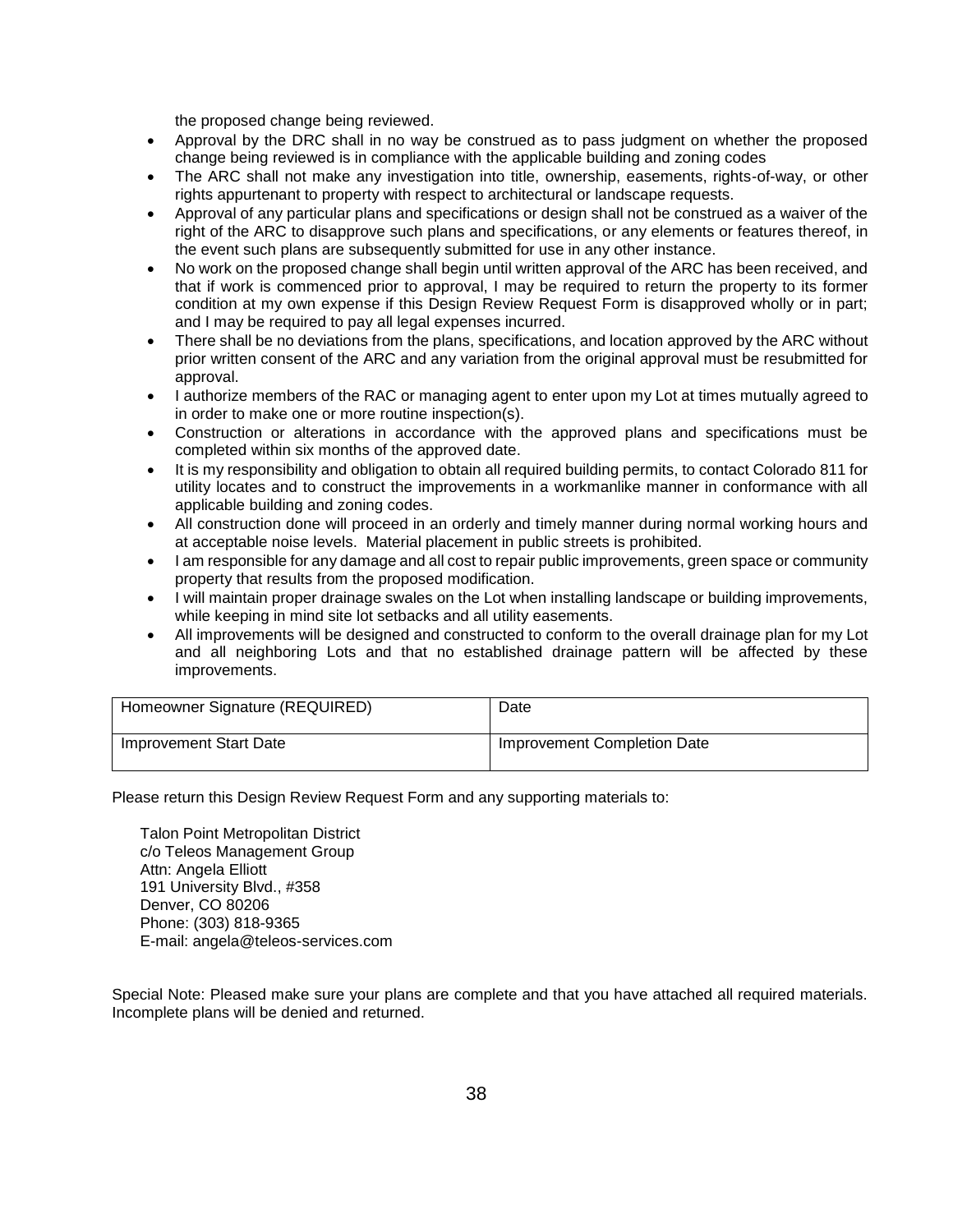| Architectural Review Committee Use Only                    |                              |  |  |  |  |
|------------------------------------------------------------|------------------------------|--|--|--|--|
| Decision of the ARC: __ Approved __ Approved w/ Conditions | Denied                       |  |  |  |  |
| Comments/Conditions/Other:                                 |                              |  |  |  |  |
|                                                            |                              |  |  |  |  |
|                                                            |                              |  |  |  |  |
|                                                            |                              |  |  |  |  |
|                                                            |                              |  |  |  |  |
|                                                            |                              |  |  |  |  |
|                                                            |                              |  |  |  |  |
| DRC Name:                                                  | Date                         |  |  |  |  |
| <b>DRC Signature:</b>                                      |                              |  |  |  |  |
| <b>OFFICE USE ONLY</b>                                     |                              |  |  |  |  |
| Date Form Received:                                        | Acknowledgment               |  |  |  |  |
| <b>Approval Date:</b>                                      | <b>Approval Letter Sent:</b> |  |  |  |  |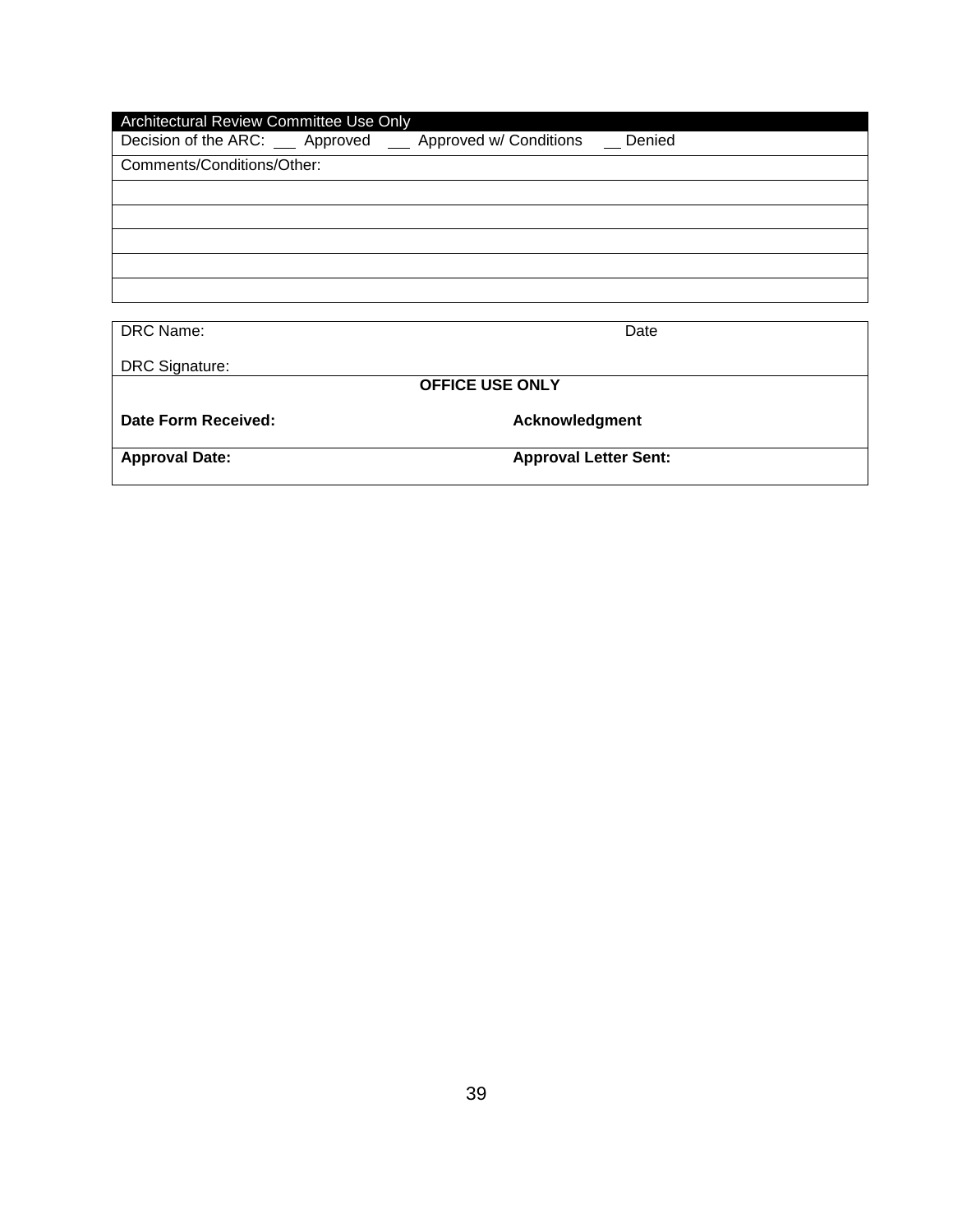# <span id="page-39-0"></span>**SCHEDULE 2 - FRONT YARD LIGHT POST GUIDELINES**

- 1. Prior written approval is required for exterior lighting.
- 2. Exterior lights must be conservative in design and be as small in size as is reasonably practical.
- 3. Exterior lighting should be directed toward the ground and be of low voltage to minimize glare onto neighboring properties and the street.
- 4. Soft, outdoor pedestrian-oriented lighting should be used of wooden standards with dark colored lighting fixtures so as to be less obtrusive.
- 5. The light post should match or complement the architecture of the home in design, size, color, and finish along with any existing light fixtures.
- 6. Light posts shall be located at an appropriate distance from the right-of-way and property line to minimize glare onto neighboring properties and the street and should be integrated into the natural or architectural features of the site.
- 7. Light or lamp posts shall not be erected higher than 6' feet from ground level, unless approved by the ARC.
- 8. All lighting should not be intrusive to neighboring properties.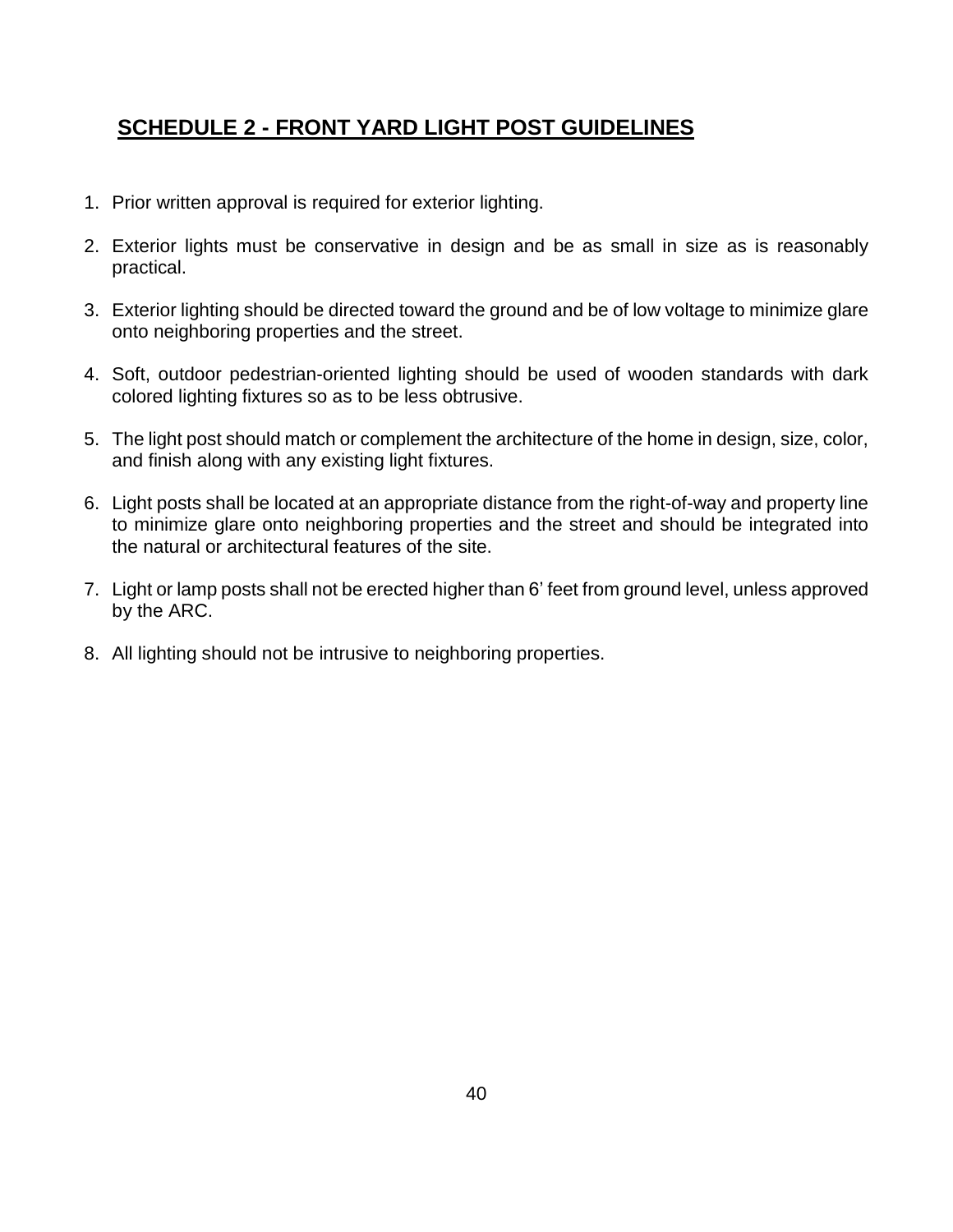# <span id="page-40-0"></span>**SCHEDULE 3 - LANDSCAPE DETAIL**

To maintain the integrity and aesthetics of the Community, the following landscape standards have been adopted. The Lot landscaping should be designed to create a coherent environment which complements the overall Community. Plant material should relate to the scale and character used in the Community landscape areas and to the Lot Improvements. Particular attention should be paid to the functional aspects of planting design. Consideration should be given to the use of plants for screening, space definition, erosion control, glare reduction, dust control, and aesthetics.

## **PLANT MATERIAL**

Landscaping shall consist of trees, shrubs, ground covers, annual and perennial flowers, turf grasses, mulches and automatic irrigation. In the case of shade or ornamental trees (deciduous), plantings may not be installed closer than 6 feet (6') from the property line. In the case of evergreen trees (conifer), plantings may not be installed closer than 10 feet (10') from the property line. Select a variety of plant species including deciduous and evergreen trees and shrubs. Owners will be required to choose plant material from the approved plant palette. Additional appurtenances, landscape elements, and decorative entry features may be allowed and will be reviewed on a case by case basis.

All plant material shall be installed in the following minimum sizes:

- Deciduous trees 2.5" caliper
- Ornamental trees 2" caliper
- Evergreen trees 6' height minimum
- Shrubs 5 gallon container (Ornamental grasses (1 gallon) may be substituted for shrubs at a ratio of 3:1)
- Mulch I cubic yard per 80 sq. feet and at a 4" depth
- Rock or Stone Mulch 3/4" minimum to cobble size, minimum 3" depth Groundcover (excluding mulch), annuals, and perennials - no restrictions

\*Thorny plants shall not be located within 20 feet of sidewalks or walkways.

\*Planting beds must be separated from turf by edging.

## **PLANT LOCATION**

## **FRONT YARD**

The area from the back of the sidewalk to the front of the building and side yard wing walls is defined as the Front Yard.

## **SIDE YARD**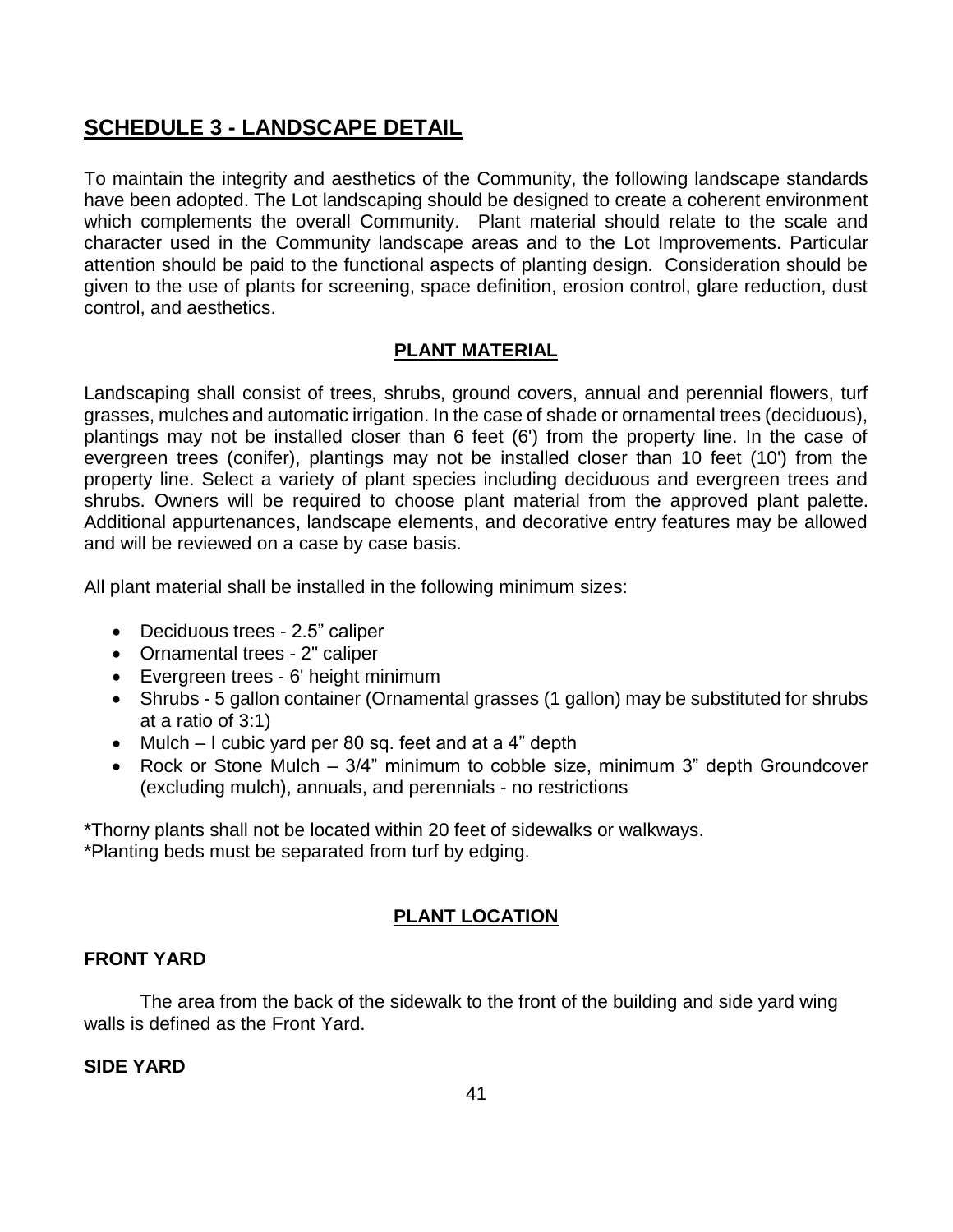The side yard is the portion of the Lot between the building, side property line, rear of building and behind the front fence wing walls.

## **REAR YARD**

The rear yard is that portion of the Lot between the rear property line and the rear of the building.

## **STANDARD OPTION**

## **FRONT YARD**

## **Turf Requirement:**

- Small  $(<,6000$  sq. ft.) 40% min / 50% max
- Standard (6,000-8,999 sq. ft.) 30% min / 40% max
- Large (9,000-14,999 sq. ft.) 25% min / 40% max
- Estate/Custom (15,000 sq. ft. and greater)  $-25%$  min / 40% max

Artificial Turf is not allowed.

## **Plant Material Requirement:**

- Small  $( $6,000$  sq. ft.) 4 Shrubs, 2 Deciduous Trees$
- Standard  $(6,000-8,999$  sq. ft.) 6 Shrubs, 2 Deciduous Trees,
- Large  $(9,000-14,999$  sq. ft.)  $-10$  Shrubs, 2 Deciduous Trees, 1 Evergreen Tree or 2 Ornamental Trees
- Estate/Custom (15,000 sq. ft. and greater) 16 Shrubs, 4 Deciduous Trees, 2 Evergreen Trees, 2 Ornamental Trees
- Lots in the eastern portion of the Community are required to have one tree in the Street/Tree lawn area.

## **SIDE YARD**

**Internal Side Yards:** May be covered in rock, no plant material is required but mulches are needed for stability.

**External Side Yards:** On corner Lots exposed to public view, they shall be landscaped with turf, shrubs and trees at the rate of one tree and 10 shrubs per 40 linear feet of side yard. Lots in the eastern portion of the Community are required to have two trees in the Street/Tree lawn area.

## **REAR YARD**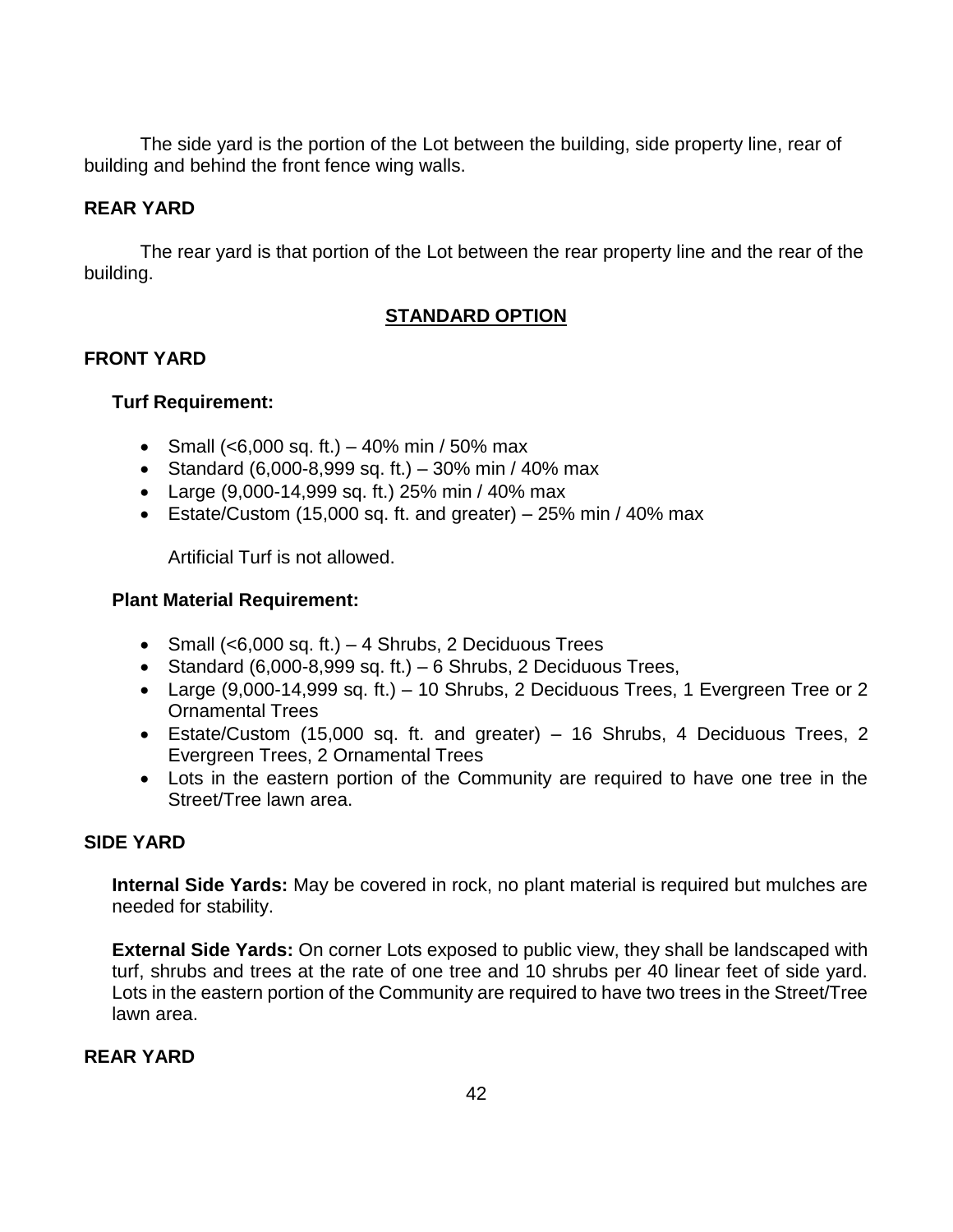In rear yards there shall be at least 50% bed coverage in any rock/mulch areas that exist from the back corners of the home out to the back yard fence and/or property line. Bed coverage can be a mix of trees/shrubs/ornamental grasses/perennials/etc. Owners can decide what type of bed coverage they want to install.

Natural turf shall be limited to no more than 45% of the area to be landscaped.

Artificial turf is allowed in the rear yard.

## **IRRIGATION**

All landscaping shall include automatic irrigation.

## **XERIC OPTION**

## **FRONT YARD**

The xeric option may require review by the Town, planning department.

**Turf Requirement**: No turf is required.

**Rock and Inorganic Mulches:** Limited to not more than 50% of the area to be landscaped. 50% of all rock and other mulch areas shall be covered with living plant material.

**Brick Pavers, Asphalt Pavers, and Natural Stone**: Limited to not more than 40% of the landscaped area.

**Features**: One of the following features shall be incorporated:

- Wall 1 to 2.5 feet high decorative natural stone, stucco or approved CMU.
- Berms low earth berm 2.5 feet tall max, slopes not to exceed one foot rise for each 4 feet of run.
- Natural Boulders  $-2$  two feet by three feet minimum.
- Lots in the eastern portion of the Community are required to have one tree in the Street/Tree lawn area.

#### **SIDE YARD**

**Internal Side Yards:** May be covered in rock, no plant material is required but mulches are needed for stability.

**External Side Yards**: On corner Lots exposed to public view, they shall be landscaped by combining visible side and front yard areas and applying front yard standards. Lots in the eastern portion of the Community are required to have two trees in the Street/Tree lawn area.